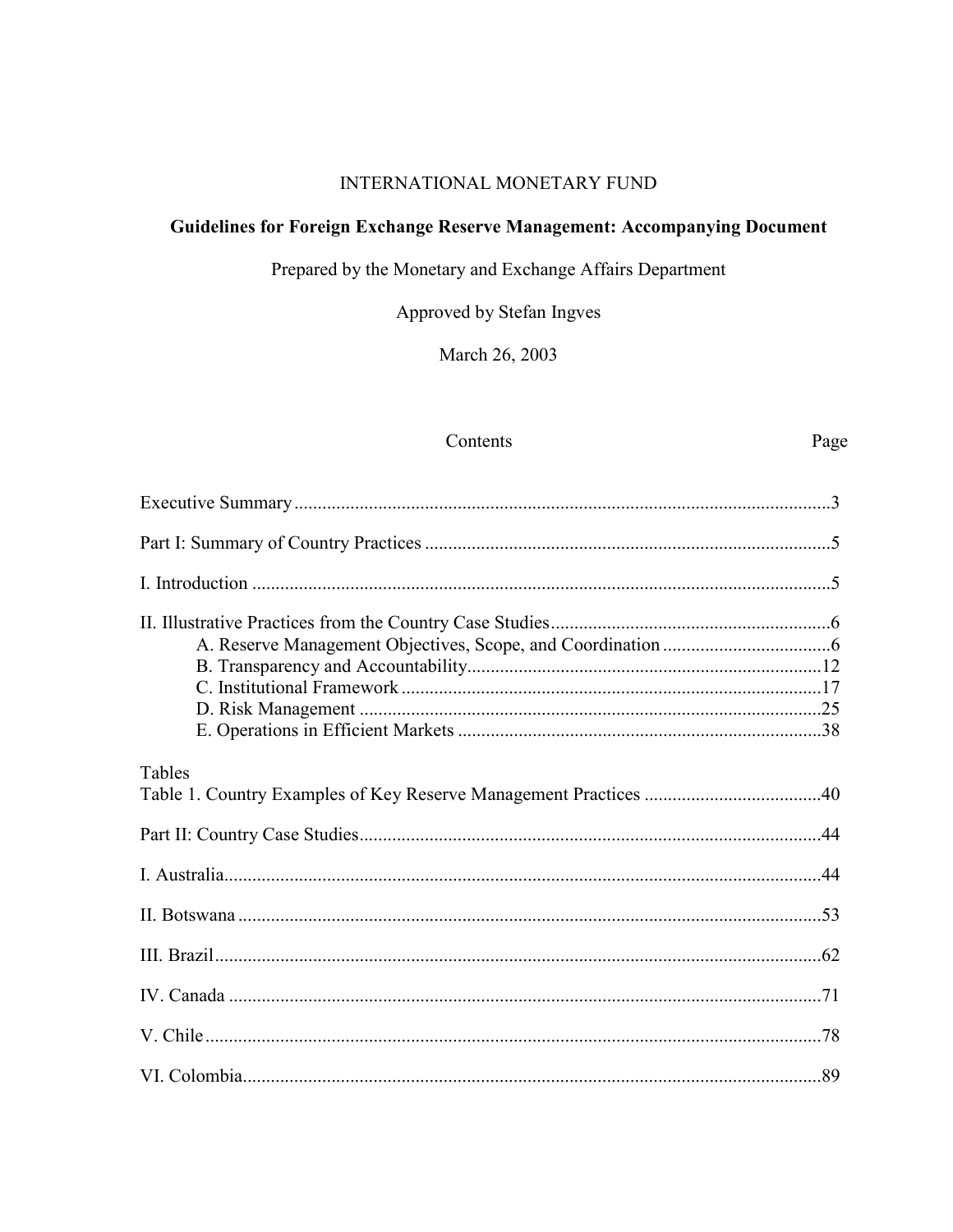| Appendices |  |
|------------|--|
|            |  |
|            |  |
|            |  |
|            |  |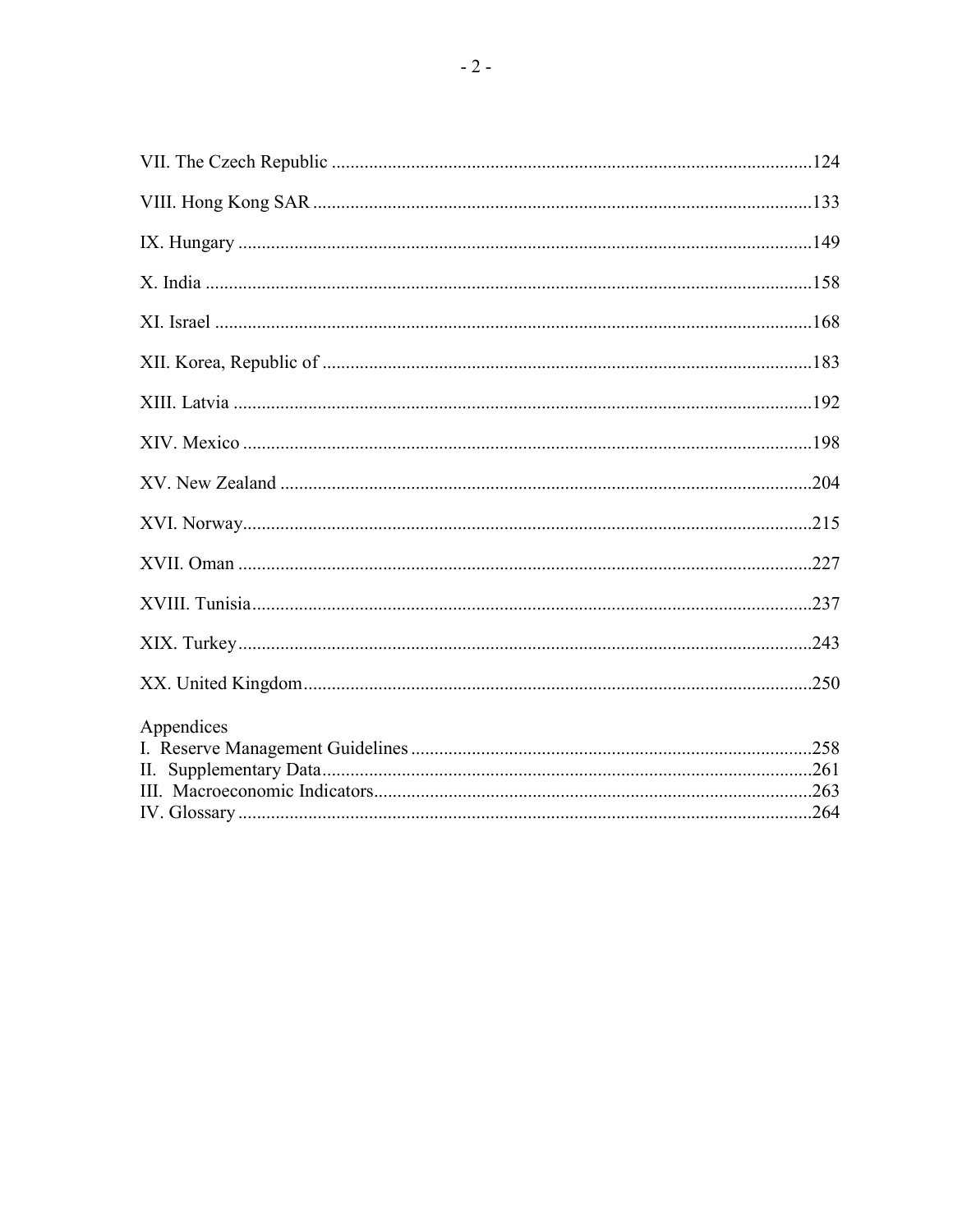#### **EXECUTIVE SUMMARY**

1. **This document has been developed to accompany the Guidelines for Foreign Exchange Reserve Management** that were approved by the Executive Board of the International Monetary Fund in September 2001.

2. **The country case studies presented in this document illustrate the range of practices adopted and the evolution that has taken place in the areas of reserve management covered by the Guidelines.** In contrast to a decade or two ago, there has been increased focus on efficient management of reserves, more disclosure of information on reserves operations, greater clarity and accountability in the decision making process, wider use of sophisticated risk management techniques including use of derivatives and application of more advanced technology for information processing. Table 1 lists country examples of key reserve management practices (in terms) of the areas covered by the Guidelines.

3. **Countries hold reserves to support a range of objectives, the most common being the use of reserves as a tool for exchange rate or monetary policy, and for reducing external vulnerability.** Even in countries with floating exchange rate regimes, reserves are held as a buffer to manage exchange rate volatility. Another important objective of holding reserves for many countries is to provide confidence to markets.

4. **The basic traditional objectives of reserve management, namely, those of security, liquidity, and then return, are apparent across all case studies.** However, increasingly the focus is on managing reserves more efficiently in order to maximize returns (or reduce costs) while preserving capital and liquidity. In many cases, this shift in focus is due to an increase in the size of reserves and a change in the approach to intervention which give reserve management entities greater latitude in structuring the liquidity and duration of the portfolio.

5. **Country case studies illustrate a range of strategies being adopted based on the country specific policy environment.** Some countries manage reserves funded by sovereign liabilities and adopt an asset-liability management approach. In many countries, however, sovereign foreign currency debt or short-term external debt is one of the factors determining reserve management strategy.

6. **Over the last few years, there has been a trend toward greater transparency in disclosing information on reserves and reserve management policy and performance**. The degree of transparency, however, varies because some countries consider the disclosure of certain sensitive and confidential information as affecting their flexibility to manage the exchange rate regime or their ability to cope with a crisis.

7. **In almost all the case study countries, the central bank plays a major role in managing the reserves, regardless of who formally owns them.** The central bank manages the reserves either as a principal, or as an agent, where the assets are owned by government. In the latter case, it may manage reserves jointly with the government.

8. **The structure and delineation of responsibilities have evolved over time along with the changes in the nature and approach to reserve management.** The internal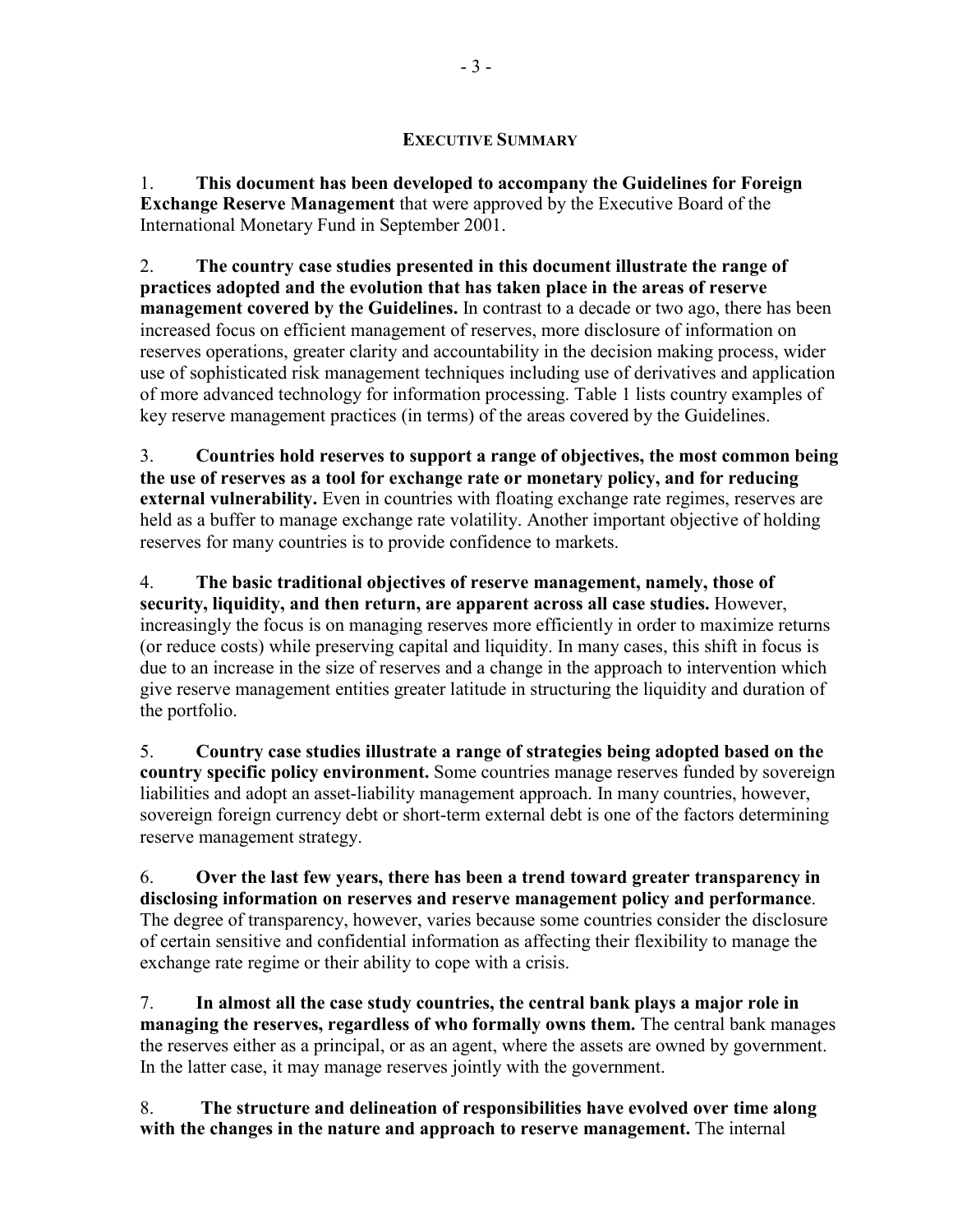governance structure for reserve management in all the case study countries reflects a clear division of responsibilities and separation of front and back office functions.

9. **A major challenge for reserve management entities is information technology development.** Considerable financial resources and management time are being devoted to identifying and implementing suitable trading, performance, and risk management systems. In addition, the events of September 11 have reinforced the importance of designing and implementing a business continuity plan.

10. **The level of sophistication with which risk management function is performed has advanced significantly in recent years** supported by developments and innovations in financial markets and information technology. Almost all the reserve management entities covered by the case studies select a benchmark to reflect the strategic asset allocation and embody the best feasible passive strategy given their risk constraints. An extensive analytical effort is applied to the strategic allocation exercise and benchmark design including use of optimization models.

11. **Currency risk is managed by determining optimal currency distribution which varies based on country specific circumstances. The interest rate risk is generally defined by** modified duration. The duration benchmark in some countries is set to reduce the probability of negative returns at a certain confidence level and horizon. Several countries use Value-at-Risk (VaR) either for controlling market risks or for management information purposes.

12. **All countries surveyed have policies that ensure availability of adequate liquidity at acceptable cost.** Half the countries covered by the case studies conduct stress tests for liquidity assessment. The focus is on ensuring adequate liquidity to meet potential sources of demand for reserves. Liquidity risk is managed by specifying constraints and limits on asset classes.

13. **There is substantial convergence on the techniques of credit risk management**  but there are some differences in the nature of credit risk deemed acceptable. Typical instruments include highly rated sovereign bonds, supranational paper, and deposits with rated commercial banks and the Bank of International Settlements (BIS). A large number invest in agencies and some in corporate bonds and equities. Many countries also allow the use of derivatives, mainly for market risk management, although the nature of derivatives allowed varies from country to country.

14. **A majority of countries allow active management within limits, ranges, tracking error or VaR limits**. Performance is measured on an absolute and relative basis which includes the use of performance attribution models in some cases.

15. **While some countries have benefited from the use of external managers for upgrading staff skills or for accessing new markets or instruments, a few countries have reported mixed experiences**. More than half the participating case study countries use external managers for reserve management.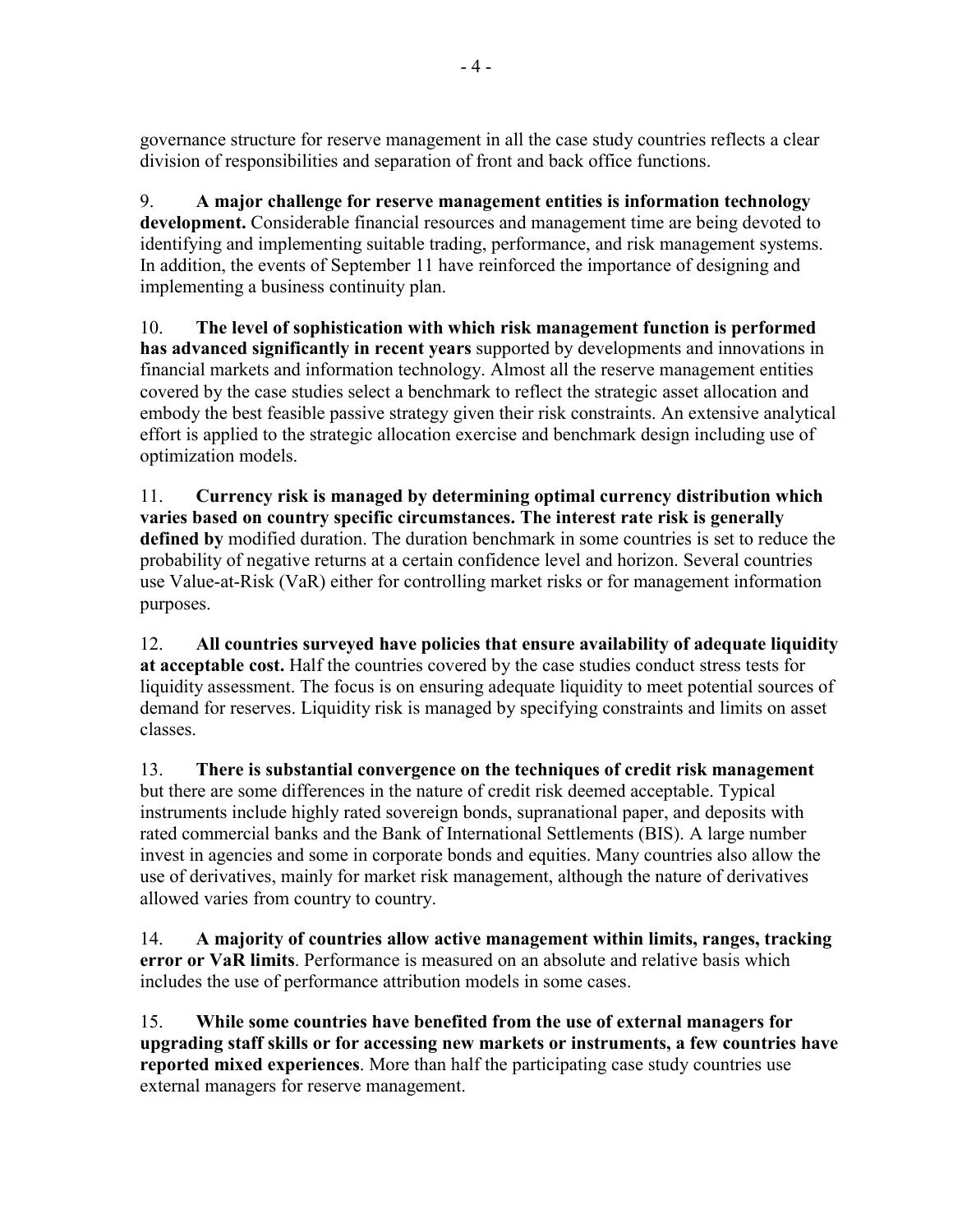#### **PART I: SUMMARY OF COUNTRY PRACTICES**

#### **I. INTRODUCTION**

16. This document has been developed to accompany the Guidelines for Foreign Exchange Reserve Management that were approved by the Executive Board of the International Monetary Fund in September  $2001$ .<sup>1</sup> The work in this area has been undertaken by the Fund as part of the broader work program to strengthen international financial architecture, promote policies and practices that contribute to stability and transparency in the financial sector, and reduce external vulnerabilities of member countries.

17. The Guidelines identify areas of broad agreement among practitioners on reserve management principles and practices that are applicable to a broad range of countries at different stages of development and with various institutional structures for reserve management. In doing so, the guidelines serve to disseminate sound practices more widely, while recognizing that there is no unique set of reserve management practices or institutional arrangements that is best for all countries or situations.

18. In the course of the Board discussions on the Guidelines, Executive Directors of the Fund asked the staff to prepare an accompanying document that would contain sample case studies of countries that have developed their capacity in the areas of reserve management addressed in the Guidelines. At the same time, the Board requested that this report should not expand or add to the Guidelines and welcomed further consultation with members that would form part of this process.

19. In response, staff from the IMF have prepared this document based on case studies prepared by reserve management entities in  $20$  countries<sup>2</sup> to illustrate how a range of countries from around the world, at different stages of economic and financial development and institutional structure, have developed their capacity in reserve management in the areas indicated in the Guidelines.<sup>3</sup> A number of countries included in the sample also contributed to the development of the Guidelines. As with the process adopted for the Guidelines, the preparation of this accompanying document has sought to foster country ownership of the product and to ensure that the descriptions of individual country practice are well grounded. The initial draft was discussed at a meeting held in Washington D.C. on October 25, 2002 in

 $\overline{\phantom{a}}$ 

<sup>&</sup>lt;sup>1</sup> The Guidelines can be found on the IMF's website,  $\frac{http://www.imf.org/external/np/mae/ferm/eng/index.htm.$ A summary is contained in Appendix I to this document.

 $2<sup>2</sup>$  The focus in this document is on management of reserves by a monetary authority or a central bank, acting as a principal, or as an agent for another repository of reserves such as an exchange fund. A number of countries also maintain separate stabilization or national savings funds often related to non-renewable resources. The management of such funds has not been included in the sample case studies.

 $3$  Appendix III presents the countries that have participated in the preparation of this document and the diverse nature of their economic and financial conditions.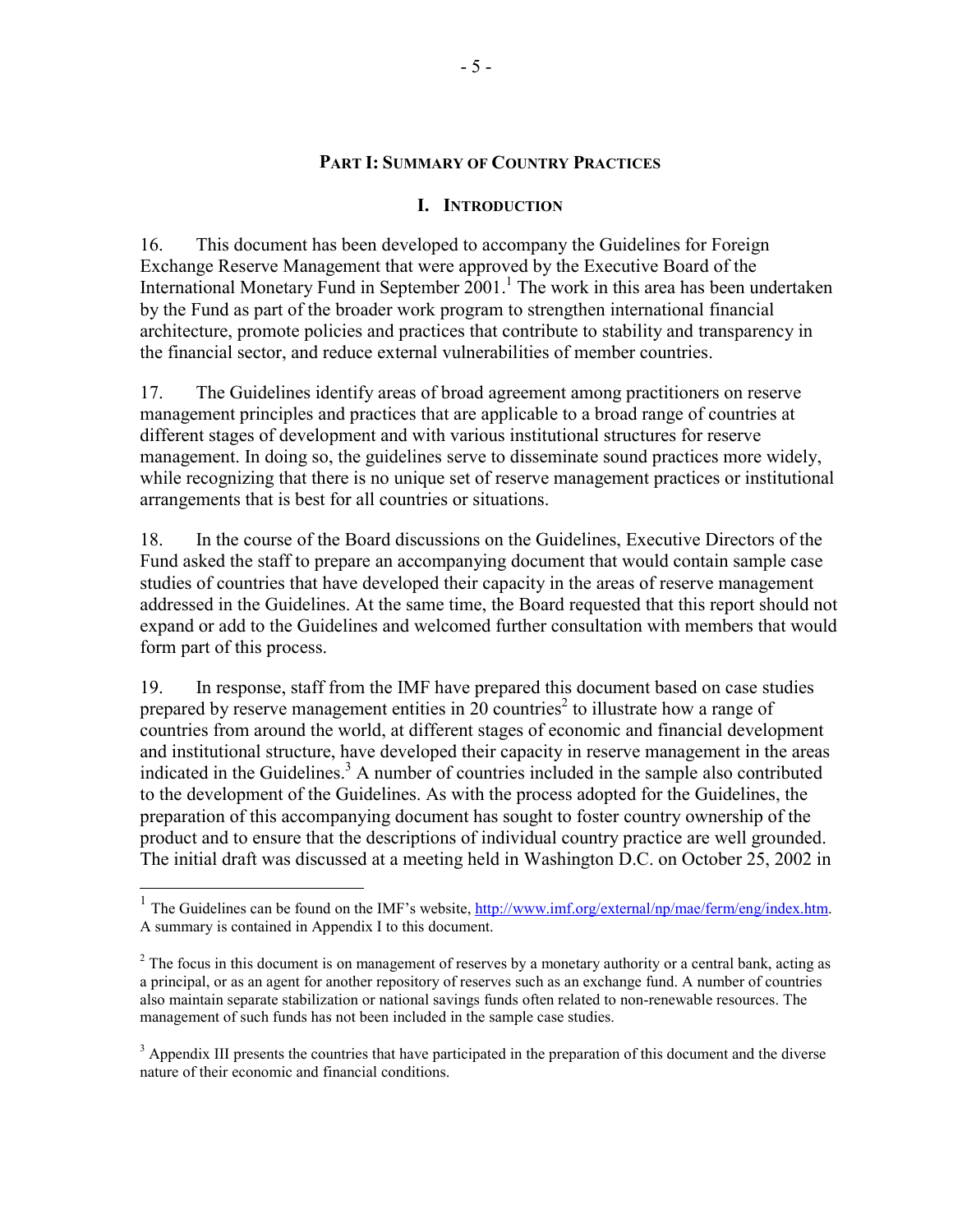which 16 case study countries, the BIS, and the World Bank participated. This document has benefited from the insights of the participants and incorporates the feedback received at and subsequent to the meeting.

20. This document is organized as follows. Part I provides a summary of illustrative country practices on how the main sections of the Guidelines are applied. Part II includes the country case studies as prepared by the reserve management entity of each of the participating countries. The Guidelines are shown in Appendix I and Appendix II contains a compilation of some supplementary information provided by countries.

# **II. ILLUSTRATIVE PRACTICES FROM THE COUNTRY CASE STUDIES**

21. This chapter draws together the practices followed by reserve management entities that have prepared the case studies contained in Part II. The aim is to highlight the different ways in which countries can implement reserve management policies as well as to illustrate how the key principles contained in the Guidelines have been implemented in practice without advocating a single way to implement them. Furthermore, reserve management practices are continually evolving in response to market developments and individual country circumstances. The practices are grouped in accordance with the five sections of the Guidelines: (i) reserve management objectives, scope and coordination; (ii) transparency and accountability; (iii) institutional framework; (iv) risk management framework; and (v) the role of efficient markets.

# **A. Reserve Management Objectives, Scope, and Coordination**

# *Overview*

22. The Guidelines in this section address the main objectives of reserve management, the scope of reserve management, and coordination between monetary and external debt management policies. They indicate that reserve management should seek to ensure that (i) adequate foreign exchange reserves are available for meeting a defined range of objectives;<sup>4</sup> (ii) liquidity, market, and credit risks are controlled in a prudent manner; and (iii) subject to liquidity and other risk constraints, reasonable earnings are generated over the medium to long term. Reserve management activities may also encompass the management of liabilities, other short foreign exchange positions and the use of derivative financial instruments. The Guidelines also indicate that reserve management strategies should be consistent with and supportive of a country's specific policy environment, and may also need

 <sup>4</sup> For insights on reserve adequacy, which is outside the scope of the Guidelines, see the following papers available on IMF website: Issues in Reserve Adequacy and Management:

http:/www.imf.org/external/np/pdr/resad/2001/reserve.htm; Debt- and Reserve-Related Indicators of External Vulnerability: http://www.imf.org/external/np/sec/pn/2000/pn0037.htm, http://www.imf.org/external/np/pdr/debtres/index.htm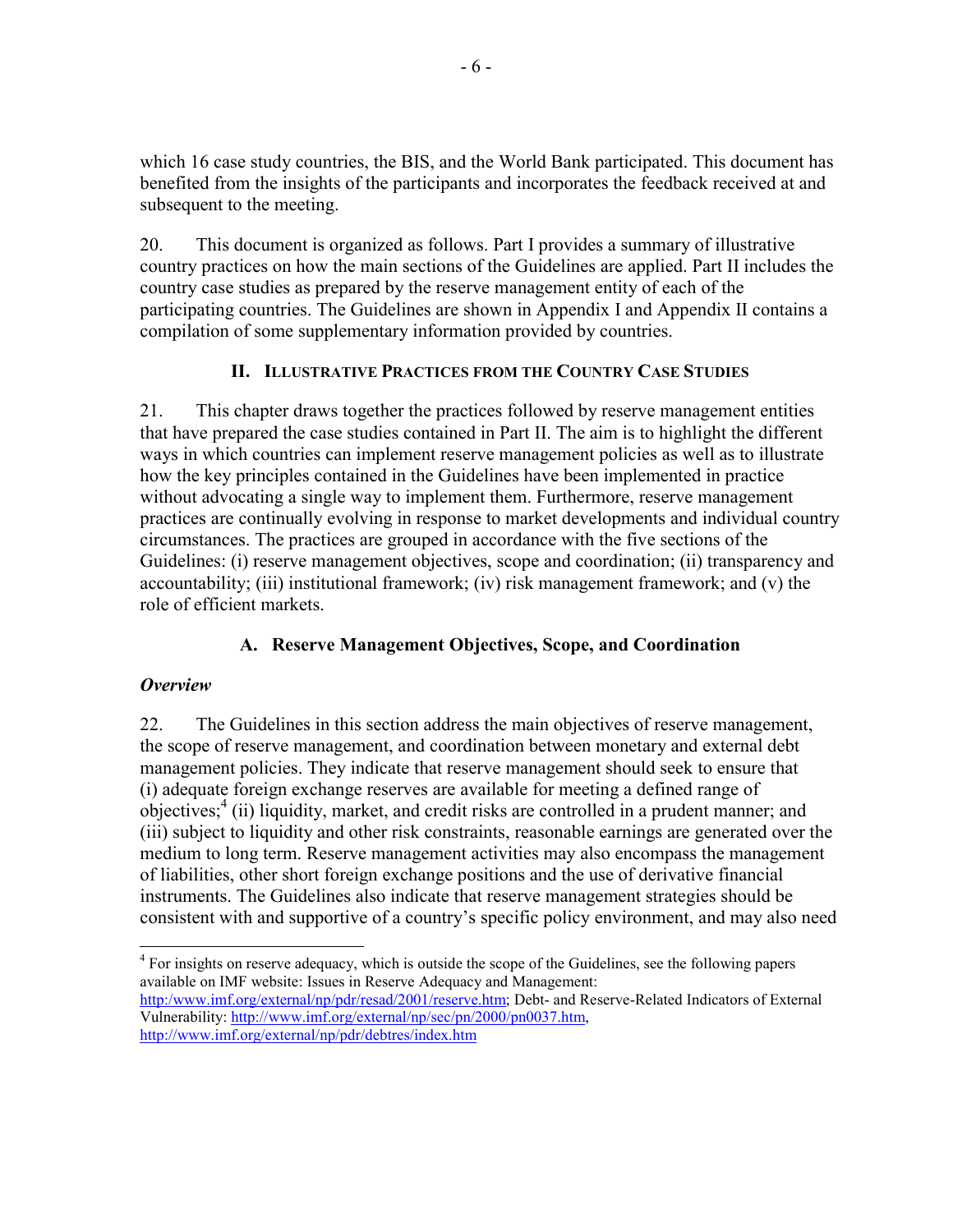to take into account strategies for the management of external debt to reduce external vulnerability. In countries where reserve management and debt management responsibilities are entrusted to the same authority, consistent strategies can be achieved through a wellcoordinated asset/liability management. Where reserve management and debt management responsibilities are split between authorities, however, the respective policy objectives may differ.

23. The objectives of reserve management have been well articulated by all the countries in the case studies. They emphasize the importance of liquidity and security, as well as maximization of income or reduction in costs subject to these constraints. It is evident from the country case studies that reserve management strategies are strongly influenced by the policy environment in which a country operates. Exchange rate management policy of the country strongly influences reserve management strategy since it determines the liquidity policy and the risk-return trade off. Some countries that fund reserves by external borrowing adopt an asset-liability management approach. In some other countries, government foreign debt is taken into account as one of the factors determining certain aspects of reserve management strategy such as currency composition of reserves while in determining other aspects such as duration, interest rate risk and liquidity considerations predominate. One country, however, sees a risk in integrating government liabilities with reserve management while another reserve manager considers separation of sovereign liability management from asset management as a safeguard to ensure the unencumbered nature of reserves.

## *Country application*

## **Reserve management objectives**

24. It is evident from the case studies that countries hold reserves to support a range of objectives, the most common ones being the use of reserves as a tool for exchange rate policy per se, for meeting objectives of monetary policy, and for reducing external vulnerability. In the last few years, there has been a distinct shift by many countries toward flexible or floating exchange rate arrangements. Nevertheless, in almost all cases, maintaining a capacity to intervene in the market continues to be an important objective even though countries with floating rate arrangements do not need to intervene in the markets regularly. For these countries, the objectives of holding reserves are for crisis prevention, for providing confidence to markets, and as a buffer to manage exchange rate volatility. A few countries hold a portion of the reserves as an investment fund primarily to enhance national wealth.

25. Maintaining a capacity to intervene in the markets, to support the exchange rate regime, or to contain excessive volatility in the foreign exchange markets, is one of the objectives for holding reserves in the following countries: Brazil, India, Korea, Latvia, Oman, Tunisia, and Turkey. In Chile, reserves are used as a policy instrument to safeguard the stability of the local currency and normal functioning of internal and external payments. Hong Kong SAR holds reserves primarily to safeguard the exchange value—the secondary objective being to promote the stability and integrity of the monetary and financial systems.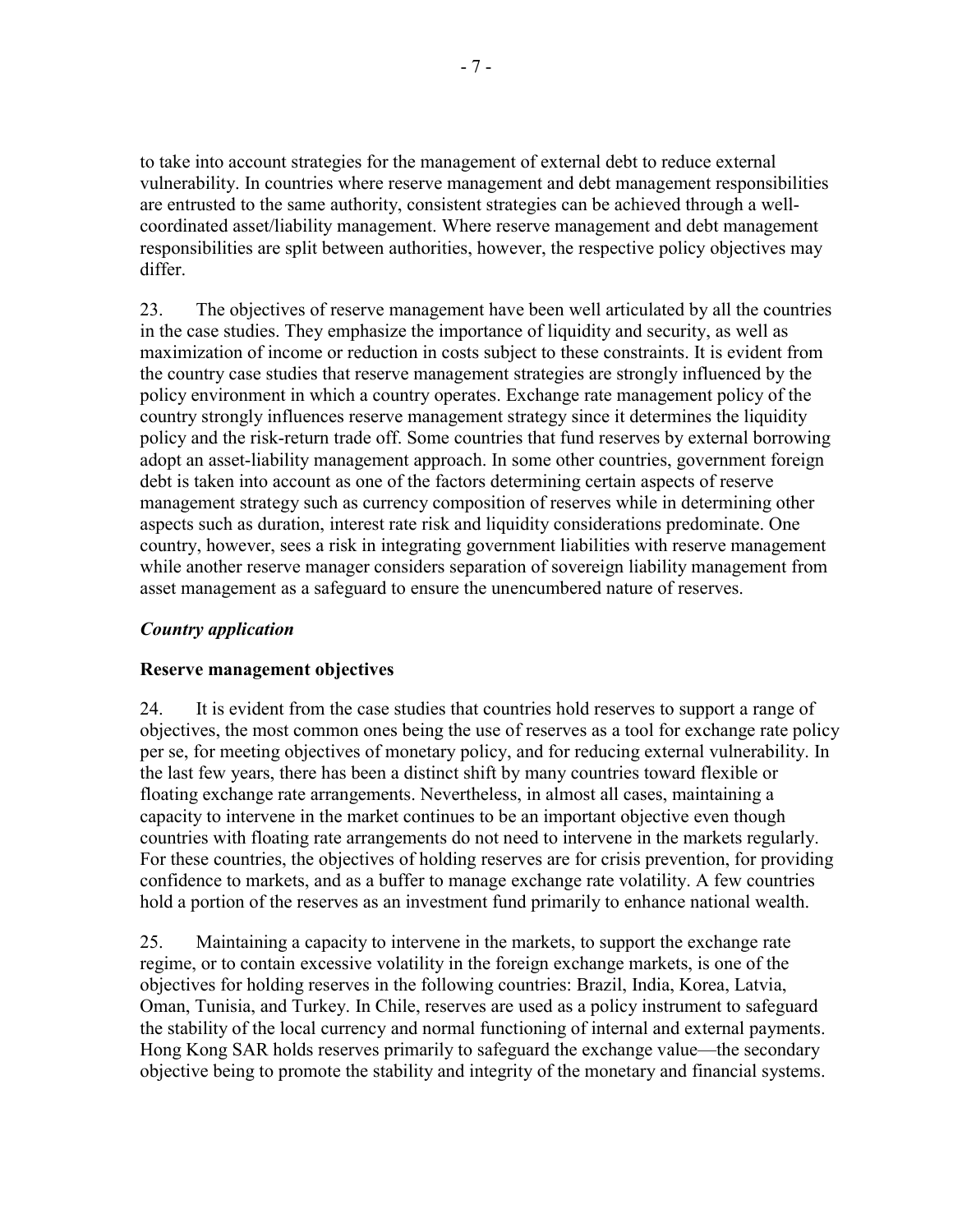26. The countries of Colombia, the Czech Republic, India, Israel, Korea, and Turkey hold reserves to provide confidence to markets and reduce their vulnerability to financial crises. Israel perceives its reserves as allowing some flexibility in setting the currency composition of public sector debt, while the Czech Republic holds reserves to meet both known and potential obligations of the central bank, the major portion of which are interventions and client's payments (mainly those of the government).

27. Canada holds its reserves to provide foreign currency liquidity to government and to help promote orderly conditions in the domestic foreign exchange market. Similarly, in the United Kingdom (U.K.) reserves are also used to provide foreign currency services to government departments, as well as being available for official intervention. New Zealand holds reserves to preserve the functioning of the foreign exchange market for domestic currency in the event of a crisis; and Australia, to fund foreign exchange operations in support of its broader monetary policy function.

28. While the specific circumstances of countries affect the choice of reserve management strategies, the objectives of reserve management in all the countries emphasize liquidity and security; and subject to liquidity and security constraints, maximization or optimization of return. In other words, liquidity and preservation of capital are major objectives of reserve management. Preservation of purchasing power of reserves is a longterm objective cited by some countries such as Hong Kong SAR, India, Israel, and Tunisia. Latvia has mentioned that while stability (capital protection), liquidity and income are the primary requirements, it also puts some emphasis on returns. Similarly, Mexico has indicated that with the implementation of a floating exchange regime in 1995, it has been increasing the weight that it places on return enhancement, while placing high attention on other risks involved in investment decisions.

29. Where reserves are borrowed, minimizing the carrying cost of reserve assets is an important objective. In Canada, the level of foreign reserves has been increased to reflect increased flows in foreign exchange markets and to bring the level more in line with other comparable sovereigns. This increase, in turn, has required reserve managers to focus on asset-liability and risk management, and on reducing the cost of carry of reserves while maintaining a high degree of liquidity and capital safety. New Zealand has also noted that it actively manages the reserve portfolio to meet immediate liquidity needs for any intervention and to maximize risk-adjusted net returns, or minimize risk adjusted net costs, subject to the former objective.

30. Some countries make explicit references to reserve management as management of national wealth. For example, Norway has indicated that over the years, the objectives of funding intervention and immunization of government foreign debt have become less important and the more important objective has become managing reserves as national wealth to earn higher returns. Botswana, with its high level of reserves, has created a longterm fund (Pula Fund) with the expectation of earning a higher return than conventionally managed reserve portfolios by investing part of the assets in long-term bonds and equities. Hong Kong SAR manages a part of the Exchange Fund assets in an investment portfolio to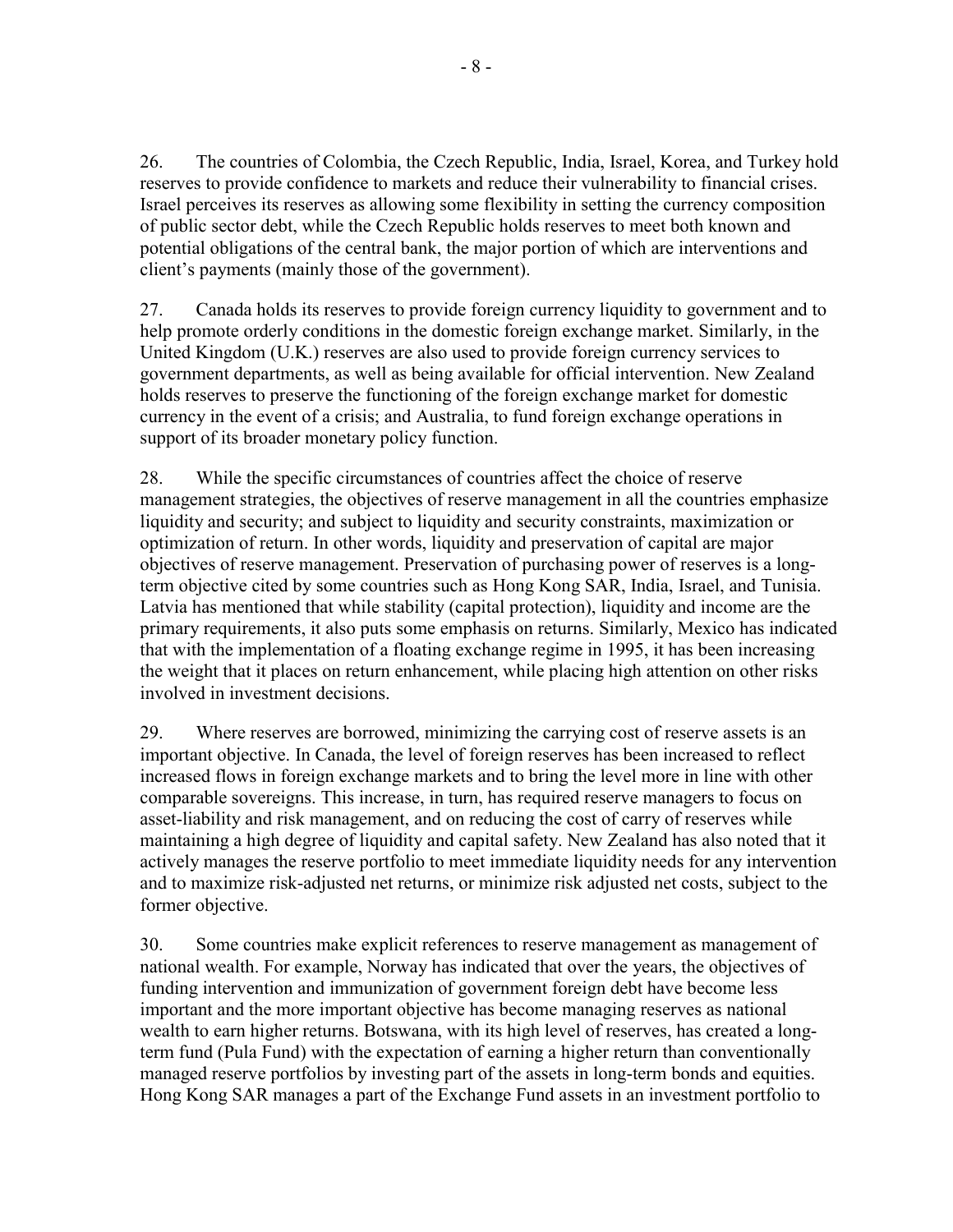preserve the long-term purchasing power of the Exchange Fund's value for future generations.

31. Another objective of reserve management is to assist the authorities to gain access to valuable information through interaction with financial markets, which can be useful in their other functions such as oversight and development of domestic financial markets. Israel has noted that reserve management helps in accumulation of information and expertise that can be of value to other core functions of the central bank such as the formulation of monetary policy or exchange rate policy. Similarly, New Zealand has indicated that managing reserves helps to develop and maintain a broad skill base in foreign securities and foreign exchange dealings to support the central bank's ability to conduct foreign currency market intervention or respond to other crisis. It also enhances the bank's general understanding of financial markets, instruments, and practices.

# **Scope**

32. A common feature in almost all countries participating in the case studies is that reserves consist of external assets that are readily available and controlled by the reserve management entities.<sup>5</sup> Derivative financial instruments are also included in the scope of reserve management functions. In addition, reserve management encompasses management of liabilities, which reserve management entities may acquire for the sole purpose of funding reserves or in the context of their monetary or other functions.

33. In Canada, reserve management activities consist of the management of foreign currency assets and liabilities, and includes the use of derivative financial instruments. Similarly, New Zealand manages the foreign currency liabilities used to fund reserves since this strategy does not expose the bank to significant foreign exchange risk. In the U.K., in addition to managing reserve assets, the Bank of England also acts as the government's agent for foreign currency liability management. In Chile, Colombia, the Czech Republic, Latvia, and Turkey, the scope of reserve management includes foreign currency liabilities of the central bank.

## **Reserve management strategy and coordination**

34. Reserve management strategies are strongly influenced by the policy environment in which a country operates, in particular its monetary and exchange arrangements. Under a free float, a public commitment by the authorities not to operate in the foreign exchange market gives the reserve manager greater latitude in structuring the duration and liquidity of the

 $\overline{\phantom{a}}$  $<sup>5</sup>$  In Oman, foreign currency revenues of the government in excess of budgeted prices of oil are held in a fund,</sup> known as the State General Reserve Fund. This portion of the external reserves of the country is owned and managed directly by the government and may be utilized in case of a budget shortfall. There is an institutional arrangement for consultation between the central bank and the fund on various investment related issues, like composition of benchmark and portfolio performance.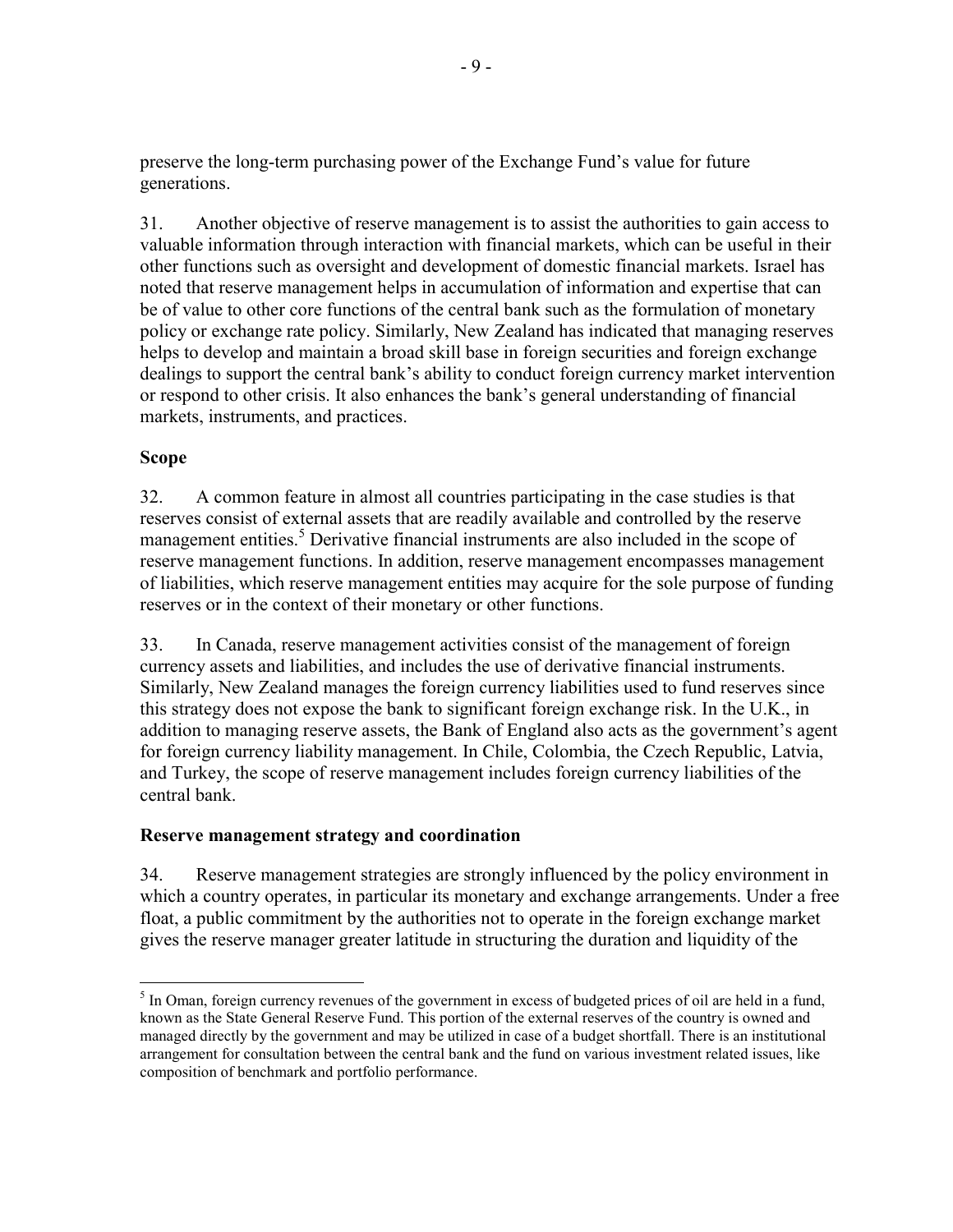portfolio. In practice, however, authorities may seek to maintain a capacity to intervene in exceptional circumstances to ensure orderly markets during times of very sharp adjustments of the exchange rate or market pressures, or more generally, to be able to counter unforeseen internal or external shocks. Canada holds reserves in highly liquid U.S. dollar-denominated assets to fund foreign currency liquidity requirements and intervention activity. Other countries which are under a floating exchange rate arrangement, such as Brazil, Colombia, Chile, the Czech Republic, Korea, and Turkey, also maintain a capacity to intervene in the market in exceptional circumstances.

35. For countries that operate a fixed exchange rate or similar regimes, the reserve management strategy involves providing adequate liquidity to defend the exchange rate regime. Hong Kong SAR, which operates a currency board regime, has created a backing portfolio by designating certain asset and liability items as those specifically related to currency board operations. The reserve assets backing the monetary base are invested in highly liquid U.S. dollar-denominated securities. Latvia pursues a fixed exchange rate target versus the SDR with  $a \pm 1$  percent intervention band. It holds highly liquid instruments in its portfolio, which can be realized in times of market stress. Since it holds reserves in excess of the monetary base and the size of intervention is unlikely to exceed the monetary base, it invests a good proportion of the reserves that are not necessary for intervention purposes with the objective of earning higher risk adjusted returns. For Oman, which operates a fixed exchange rate regime, the strategy is to clear the local foreign exchange market on a day-today basis, as well as provide a credible cushion against current and capital account shocks.

36. Countries with intermediate exchange rate regimes, such as a managed float, require the authorities to support the exchange rate arrangement. This may call for more or fewer interventions depending on market evolution and conditions, with consequences for the choice of the appropriate level of liquidity that would need to be maintained. India intervenes in the markets to even out lumpy demand or supply in thin markets and to prevent destabilizing speculation while facilitating foreign exchange transactions at market rates for all permissible purposes. Liquidity is, therefore, an important consideration in reserve management. The reserve management strategy in Tunisia, which operates a managed float arrangement, ensures that it has adequate liquidity for meeting its intervention needs in order to avoid sharp adjustments in the Tunisian dinar exchange rate.

37. Reserve management strategies may also take into account strategies for the management of external debt for purposes of reducing external vulnerability. Some countries implement an asset-liability management strategy that incorporates the country's sovereign debt. Others hedge only the liabilities that are on the books of the reserve management entity. In other cases, reserve managers consider external debt as one of the factors influencing reserve management strategy.

38. Countries that adopt asset-liability management strategies include Canada, New Zealand, and the United Kingdom. In Canada, the Exchange Fund Account (EFA) is financed with foreign currency-denominated liabilities issued by the Government of Canada. The government has also used long-term interest and currency swaps to fund foreign exchange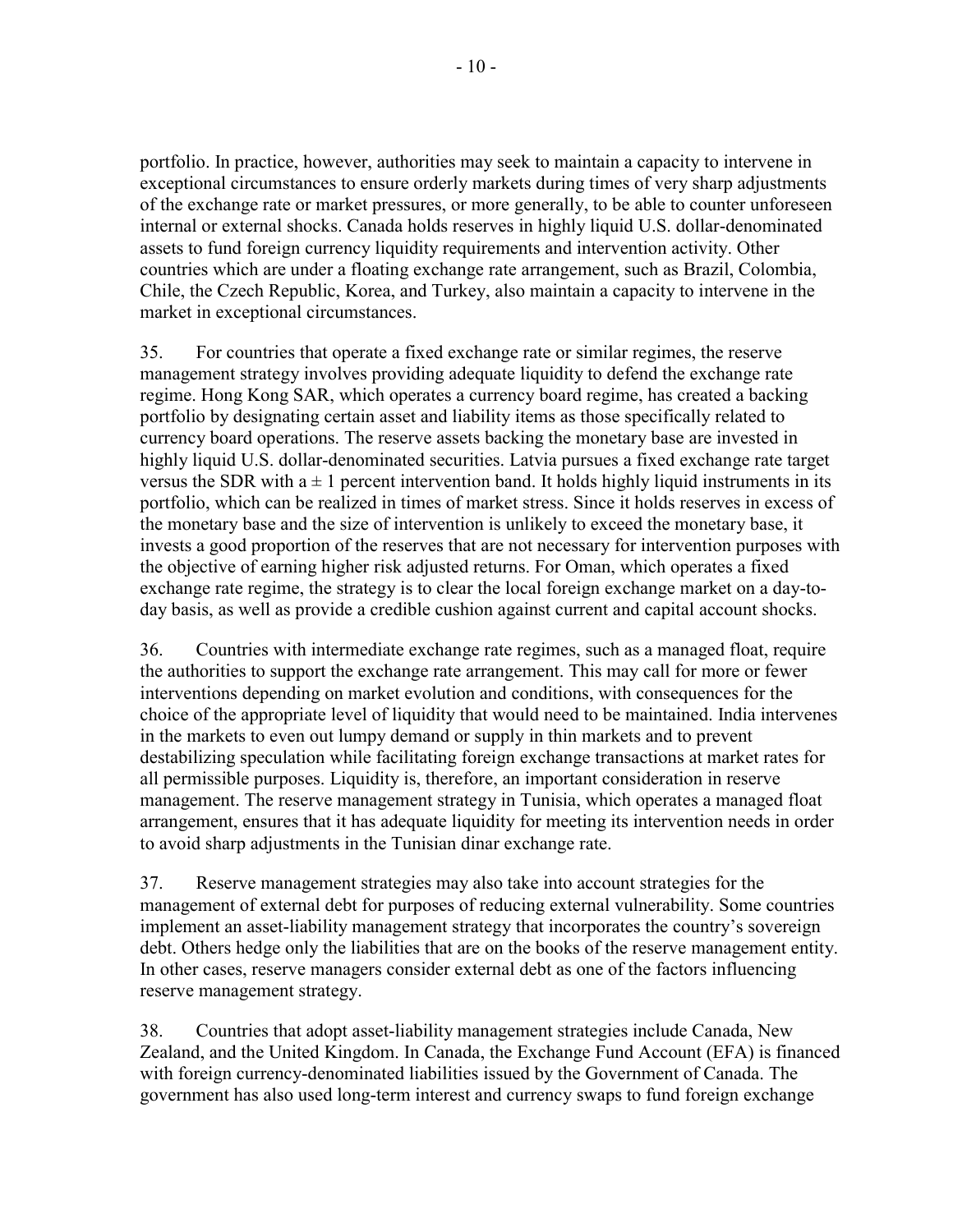reserves, obtain cost effective financing and permit flexibility in managing liabilities. The reserve management framework follows a well-coordinated asset-liability management framework. The Financial Markets Division of the Department of Finance works with the Bank of Canada, the government's fiscal agent, on all aspects of debt management. As the fiscal agent, the Bank of Canada is specifically responsible for the operational aspects of debt management including foreign currency borrowing. It also operates the Government's Risk Management Unit.

39. In New Zealand, the Reserve Bank of New Zealand has a close relationship with the debt management office with regard to funding reserves, since that office raises funds and passes them on to the central bank by way of loans. The central bank however, decides on the timing and nature of reserves funding consistent with its reserves management strategy. Under this arrangement, risks arising from reserve assets and liabilities are managed by the central bank. According to the Reserve Bank of New Zealand, this strategy does not expose it to significant foreign exchange risk, and assists in maintaining its independence because it is less exposed to political risks that can arise when a government, or a public sector entity reports large losses from risk positions. In the U.K., the Bank of England manages the reserves held in the Exchange Equalization Account (EEA) and also acts as the Treasury's agent for foreign currency liability management. This allows the official foreign currency balance sheet to be managed as a single entity. The reserve assets may also be financed by sterling-denominated liabilities swapped into foreign currency if the prevailing interest and swap rates provide a more cost effective means of financing than borrowing directly in foreign currency.

40. Many countries take into account the currency composition of sovereign debt while determining their reserve management strategy. Brazil replicates, in the amount of core reserves, the currency distribution of the short-term sovereign external debt. Chile's reserve management strategy takes into consideration, among others, the short-term external debt servicing needs. Hungary takes into consideration the currency composition of foreign currency debt of the government when determining the optimal net currency structure to the extent that it does not conflict with other objectives of holding reserves. Korea takes into account the currency composition and duration of government's foreign debt when determining currency composition and target duration of the foreign reserves in order to reduce foreign exchange rate and interest rate risk. Norway sets aside an immunization portfolio that is equivalent to government foreign currency debt.

41. Turkey presents a different scenario whereby the reserve management strategy is influenced by a relatively large amount of foreign currency deposits of Turkish workers living abroad, as well as other foreign currency liabilities due to domestic banks and international institutions. These liability accounts have a major impact on the design of reserve management strategies. Government foreign debt is managed by the Treasury, but external cash flows associated with external debt are factored into reserve management strategy.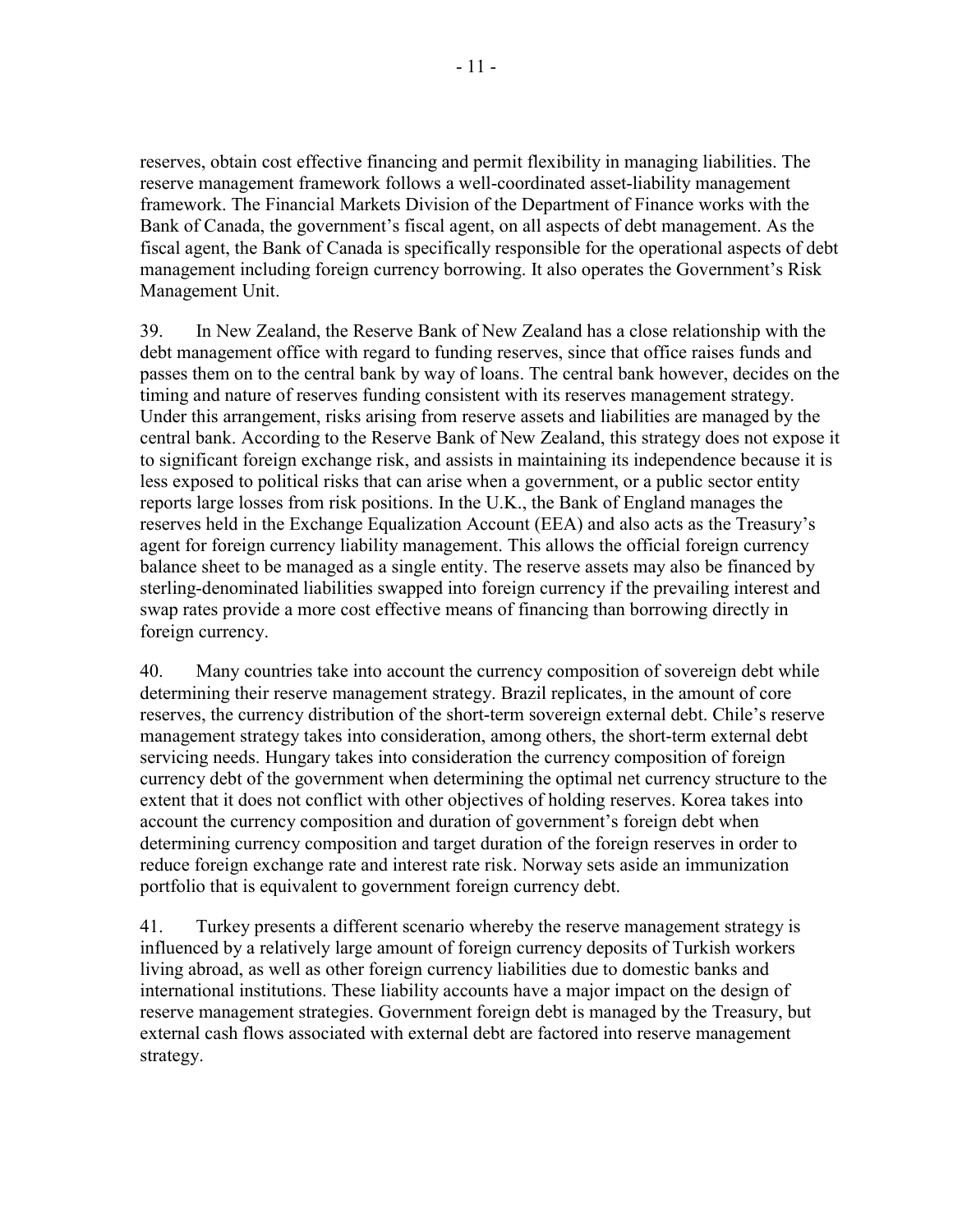42. In Colombia, the central bank board is in close coordination with the Ministry of Finance so as to ensure the sustainability of fiscal policy and the maintenance of adequate foreign exchange liquidity levels. However, there is no direct link between reserve management and debt management as each pursues different investment objectives. In Mexico, no explicit coordination exists with external debt management; however, in the past, reserves have been managed to hedge currency risk arising from liabilities to the IMF. In addition, the Central Bank of Mexico is responsible for investing and managing the resources pledged as collateral following the 1989 negotiations of the Mexican Brady Bonds.

43. The Czech Republic treats central government debt separately from the position of the central bank because of difficulties in differentiating between government positions and positions of other institutions and companies financed from the central budget. In Latvia, the central bank closely coordinates with the state treasury on debt policy, but reserve management is not influenced by the currency composition or the maturity of government debt. Each institution is responsible for managing its foreign exchange and interest rate positions. However, all foreign currency liabilities on the books of the central bank are fully hedged to minimize any adverse effects on the bank's income statement. In Israel, the central bank is, at present, not involved in liability management, nor are the reserves managed with a view to hedge interest rate exposure of government. This separation is regarded as an important safeguard for maintaining the unencumbered status of reserve assets.

# **B. Transparency and Accountability**

## *Overview*

44. The Guidelines in this section promote transparent disclosure of the allocation of reserve management responsibilities. These include agency responsibilities, broad objectives and key elements of policy adopted, general principles governing the reserve management entity's relationship with counterparties, and the availability of periodic information on official foreign exchange reserves. The Guidelines encourage the inclusion of the conduct of reserve management activities in the independent annual audit of the reserve management entity's financial statements, and the publication of the audited financial statements. These guidelines follow the Principles of the IMF Code of Good Practices on Transparency in Monetary and Financial Policies.<sup>6</sup>

45. The case studies clearly indicate that there is a trend toward greater transparency in disclosing information on reserves and key elements of reserve management policy and performance. The level of disclosure varies depending on country specific circumstances. A significant number of countries surveyed subscribe to the IMF's Special Data Dissemination Standard (SDDS). Some countries view the disclosure of certain sensitive and confidential information as affecting their flexibility to manage the exchange rate regime, or their ability to cope with a crisis.

l  $6$  Details can be found at the following website: http://www.imf.org/external/np/mae/mft/index.htm.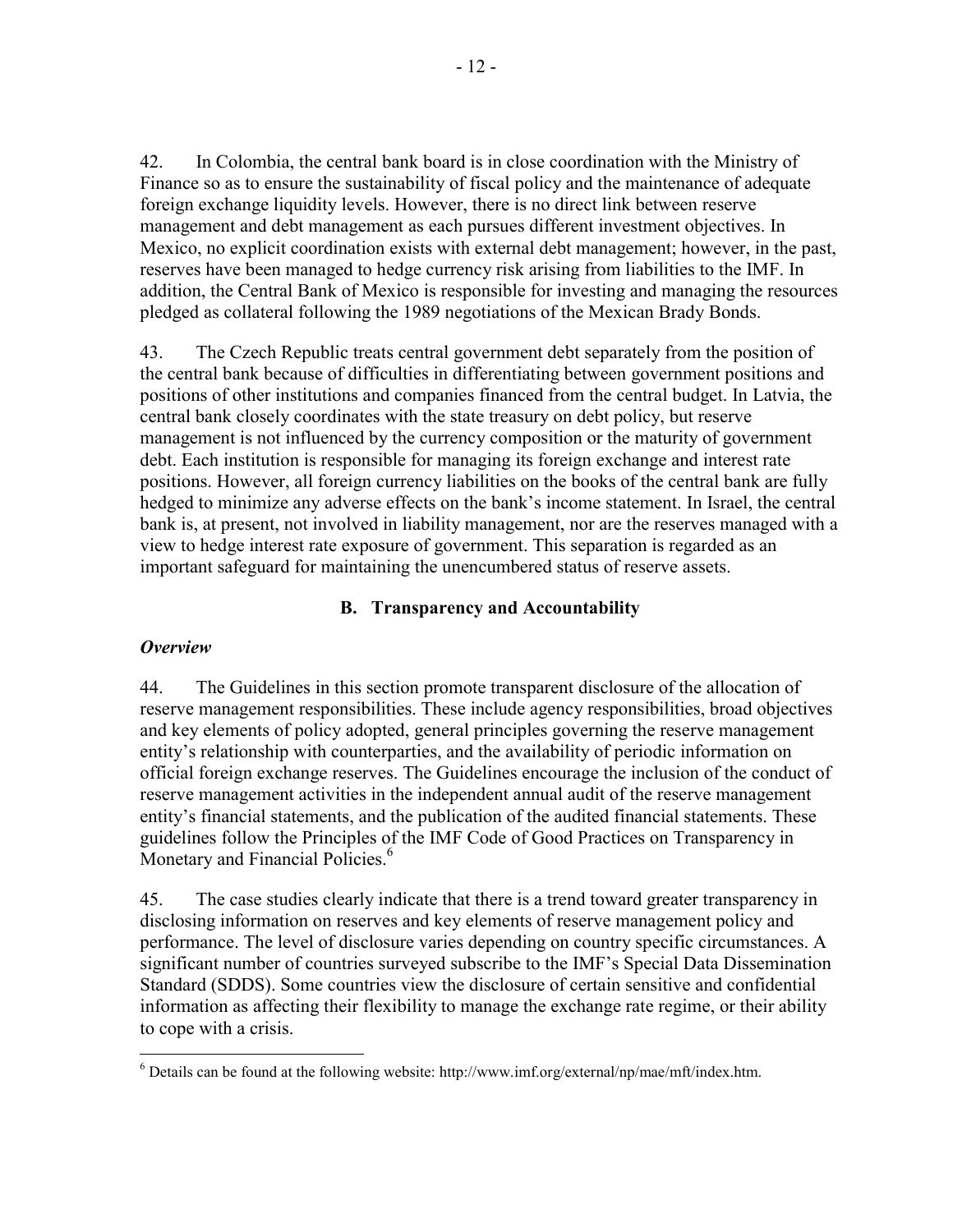46. Accountability is ensured by including the conduct of reserve management activities in the annual audit of the reserve management entities financial statements in almost all cases. The audit is conducted by independent external auditors which in some cases, is the national auditor, and in some others, a reputable private firm. In a few cases, both the national auditor and a private firm perform the audit. Almost all reserve management entities have their financial statements regularly audited by independent external auditors.

# *Country application*

## **Clarity of roles, responsibilities, and objectives of financial agencies responsible for reserve management**

47. In most countries surveyed, the allocation of roles and responsibilities of financial agencies overseeing the reserve management function are explicitly stated in the laws and guidelines governing the reserve management entity. Furthermore, some countries disclose governance arrangements in public documents and websites.

48. In a few countries where foreign exchange reserves are owned by the government and held in a separate fund, management responsibilities between the central bank and government have been clearly spelt out and disclosed. In Canada, the EFA which is governed by the provisions of the Currency Act, is held in the name of the Ministry of Finance at the Bank of Canada and managed jointly by the Ministry and the Bank of Canada. This is disclosed in the annual report of the EFA. In addition, *Bank of Canada Review* articles have detailed the chain of authority, decision making and delegation of reserve management responsibilities. In Hong Kong SAR, the Exchange Fund set up under the Exchange Fund Ordinance is owned by the government, and the authority for investments rests with the Financial Secretary. The Hong Kong Monetary Authority manages it on a day-to-day basis under the authority delegated to it, and within the investment policy approved by the Exchange Fund Advisory Committee. In the U.K., the roles and responsibilities of the Treasury and Bank of England are clearly defined and disclosed. The EEA funds are available to the U.K. government for intervention, whereas the central bank would use its own holdings of foreign currency assets if it intervened in the foreign exchange markets to support its monetary policy operations.

49. In Botswana, the law states that the Bank of Botswana shall be responsible for establishing and maintaining a primary international reserve (liquidity portfolio) and the long-term investment fund (Pula Fund) subject to meeting the requirements of the primary reserve. The income from the Pula Fund is divided between the central bank and the government in proportion to the investment in the Fund. The Bank of Botswana's financial statements disclose the government's share of the Pula Fund and the income on the fund distributed to government. However, the Bank of Botswana has the mandate to manage the reserves.

50. In other countries where the central bank has the sole mandate to manage and hold the reserves, the role and responsibility is prescribed in the central bank law, or the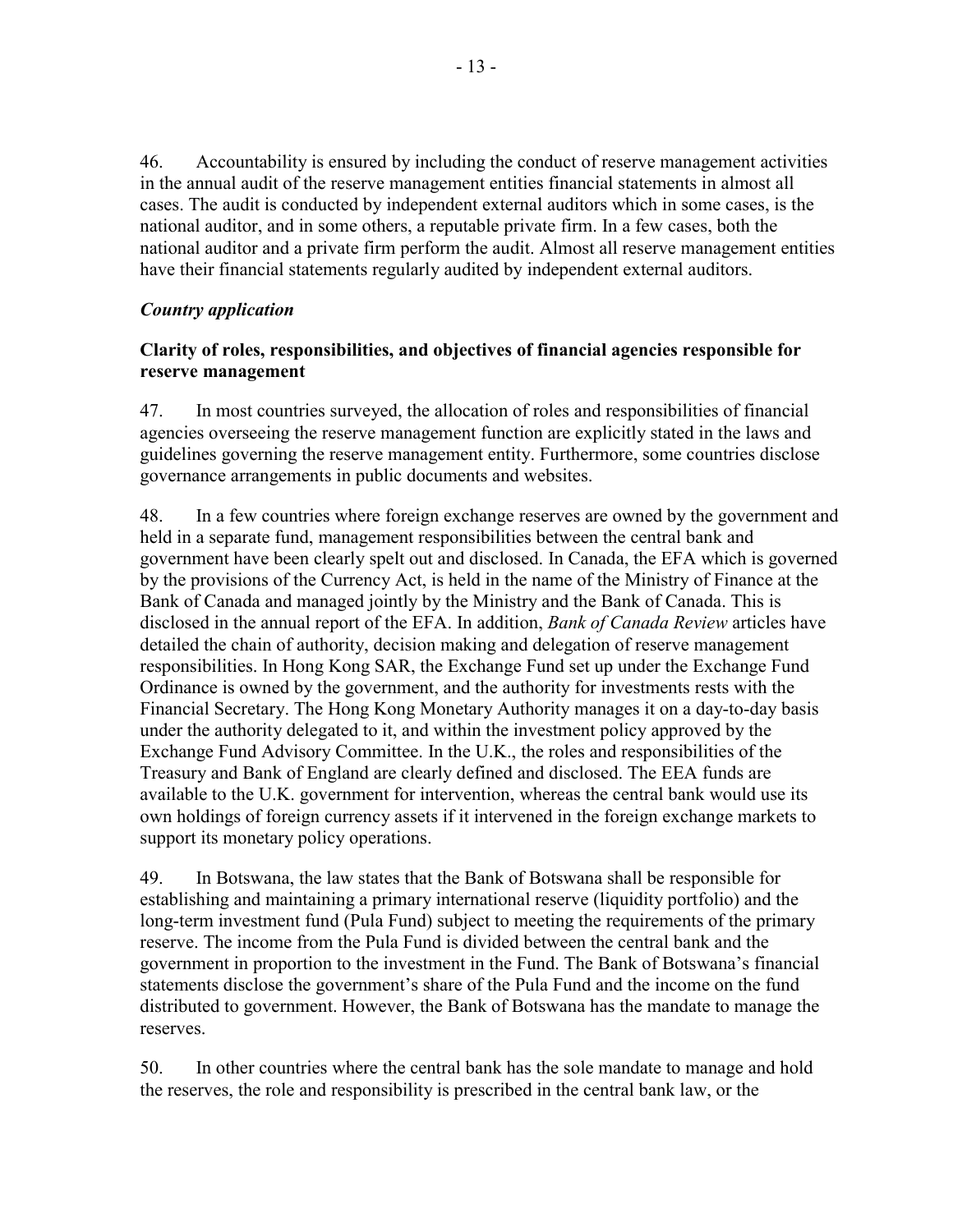constitution. In Norway, the Norges Bank has been given authority under the law to invest official foreign exchange reserves with a view to maintain the foreign exchange policy that has been established.<sup>7</sup> The King in council may issue rules concerning the investment of the official foreign exchange reserves. In practice, however, Norges Bank's executive board has laid down guidelines for the investment of reserves. In Botswana, Brazil, Chile, Colombia, the Czech Republic, Hungary, India, Korea, <sup>8</sup> Latvia, Mexico, Oman, Tunisia, and Turkey, the authority of the central bank to manage reserves is incorporated in the law or the constitution.

51. In New Zealand, while the Minister of Finance has an important role in setting the range within which the bank must maintain foreign reserves and can direct the bank to intervene in the foreign exchange markets, the Reserve Bank of New Zealand is the entity responsible for foreign reserve management. The Bank's independence from the government also means that the management of foreign reserves is undertaken at arm's length from the political process. In Australia, the authority to the Reserve Bank of Australia is given through broad legislative powers that allow it to buy, sell and otherwise deal in foreign exchange to achieve monetary policy objectives. Responsibility is not shared with other agencies.

52. Broad objectives of reserve management are disclosed in the law in some countries such as Botswana, Colombia, and Turkey. Furthermore, in a number of countries, the law also specifies the assets in which the reserve management entity may invest signifying the importance of the safety objective.

## **Public availability of information on foreign exchange reserves and reserve management policies**

53. Two prime means by which reserve management entities make data publicly available are (i) subscription to the IMF's SDDS and (ii) annual reports and financial disclosures. The SDDS reserves data template is aimed at achieving timely public disclosure of information on foreign reserves and other activities of potential relevance. It provides a comprehensive benchmark standard for the content and timing of public disclosure on reserves. The template covers the traditional balance sheet information on international reserves and other selected external assets and liabilities of the authorities. It also takes account of their off-balance sheet activities (such as forwards, futures and other financial derivatives, undrawn credit lines, and loan guarantees), identifies assets pledged and otherwise encumbered. Seventeen countries surveyed subscribe to the IMF's SDDS and

  $<sup>7</sup>$  In addition, the Norges Bank also manages the government's Petroleum Fund as a separate portfolio to</sup> Norway's official international reserves.

<sup>&</sup>lt;sup>8</sup> The government has also entrusted the management of the foreign exchange equalization fund to the central bank.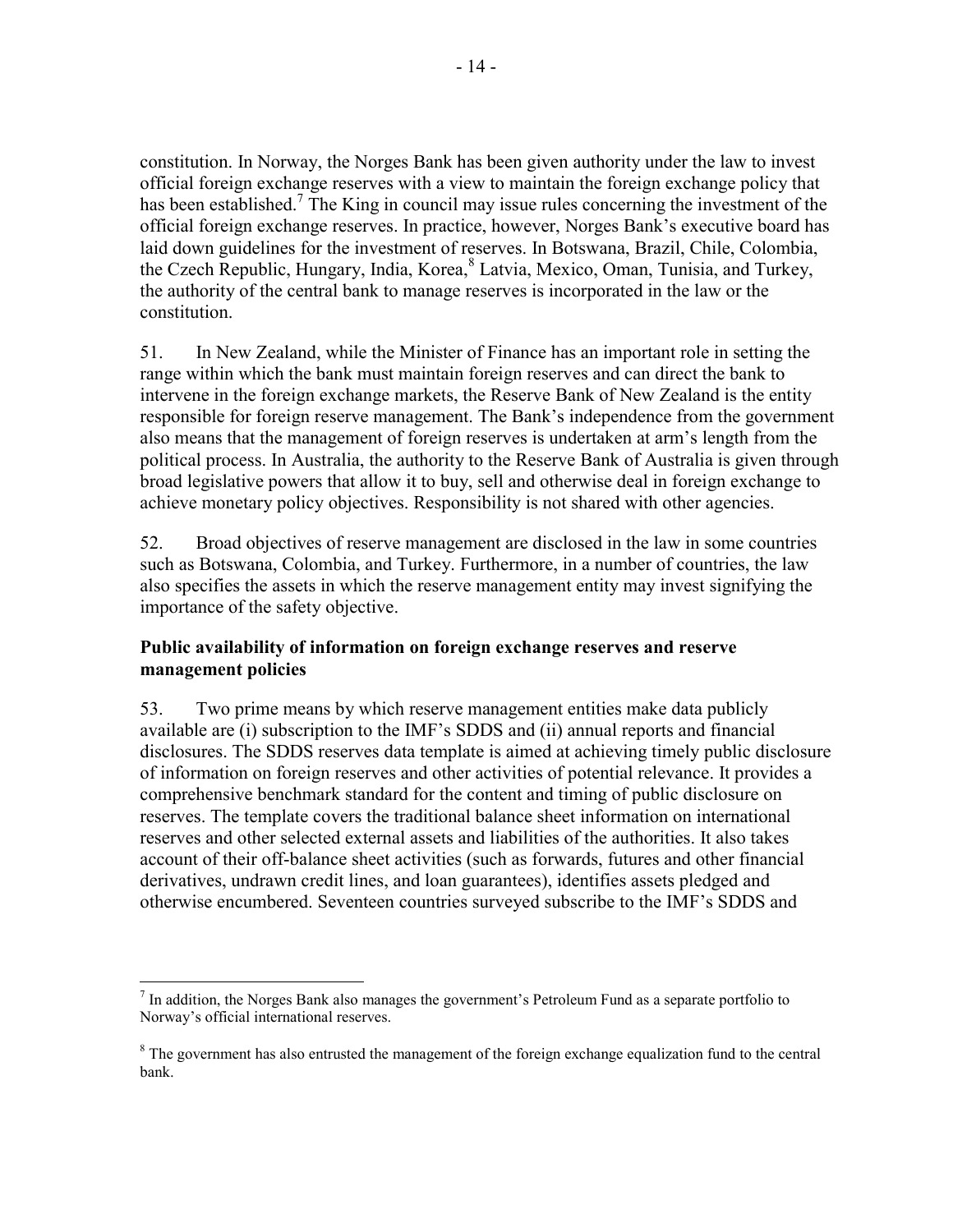provide information in the associated data template on international reserves.<sup>9</sup> Many countries also disclose information on reserves on a weekly basis, usually through their individual websites. In addition, a number of countries disclose important aspects of their reserve management operations and information on their performance in the annual reports of the respective reserve management entities.

54. The nature of information provided in the annual reports differs among reserve management entities. Some reserve management entities furnish information on the policies, benchmarks, and absolute and relative performance. Bank of Israel as part of its annual reports publishes a separate report on investment of the foreign exchange reserves that provides information on the objectives of holding reserves, desired level, investment policy, and details of performance, both absolute and relative to the benchmark. Norges Bank furnishes information on the guidelines for the investment of foreign reserves issued by the executive board as well as supplementary guidelines set by the governor. On a quarterly basis, it also publishes the size and return of the different subportfolios (and relative return compared to benchmark), as well as actual asset class and currency composition, and portfolio risk exposure compared with limits. The Reserve Bank of Australia has provided an overview of reserve management operations and return relative to the benchmark in its annual reports since 1992. In more recent years, this has also included an outline of the composition of the benchmark portfolios and a discussion of the bank's approach to risk management.

55. In Canada, the Ministry of Finance provides an annual report to parliament on the operations of the EFA. It contains governance arrangements, key principles of management, and recent developments. In Colombia, the constitution requires the central bank to inform Congress periodically on its performance of its different responsibilities including reserve management. The central bank's detailed semi-annual report to Congress includes a summary of the level and composition of reserves, investment criteria and performance of reserve management. The Czech National Bank also provides in its annual report to the Parliament a report on its reserve management performance. In 2001, it changed the structure of the published information on reserve management to contain information on the risk profile of reserves including credit, interest and currency risks and the absolute and relative performance achieved in reserve management.

56. In Chile, new paragraphs have been added in the Central Bank of Chile's annual report on how the bank achieves its liquidity goal. The report lists the different types of financial instruments in which the reserves are invested and the composition of reserves at year-end classified into bank deposits and fixed income instruments. The risk management

 $\overline{\phantom{a}}$ <sup>9</sup> Specific details for SDDS subscribing countries can be found on the IMF website: http://dsbb.imf.org/sddsindex.htm. For countries that have their template data redisseminated by the IMF, the data, in a common format and in a common currency, are accessible on the IMF's website at http://www.imf.org/external/np/sta/ir/index.htm. The website also provides links to subscribing countries' websites.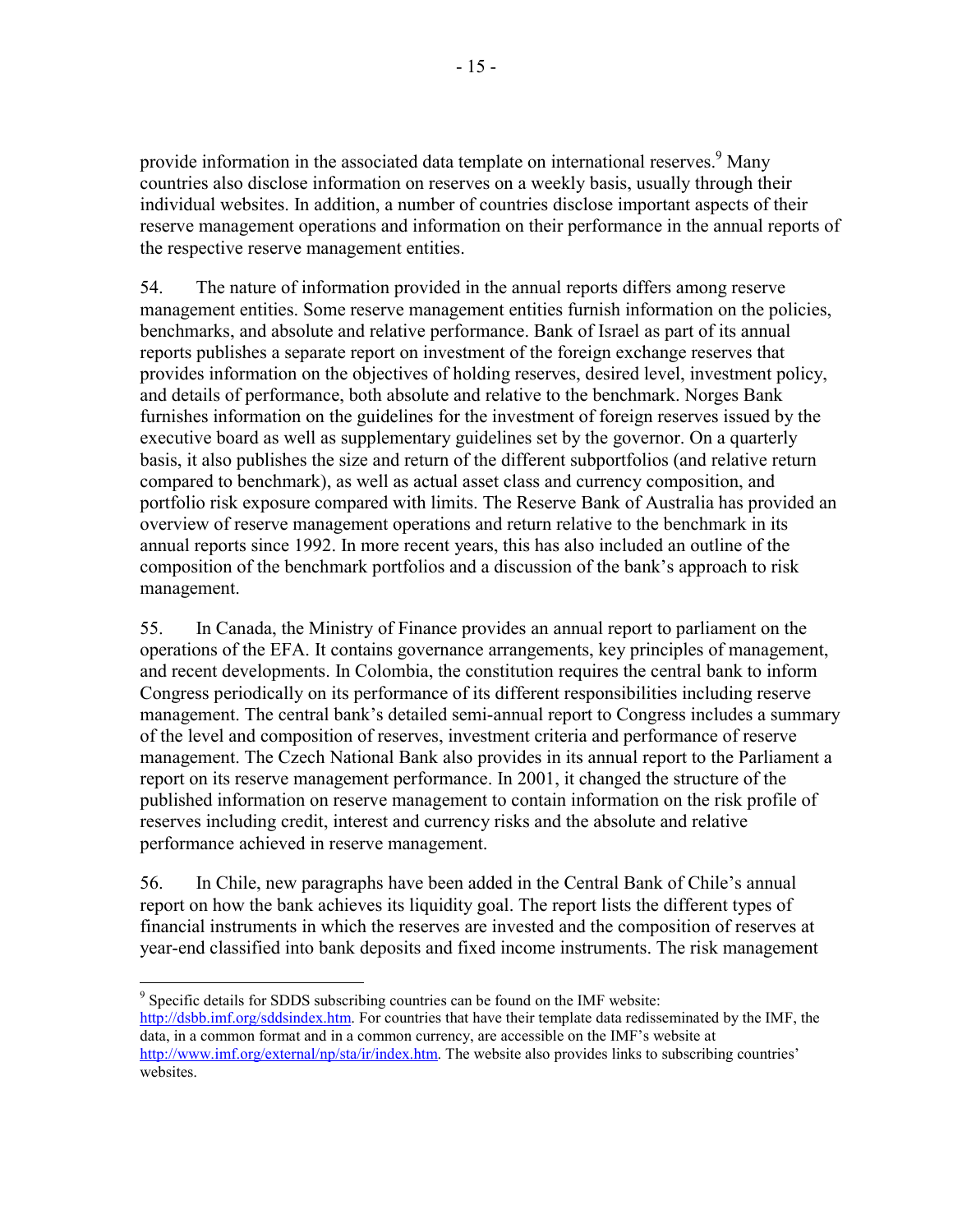policy is also disclosed. Brazil publicly discloses reserve management parameters and procedures. In Latvia, the central bank's annual report contains information on currency position and credit quality.

57. In New Zealand, the Reserve Bank of New Zealand's annual report lays out governance arrangements and reports on the key performance indicators in respect of its functions including reserve management.

58. In the U.K., reserves are managed in accordance with the criteria set by the government in an annual remit, which appears in the debt and reserves management report published by the government at the time of the budget. Furthermore, the government has published a Service Delivery Agreement (SDA) target to minimize the cost of holding reserves while reducing risk. The performance relative to this target is reported in the annual report on the expenditure plans of the chancellor of the exchequer's departments.

59. The objectives and the overall approach to reserve management are disclosed in the Reserve Bank of India's annual report, its monetary policy statements and speeches of its senior officials. In Korea, the general investment philosophy and direction is disclosed through the Bank of Korea's annual reports.

60. In Hong Kong SAR, the annual report of the Exchange Fund provides information on objectives of the fund, investment policy, currency mix, and the performance of the fund. Information sensitivity and commercial considerations are, however, issues for some countries in determining to what extent certain types of information can be disclosed. Hong Kong SAR, for instance, has indicated that considerations such as market sensitivity, commercial confidentiality, need to maintain flexibility to deal with a sudden crisis, and statutory restrictions on disclosure of confidential information place some limits on the amount of material that can be made public. Similarly, Korea is of the view that disclosure of certain aspects of reserve management practices may adversely affect its reserve management capacity.

# **Accountability and assurances of integrity by agencies responsible for reserve management**

61. In almost all the countries participating in the case studies, reserve management activities are audited annually by an independent external auditor as part of the annual audit of the reserve management entity's financial statements, to ensure compliance with appropriate accounting standards.

62. In some countries such as Australia, Canada, and the U.K., the audit of financial statements is done by a separate government auditing agency. In some others, such as Latvia and Brazil, both the government audit office and an independent external auditor audit the statements of the reserve management entity. In Brazil, there are three separate external audits—one done by an external independent auditing firm, the other by the Ministry of Finance, and the third by the court of accounts. In Korea, the external audit of the reserve management entity is performed at least once a year by the Board of Audit and Inspection,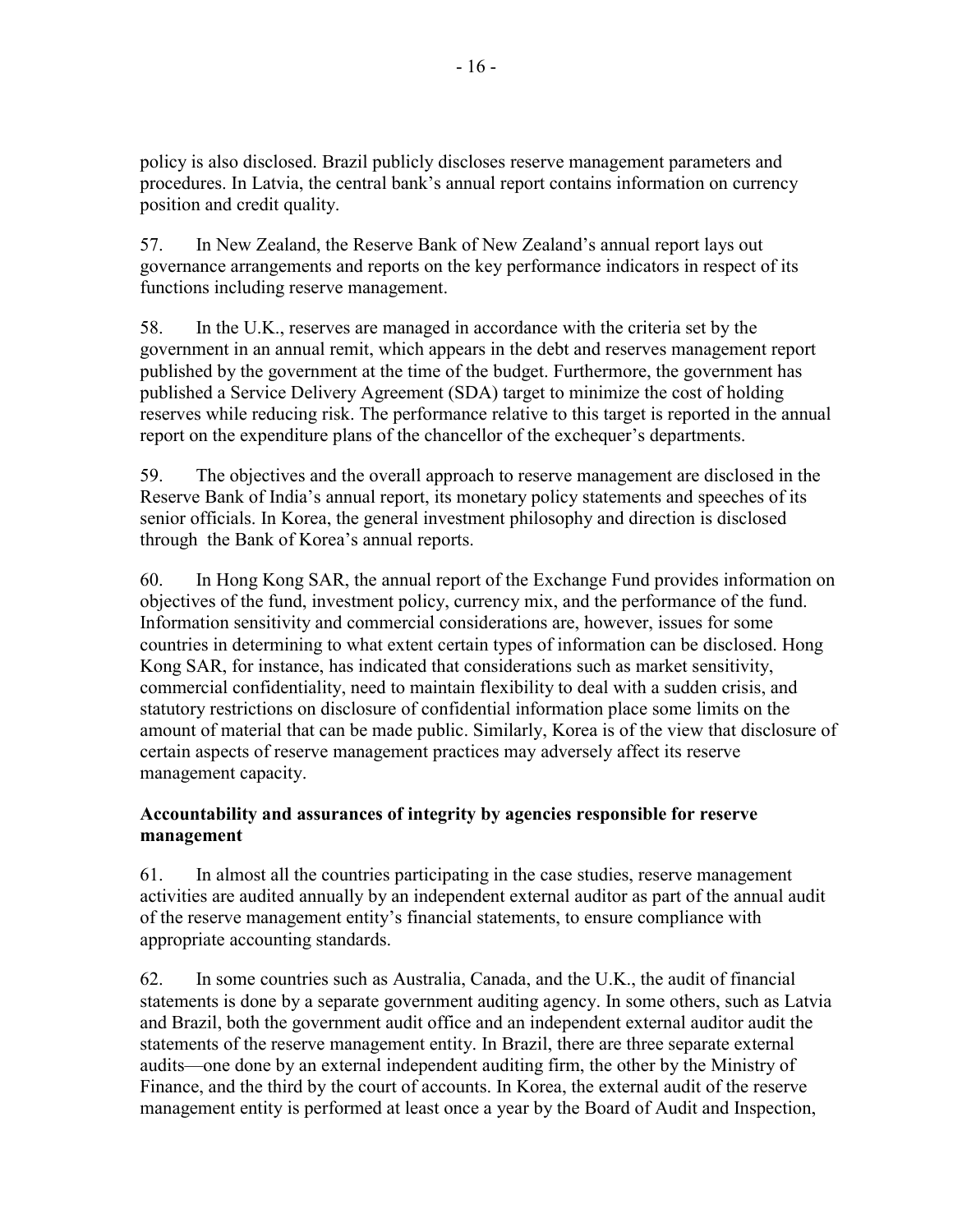which is directly responsible to the President. Its purpose is to review both the accounting procedures and foreign reserve management. The national assembly also audits foreign reserve management annually through the national audit.

63. In Botswana, Chile, Colombia, the Czech Republic, India, Hungary, Mexico, New Zealand, Oman, and Turkey, the external audit is conducted by independent external auditing firms.

64. In a number of countries, the financial statements disclose accounting policies and performance in domestic currency terms. In a few countries, in addition to information provided in the annual reports of reserve management entities, some aspects of reserve management activities are disclosed as part of the financial statements audited by external auditors, in accordance with the requirements of national or international accounting standards.

65. In New Zealand, the audited financial statements of the Reserve Bank of New Zealand provide a range of relevant financial risk disclosures as required by New Zealand accounting standards which are at least as rigorous as International Accounting Standards (IAS).10 Extensive disclosures are provided in the notes to the accounts on a range of reserve management matters including risk management policies, quantitative risk exposures such as credit risk and market risk from extreme events, and net reserve management income. Income from active management performance and passive risk neutral performance are separately identified.

## **C. Institutional Framework**

## *Overview*

66. The Guidelines in this section address the importance of sound governance and good management of operational risk through a legislative framework that clearly establishes the reserve management entity's responsibilities and authority. They also stress the importance of a clear separation of responsibilities and authority. In order to reduce operational risk, they highlight the need for qualified and well-trained staff following sound business practices, effective monitoring of internal operations and related risks supported by reliable information and reporting systems, and an independent audit function. The development of an accurate and comprehensive management information systems, code of conduct and conflicts of interest guidelines, and effective recovery procedures have also been encouraged.

 <sup>10</sup> The International Accounting Standards Board (IASB) publishes its standards in a series of pronouncements called International Financial Reporting Standards (IFRS). It has also adopted the body of standards previously issued by the International Accounting Standards Committee. Those pronouncements continue to be designated "International Accounting Standards" (IAS).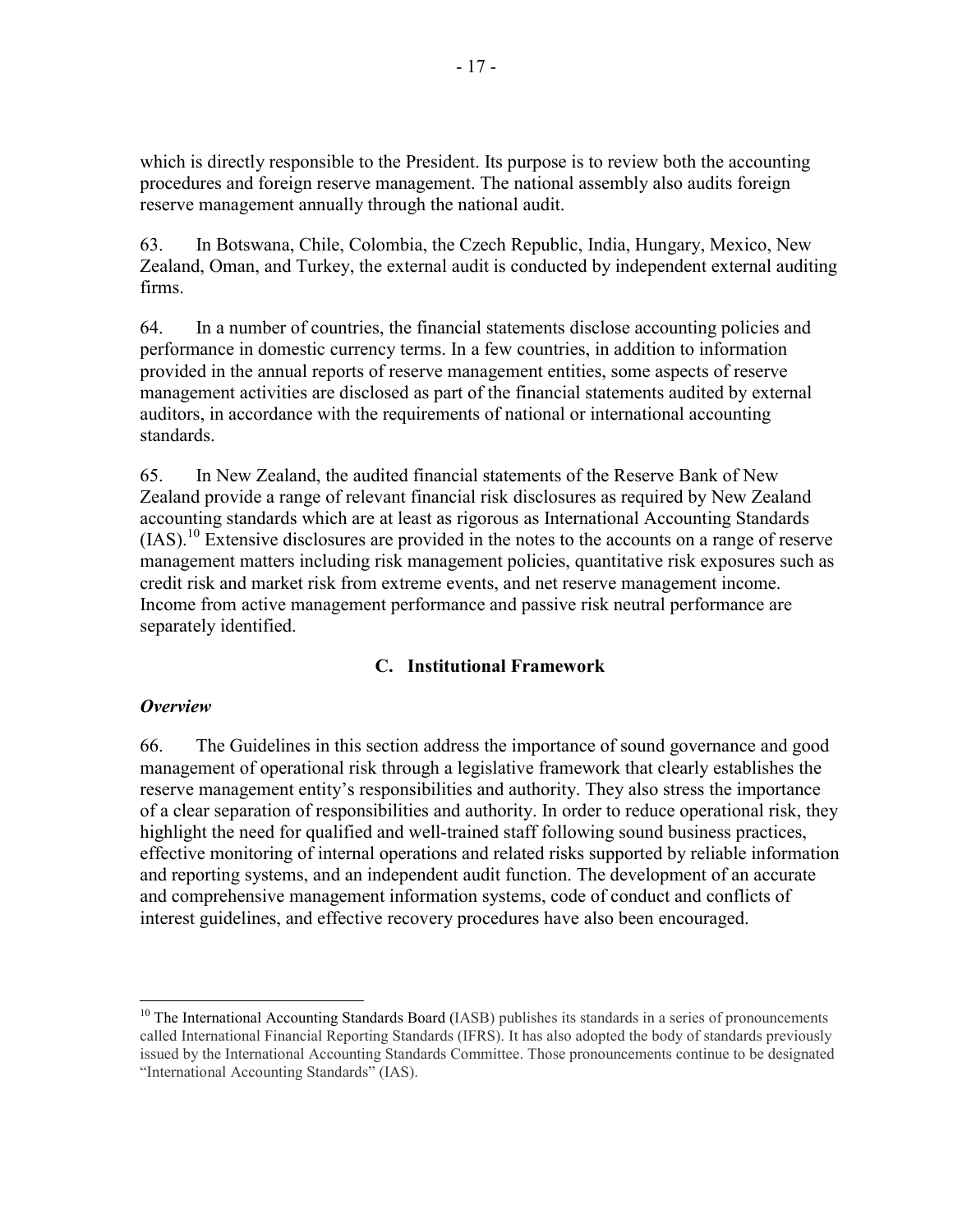67. The reserve management entities in all of the countries surveyed have a well-defined mandate to manage the foreign exchange reserves solely, or jointly with the government. The authority to set the guidelines and policies on reserve management is vested with the government, or the central bank's board or governor by law. In all the countries surveyed, the internal governance structure clearly spells out the roles and responsibilities at each level of decision making down to the portfolio managers. There is also a separation of duties between the central bank's front and back office functions. An increasing number of reserve management entities have established a "middle office" for risk measurement, monitoring and, performance evaluation. Similarly, more advanced management information systems are being implemented to reduce operational risks, enhance timely reporting, and facilitate continuous monitoring. Attracting and retaining highly skilled and motivated staff is a challenge many reserve managers face, which is generally addressed by offering financial and nonfinancial incentives.

# *Country application*

## **Legal foundation**

68. In all the countries surveyed, institutional arrangements have been established through a legislative framework that establishes responsibilities and authority of the reserve management entity. The law in some countries, while providing the central bank with the authority to manage reserves, also addresses the types of foreign currency assets that the reserve management entity may hold. The legislative specification of institutional arrangements, however, differs among countries.<sup>11</sup>

## **Internal governance**

 $\overline{\phantom{a}}$ 

69. All countries surveyed demonstrate a well-defined organizational structure that establishes a clear separation of responsibilities and authority from the top to operational levels of the reserve management entity. As noted by some participants, this structure has evolved from a decade ago when the roles at various levels in the decision making process were unclear and almost every transaction had to be approved by higher management.

70. A common governance structure that applies across most reserve management entities is a formal three-tier hierarchical arrangement with either the central bank board or the governor setting the overall objectives and strategy for reserve management. Typical issues that the highest level of management addresses are broad currency composition of reserves, permissible instruments, acceptable credit quality, and overall interest rate exposure position. The second level of management or a committee, is responsible for translating the strategy to operational guidelines by laying down benchmarks, approving permissible deviations from benchmarks, markets and instruments, and allocation of funds between the portfolios. At the

 $11$  See paragraphs 47 to 52 on allocation of roles and responsibilities for reserve management for additional information on the laws governing institutional arrangements in the participating countries.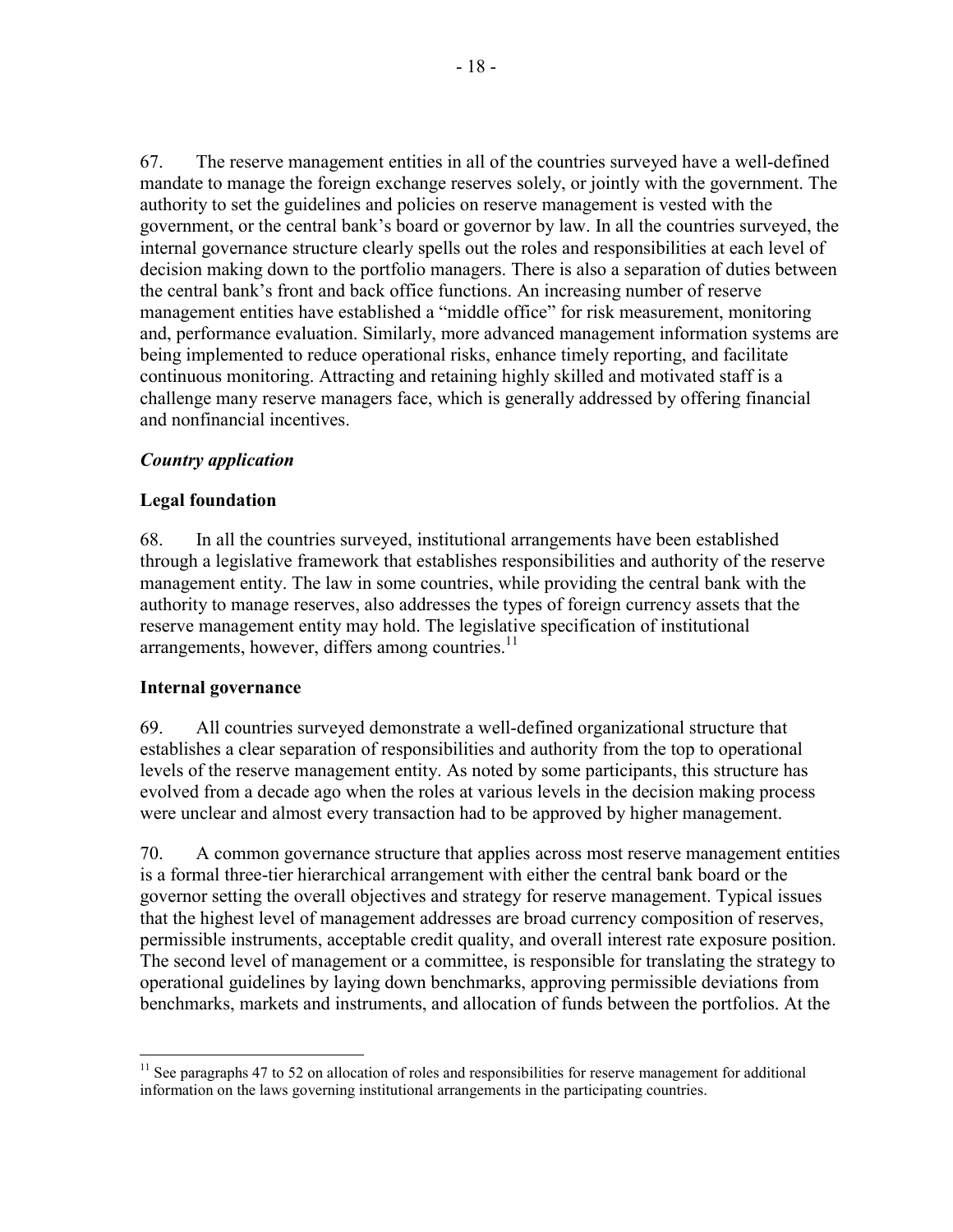third level, portfolio managers are responsible for actually implementing the strategy within the limits allowed by the second level of management.

71. In Botswana, Brazil, Chile, Colombia, the Czech Republic, Hungary, Latvia, Norway, Oman, and Turkey, the central bank board is the highest decision making body that sets forth the broad strategy for management of reserves. The nature and scope of decisions taken by the Board may differ slightly among the countries.

72. In Australia, Israel, Korea, New Zealand and Tunisia, the central bank governor is responsible for reserve management policy. In Tunisia, the Governor sets the strategy and principles for reserve management policy on proposals made by the department concerned.

73. In Canada, the Minister of Finance approves policies for managing the EFA and in India, strategic decisions on currency composition and asset allocation are decided by the central bank in consultation with the government. In the U.K., the strategy is agreed upon between Her Majesty's Treasury (HMT) and senior management of the central bank. In Hong Kong SAR, the long-term strategic decisions are controlled by the Exchange Fund Advisory Committee.

74. Decisions concerning implementation of central bank board strategies are usually the responsibility of a committee known as an investment committee, risk management committee or internal reserves committee. In some countries, the governor, the assistant governor or executive director sets the more detailed guidelines within parameters set by the central bank board or the governor. In Norway, for example, the Governor of the Norges Bank has been authorized to issue supplementary guidelines on the reserves, with a separate unit within his staff assuming responsibility for advising the Governor on the strategic guidelines and benchmark portfolios of the reserves and the Petroleum Fund.12 In Hong Kong SAR, the medium-term market decisions are delegated to the central bank's senior management as well as the Executive Director level. In the Czech Republic, the Executive Director for risk management sets the credit limits, benchmarks, operational risk rules and permissible deviations from benchmarks within the overall strategy approved by the central bank's board.

75. In Australia, senior managers overseeing front office operations of the central bank are delegated responsibility for day-to-day management of currency and asset allocation, and interest rate risk. In Canada, the director of the Financial Markets Division at the Ministry of Finance and the chief of the Financial Markets Department at the Bank of Canada are responsible for the ongoing management of the fund. In the U.K., the Foreign Exchange

 $12$  For reserves, the guidelines prepared by Governor's staff is set by the Executive Board or the Governor. For the Petroleum Fund, the guidelines are given by the Ministry of Finance, except supplementary guidelines for credit risk which are set by the Governor.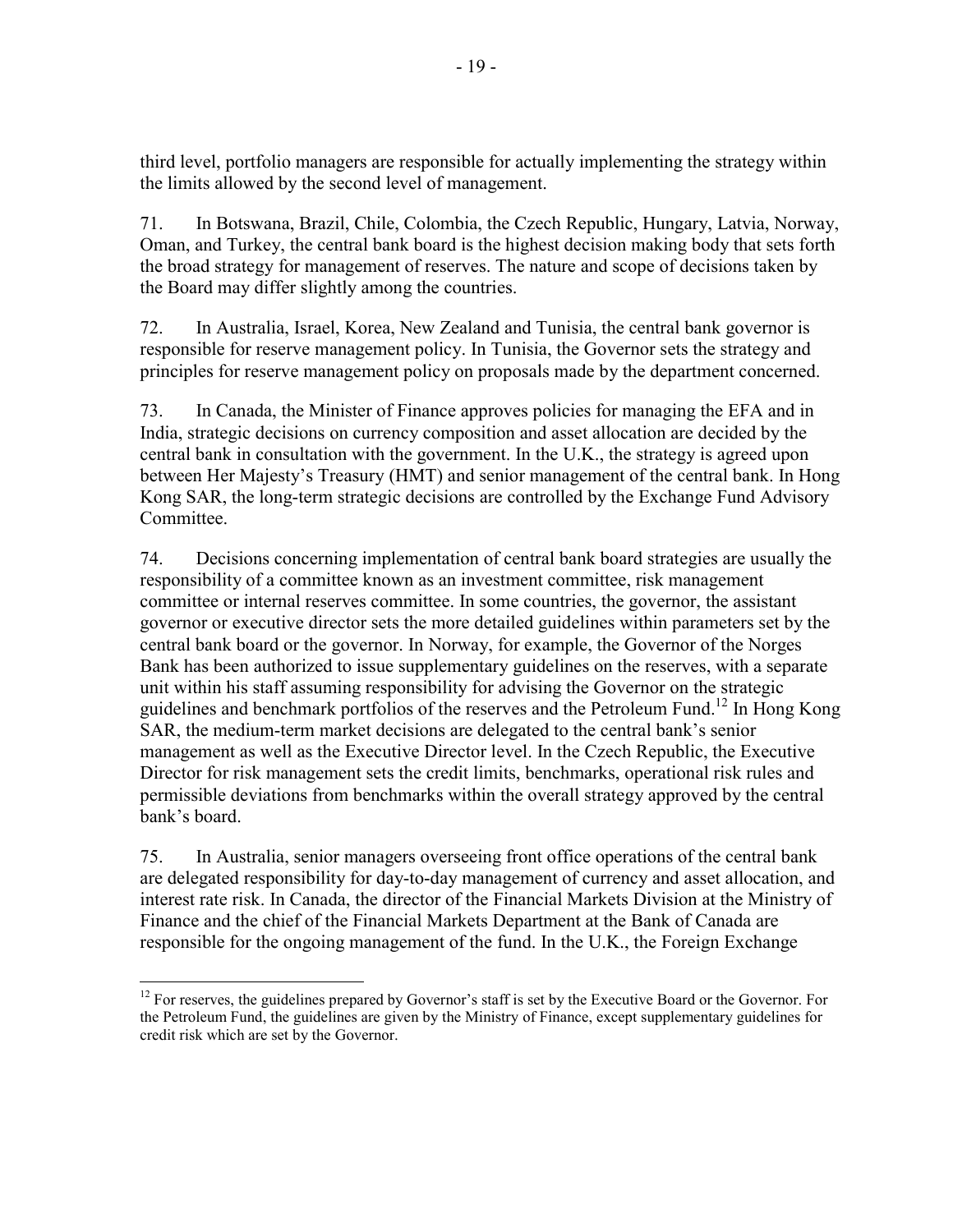Division of the Bank of England is responsible for implementing the investment strategy approved at the highest level. Decisions on specific investments, the degree of latitude for individual portfolio managers, and general staffing and budget issues are taken by local management. The delegation of responsibilities and decision making is captured within the formal benchmark process. Higher levels of management shape the benchmark for the next level down, which enables the attribution of overall returns to the decisions taken at each level and provides a direct and visible link between decisions taken and profits earned.

76. Separation of duties is a fundamental requirement in all trading and investment operations, which is achieved through a clear separation of front and back office functions. In all countries surveyed, there is a strict separation of front and back office functions. Furthermore, risk and performance monitoring functions are fully independent of operational functions. Increasingly, the functions are organized so that they report to different members of senior management. Seventeen countries reported that they have a separate middle office or risk management unit. The main functions of the middle office are to ensure that transactions done by the front office are within predetermined risk limits, and to assess the performance of the front office's trading relative to the benchmark. In some countries, there are separate departments for handling the front and back office functions. In some others, even if the functions are performed in one department, there are firewalls between the front and back office functions. A sharp line exists between departments, divisions or teams that make decisions regarding investment, and investment support departments that take charge of transaction settlement, risk measurement, return measurement and accounts.

77. In general, reserve management entities document the delegation of powers and responsibilities. For instance, in Norway, a clear division of responsibilities is reflected in the organizational set up of the central bank and well documented in written guidelines, mandates and job instructions. Australia has stated that a key element in the control of operational risk has been the development of manuals detailing investment and risk management procedures. In Oman, a document within the central bank clearly delineates powers and responsibilities of officials at various levels connected with decision making. Similarly, Israel has indicated that standard working procedures are documented and enforced, including routine verification and authorization procedures. Botswana also has formally documented procedures and manuals for reserve management operations.

#### **Management of internal operations**

78. Effective monitoring of internal operations and related risks should be supported by reliable information and reporting system and an independent audit function. Country case studies highlight that a management information system is an important control and monitoring mechanism. Generally, the central bank board monitors the reserve management operations by requiring regular reports and review of investment activity and performance. Quarterly reports, or at a minimum, annual reports. are submitted to the board. More frequent reporting—at least monthly—occurs at the next level, such as the board member in charge of reserve management operations or the investment committees. Senior level officials receive daily reports. Latvia has reported that monthly performance reports are given to the executive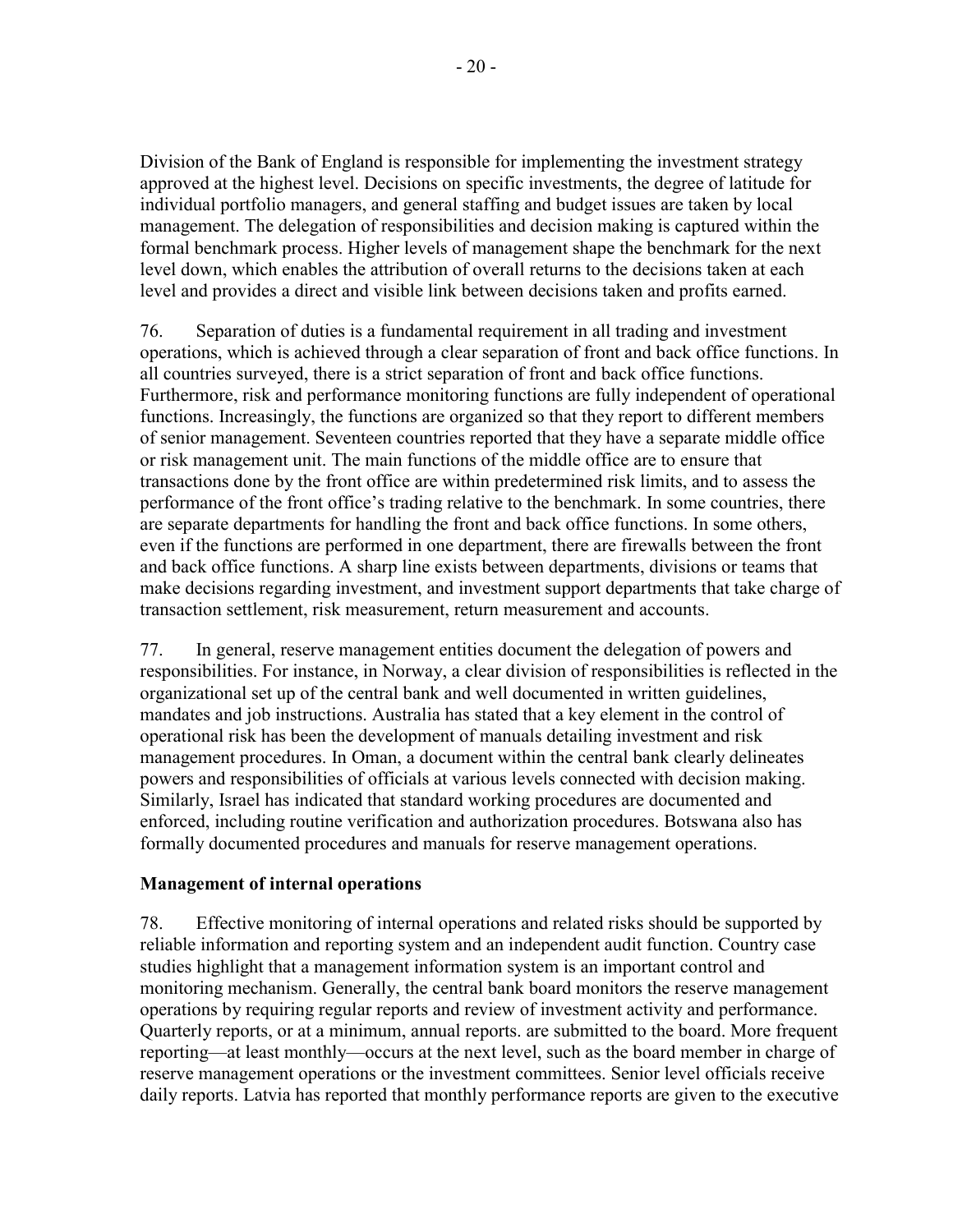board. Management has access to daily accounting reports on the bank's intranet, which is being further upgraded with a new system. Important elements in the use of management information systems in Norway are: (i) daily updated information on holdings and prices in both internal and external portfolios; (ii) daily measurement of performance relative to benchmark; and (iii) daily/weekly monitoring of risk. Information on all internally and externally managed portfolios is updated daily in the central data warehouse.

79. The case studies also indicate steps taken by countries to manage other operational risks such as settlement risk, custodial risk and legal risk. Settlement and custodial risks are generally managed by a process of review and approval of the counterparties and custodians. An important aspect of controlling custodial risk is monitoring performance through daily reconciliation of portfolios with the reserve management entity and where applicable, external managers.

80. Participants at the outreach meeting stressed the importance of properly assessing legal risk. Some key legal issues that reserve management entities must be aware of are ensuring: (i) that contracts are adequately documented and are enforceable in all relevant jurisdictions; (ii) the counterparty has the legal capacity and authority to enter into the transaction; (iii) the entity has clear enforceability rights over the collateral or margins received from counterparty; (iv) that standard netting agreements are also valid and enforceable with respect to any third party rights; and (v) funds entrusted to external managers and custodians are adequately protected in the event of an insolvency. Some country case studies illustrate how legal risk is managed. For example, the Banco Central do Brasil's legal department analyzes and approves contracts, and together with audit entities, ensures that each transaction has the necessary legal support. In Canada, the government's Department of Justice has the responsibility of advising on legal risk, and the preparation of an annual legal risk report for the Risk Management Committee and senior management. The report identifies any potential legal risk issues with respect to existing documentation.

81. In Colombia, the legal risk assessment process focuses on the administration of contracts and legal documents associated with the reserves operations. These contracts specify each party's rights and obligations, fees, investment guidelines, warranties, the sovereign immunity of the reserves, and the applicable legislation and jurisdiction. It also involves the establishment of new contracts, as well as the maintenance of current contracts in accordance with internal and international market regulations. The Czech Republic has expressed concerns about legal jurisdictions and the lack of relevant legal experience. Authorities have noted the concern over the possible uncertainty that may arise in the event of a legal dispute, since Czech law is different from international laws, in particular, the U.S. and the U.K. laws, which govern most agreements.

82. Reserve management operations must be subjected to an internal audit in order to check that the appropriate risk management framework and operational controls have been developed and that they are operating effectively within the reserve management function. Internal audit usually reports to an audit committee that consists of non-executive board members.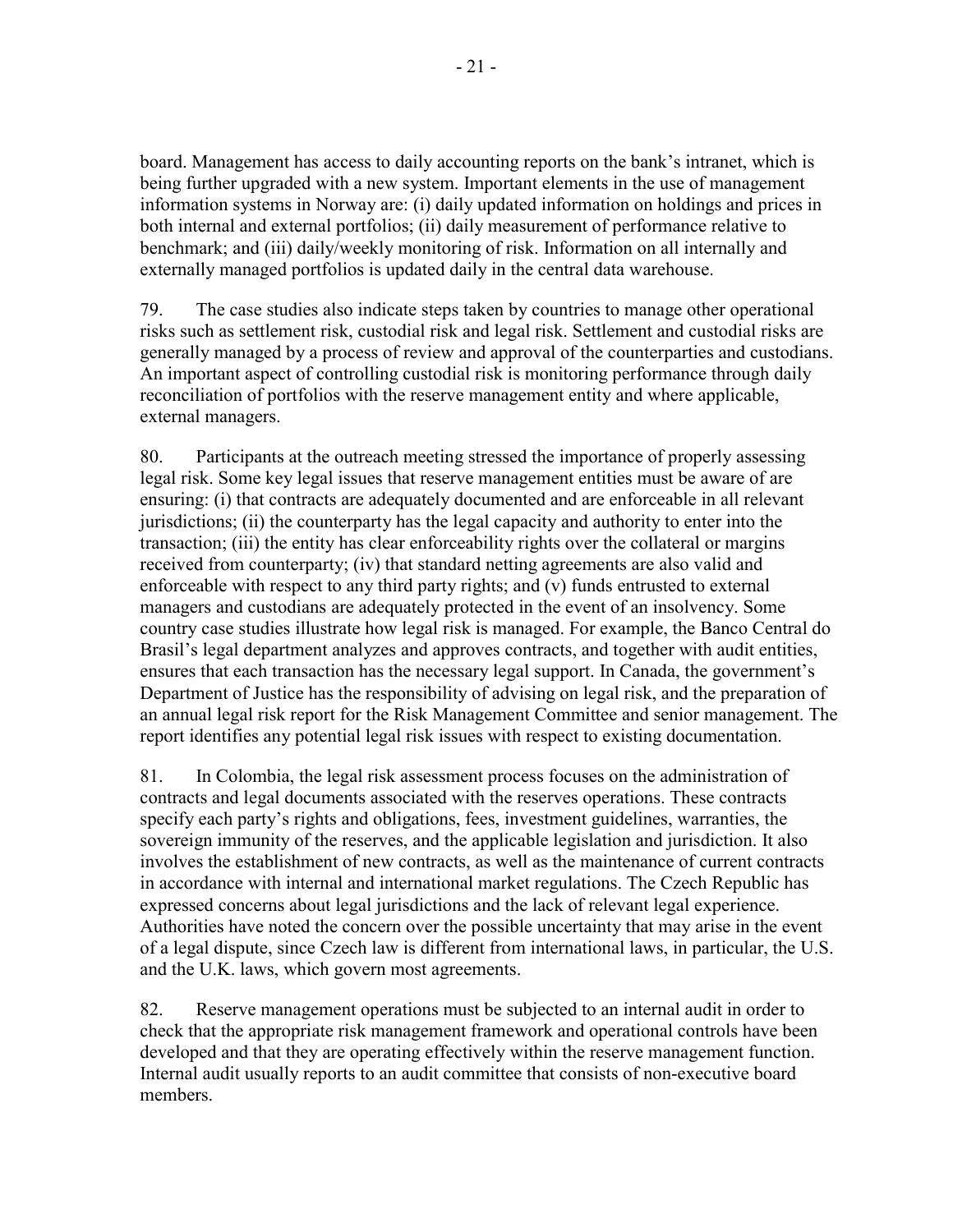83. All countries covered by the case studies conduct internal audit of reserve management operations. Continuous monitoring of operations by internal auditors is possible if the transaction processing and information systems are automated and integrated. In Chile, while programmed internal audit is conducted at least three times a year by independent auditors, there is also continuous monitoring by the internal auditors. They check for compliance with the investment guidelines and the nature of accounting profits and losses. These auditors form an independent unit, which reports directly to the board of the central bank, and are responsible for monitoring the reserve management area on a remote basis. In Colombia, the internal control department and the audit department evaluate the procedures to control operational risk. Recommendations are based on their own independent risk analyses that are supported by international standard methodologies of audit and control.

84. In Korea, internal audit is performed by the risk management team and the audit department. The risk management team reviews reserve management details on a daily basis to check for any breach of the investment guidelines or excess of risk limit and ensures that the accounting is done properly. The audit department reviews the management details daily through the bank's internal network and performs an audit annually.

85. In Australia, reserve management operations are audited internally each year in accordance with recommended control frameworks published by the BIS and requirements set out by the Australian Financial Markets Association. The results are reported to the central bank's audit committee and reviewed by an external auditor. In India, in addition to annual inspection by the internal inspection department and external statutory audit, there is concurrent audit of the reserve management operations. There is also a system of appointing on an annual basis an external auditor to conduct special audit of dealing room transactions. In Mexico too, the audit department monitors operations on a daily basis to verify if the bank norms are being met. In the U.K., the head of the internal audit team provides a quarterly report on the adequacy and effectiveness of the system of internal and financial control to the Bank's Executive Director.

86. The trend toward complex reserve management and the consequent need for more sophisticated risk management analysis tools both have led central banks to put significant emphasis on information technology (IT) systems. In terms of functions, IT systems integrate risk management and analysis with transactions, settlements and accounting systems. For example, Latvia's specialized system covers position management, risk analysis, exception reporting, performance attribution and accounting needs for all reserve management operations. Colombia has eight principal application systems covering all functions: trading, performance measurement and attribution, investment guidance compliance and portfolio analysis, payment system and information services. Norway's integrated risk measurement system is used to assess and monitor relative and absolute risk. Brazil's system software for portfolio management provides tools for risk management, technical documentation, performance measurement, simulation, compliance, back office operations, SWIFT communication, accounting and trade desk support. Tunisia has implemented an integrated computer system to improve the reserves management operational efficiency (at the processing and monitoring levels).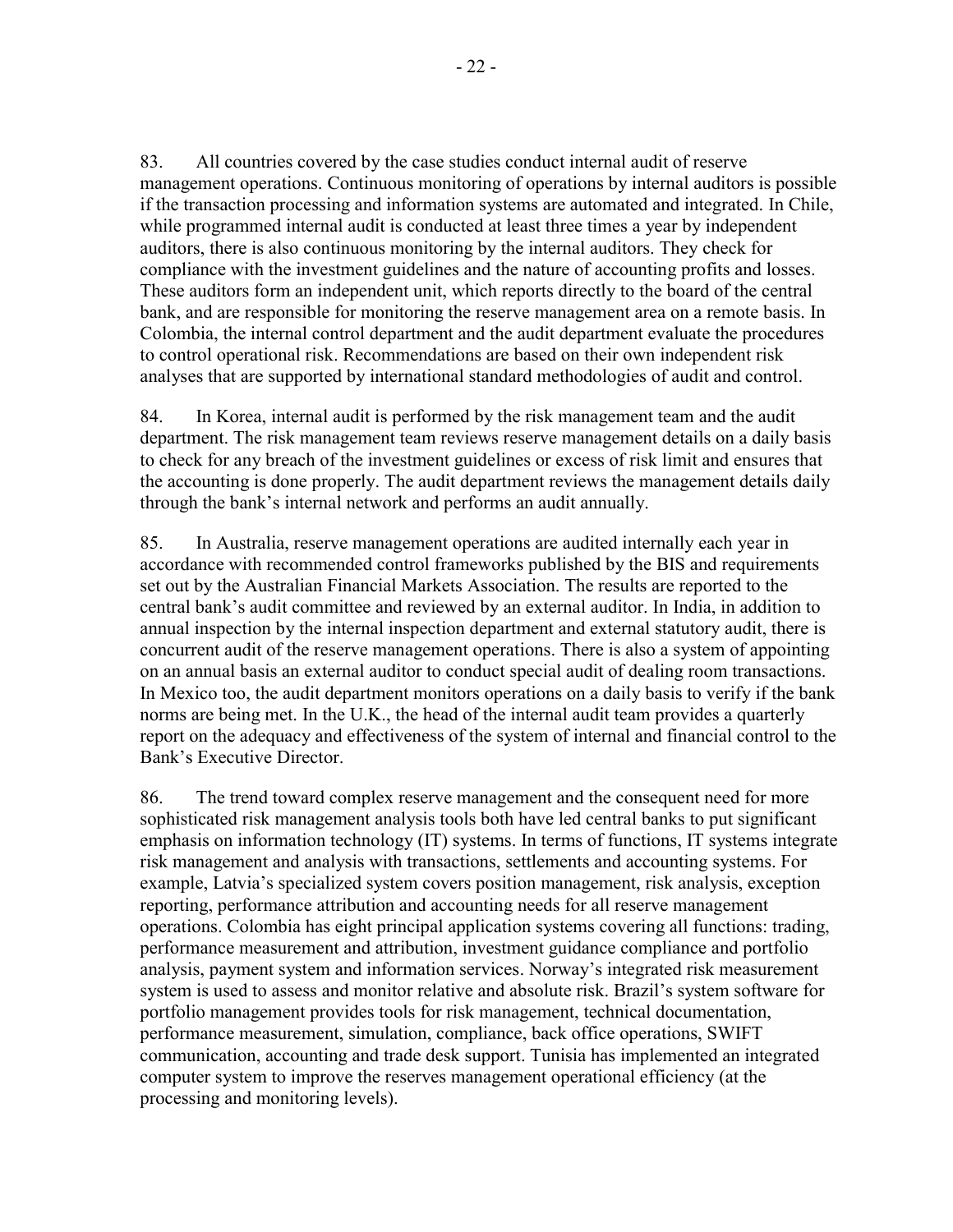87. IT systems for reserve management are complex and expensive, and sufficient resources need to be devoted toward their construction and ongoing maintenance. Some countries reported a dilemma on whether to develop the software system for portfolio management in-house or outsource it. Countries that have developed the system internally include Brazil, Chile, the Czech Republic, and Turkey. On the other hand, in Israel, an "offthe-shelf" software package proved adaptable to the bank's needs. In Australia, systems have been developed using both external and internal resources.

88. At the outreach meeting, all participants commented on the challenges posed in implementing IT systems and the preoccupation of management in dealing with IT issues. IT systems are crucial for risk management and effectively determine the sophistication of the reserve management operations and the nature of instruments that can be traded. In addition, IT costs are significant and can range from 50 to 70 percent of the total reserve management costs. This can therefore be a serious constraint for smaller central banks in developing risk management capacity. Several participants noted that more information sharing among central banks in this area would be very useful.

89. Participants at the outreach meeting also referred to the challenges faced by central banks in designing and implementing business continuity plans (BCP). A good BCP must factor in all the risks inherent in a reserve management system, and be able to ensure continued availability, reliability, and recoverability of all resources in the event of any emergency. BCP has acquired greater significance after the terrorist attacks of September 11, 2001 since reserve management activities are dependent on IT infrastructure. Business recovery procedures are in place in 16 countries.

90. In the U.K., the Bank of England maintains an external facility equipped to allow reserves management operations to continue largely unaffected in the event of disruption of the main Head Office site. Business continuity plans are regularly tested, for example this year in several live tests that involved front, middle and back office personnel working from contingency sites. The central bank is also developing an alternate dealing capability within the Head Office to provide more immediate cover, particularly for situations where the staff is prevented from leaving the main building but the usual dealing room is unavailable. The facilities are more restricted than those at the external contingency site, but it is expected that such an 'invacuation' would be for a limited period, with evacuation to the external contingency site if the problem persisted.

91. In Colombia, based on the methodology documented by the Disaster Recovery Institute International, contingency plans have been established to guarantee the continuity of reserves operations at different levels of contingency. Important aspects of the contingency plan include a daily backup system with an updated copy of all vital information and an offsite contingency location that fulfills all trading and system requirements. In Hong Kong SAR, contingency plans for crucial modules and backup systems outside the main office of the central bank are established to control and mitigate system failure risks, due to unexpected system breakdown, or power failure, or any disaster situation. A regular and firm wide checking on communication networks. including internal e-mail systems is conducted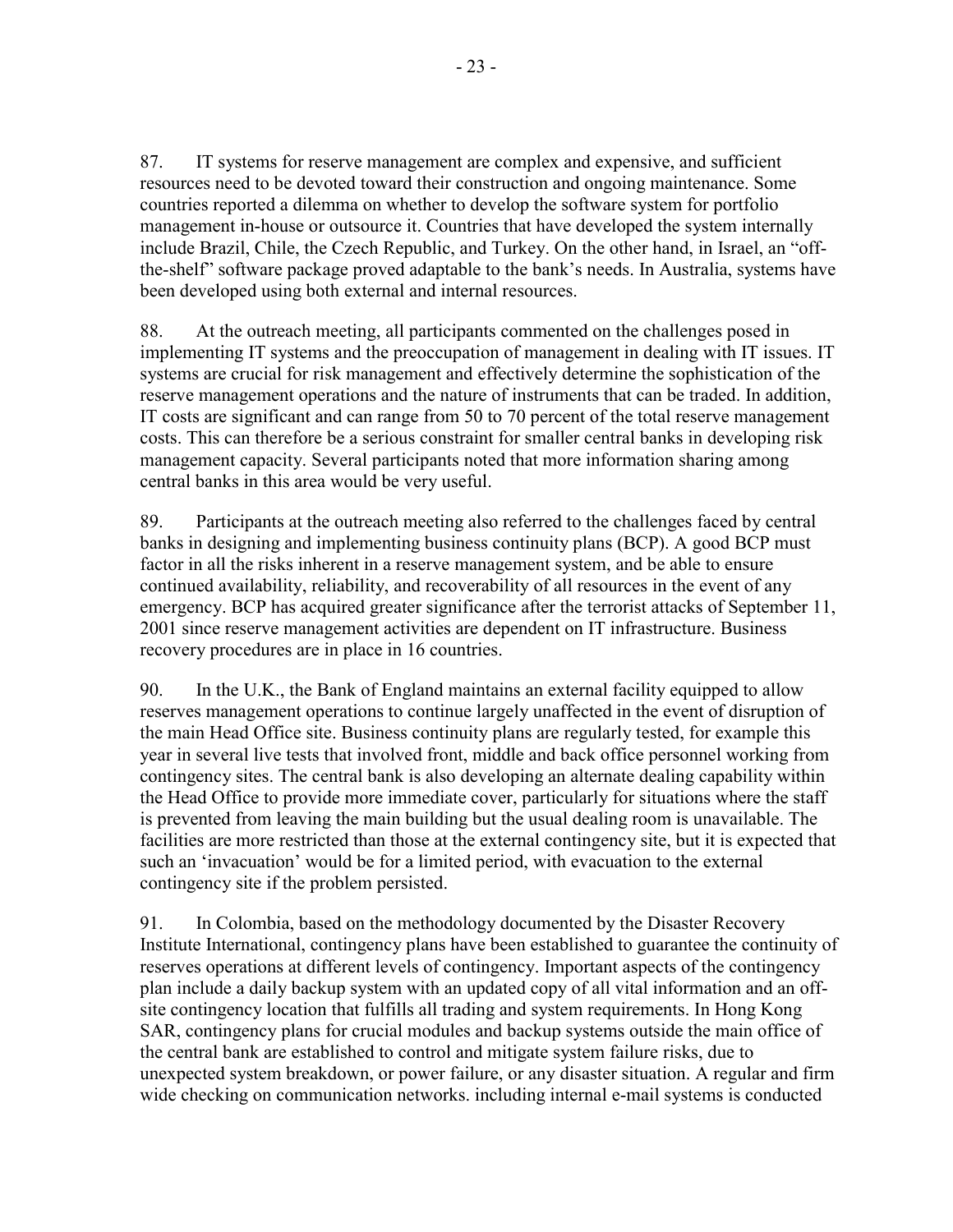to avoid the risk of any communications failure. Tunisia has indicated that the data backup is processed on a daily basis into the general specified server, and periodically on separate magnetic supports. Turkey has recently set up a "Disaster Recovery Site" that could become operational in a very short time in case the current systems cannot be used for any reason.

92. Reserve managers face significant challenges attracting and retaining staff owing to intense competition for such skilled employees from the private sector. Considerable resources are devoted to training of staff by reserve managers. Many reserve managers have reported that they provide incentives such as internal and external training, as well as depute staff abroad for postgraduate programs. In Latvia and Colombia, all staff have to enroll and complete the Chartered Financial Analyst program of the Association for Investment Management and Research (AIMR). Colombia has also developed a detailed human resource management strategy that includes training and remuneration policies.

93. Australia has indicated that it found considerable benefits in specialization of professional staff in operational areas. Over the past ten years, efforts have been made to maintain a core of experience at senior levels within the operational areas, while at the same time allowing rotation at junior levels in order to build a foundation of experience. Israel offers permanent employment as portfolio managers to staff who show exceptional ability at the end of a five-year period of work. The Czech Republic has noted successfully implementing a program together with the World Bank to attract and train staff for treasury operations.

94. A number of reserve managers have indicated that there is no difference in compensation of portfolio managers as compared with other staff. A challenging work environment and an increased level of responsibility helps in attracting and retaining staff. However, Norway does determine part of one's salary based on performance. Latvia offers competitive salaries and Hungary has a performance-linked bonus scheme.

95. Botswana has benefited from the services of a number of technical advisors. In the past four years, Chile has reported success with engaging senior consultants who were staff members from prestigious institutions (international institutions and central banks) to ensure soundness of actual procedures within reserve management and identify areas where improvements could be made. .

96. Fifteen countries surveyed have code of conduct and conflicts of interest guidelines for reserve management staff. In India, the central bank prescribes a code of conduct that all dealers must follow so as to adhere to a high degree of integrity and obtains an annual undertaking from each of them on compliance with the code. In Israel, all employees of the foreign currency department are subject to the central bank's rules of conduct, which include special rules regarding conflict-of-interest situations for staff with any contact with the market. Such staff members are also required to be familiar with, and to follow, the ethical codes of the markets in which they trade. Latvia also has indicated that by virtue of its portfolio managers being members of AIMR, they are required to adhere to a code of conduct regarding conflicts of interest in asset management and analysis, and also sign professional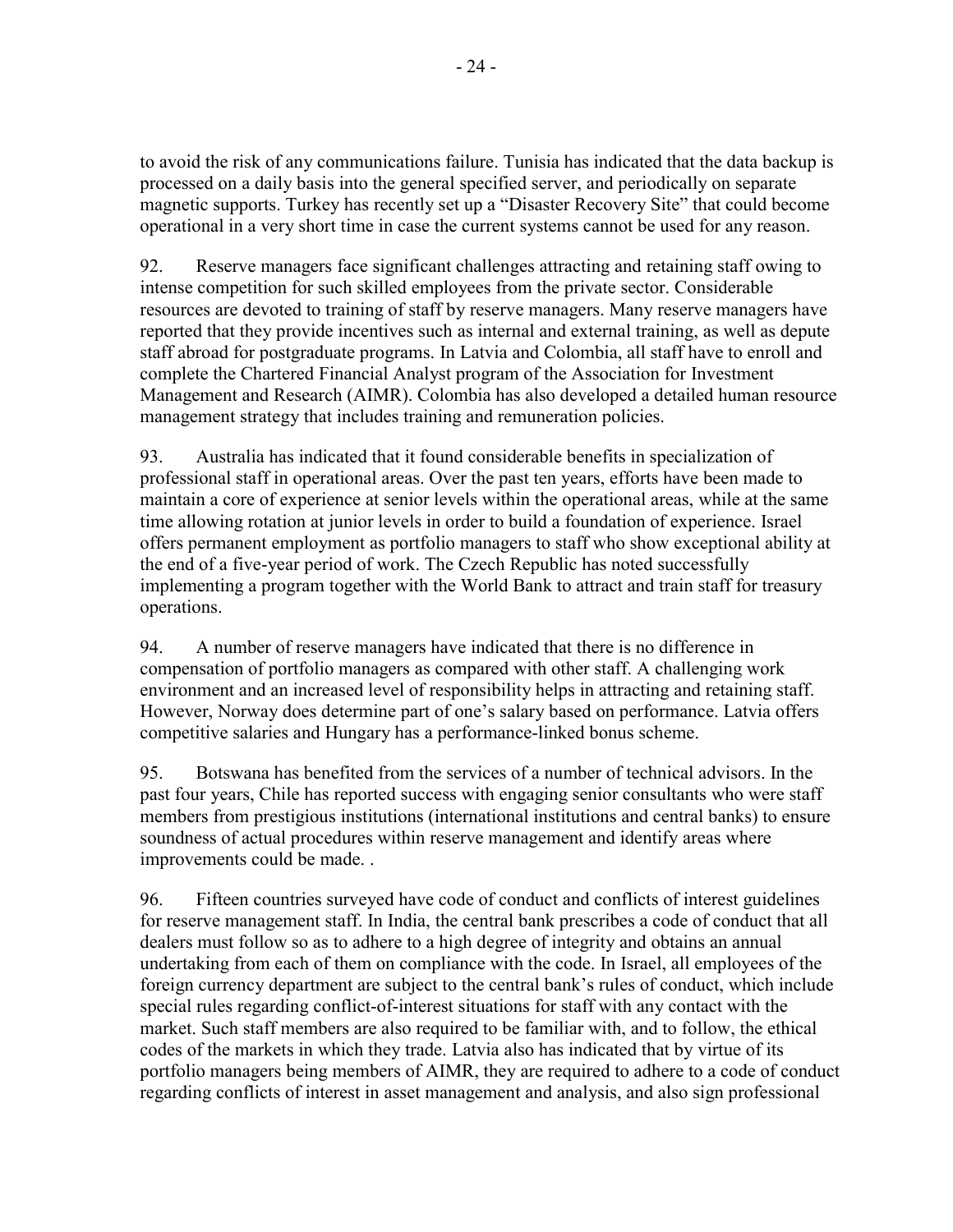conduct statements annually. In Oman, staff involved in reserve management are subject to a code of conduct and guidelines regarding conflicts of interest involving management of their personal affairs. In the U.K., the rules governing insider dealing and the declaration of personal financial transactions are circulated, and all staff employed in the management and control of the reserves are required to sign on a frequent basis that they understand and comply with such rules.

#### **D. Risk Management**

#### *Overview*

97. The Guidelines in this section stress the importance of having a framework that identifies and assesses the risks of reserve management operations and that allows the management of risks within acceptable parameters and levels. It also emphasizes that the risk management framework should apply the same principles and measures for externally managed funds as it does to those managed internally. Furthermore, the risk exposures should be monitored continuously to determine whether exposures have been extended beyond acceptable limits. The framework should also address risks associated with derivative financial instruments and other foreign currency operations not directly related to reserve holdings. The Guidelines recommend that to assess the risk and vulnerability of the reserve portfolio, the reserve management entity should regularly conduct stress tests to ascertain the potential effects of macroeconomic and financial variables or shocks.

98. A key observation from the country case studies is the high level of awareness of the importance of risk management. Almost all countries surveyed have defined the risk-return trade off in the form of benchmark portfolios and permissible deviations from the benchmark portfolio. While some use VaR for controlling market risk of the portfolio, some use it for controlling deviations from benchmark. A few countries have started using VaR as a useful tool for conveying information about the overall portfolio exposure. A majority of countries use external managers for upgrading staff skills and accessing markets where they do not have expertise or resources. However, in most cases, external managers are given only a small proportion of the portfolio. Use of derivatives is mainly for risk management. Stress tests play an important role in reserve management, and countries use both quantitative and intuitive methods for this purpose.

#### *Country application*

#### **Risk management framework**

99. All countries participating in the case studies have developed a framework and capacity to assess and manage risks involved in reserve management operations based on country circumstances. The main risks facing reserve managers are market risks, namely, currency risk and interest rate risk; liquidity risk; and credit risk. The benchmark expresses the risk preferences and objectives of the board, and represents the market-neutral position and the target to be met by the portfolio managers. The dominant risk is, therefore, in the benchmark portfolio and is determined by the currency distribution, asset classes, and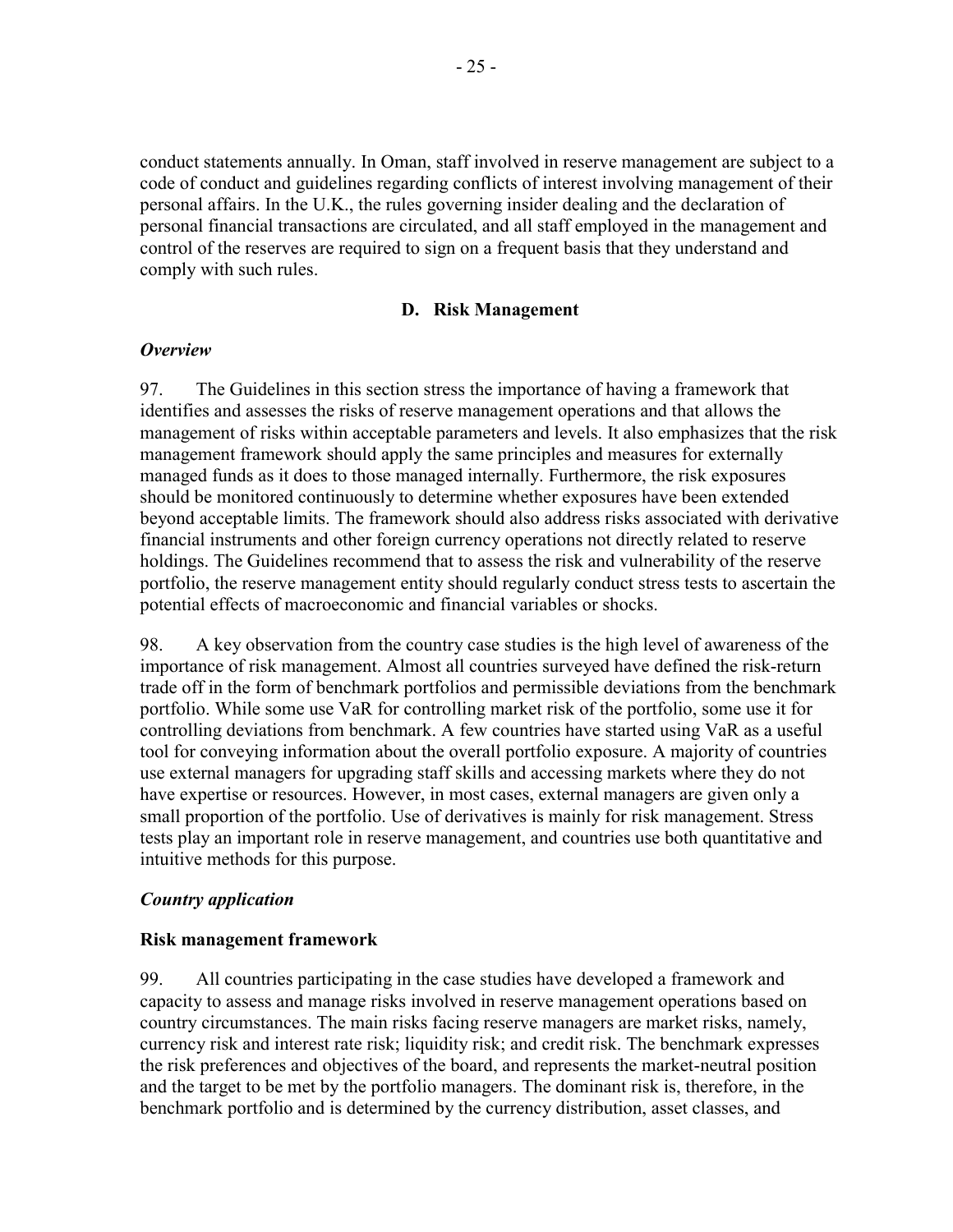duration of the portfolio. Benchmarks are reviewed periodically, at least on an annual basis. Risk is also affected by the maximum allowable deviations from the benchmark. This is addressed by specifying limits for currency and market distribution, duration, asset classes and minimum level of ratings. The system of defining benchmarks with clear guidelines has promoted transparency and accountability within the reserve management entity.

100. Case study responses indicate that countries adopt various approaches including quantitative techniques supplemented by judgmental factors to manage risks. Some countries use VaR for controlling market risk of the portfolio or to set risk limits on deviations from the benchmark portfolio. This method provides a common denominator for different kinds of risk, while helping to communicate the amount of risk (under normal conditions) to senior management. However, some countries use it as a tool for evaluation and calibration of risk in benchmarks and positions but not for defining actual limits because of the high model risk.

101. Management of foreign reserves is continually evolving so that a number of strategic issues are reviewed periodically. Participants at the outreach meeting noted that the current environment for reserve managers is more uncertain than might have been anticipated 18 months ago. A major challenge confronting reserve managers now is not so much one of maximizing or enhancing return, as it is of avoiding an actual negative return. A few participants observed that there is now a need for greater focus on the benchmark risk and total returns.

## *Currency risk*

102. Deciding on the optimal currency distribution is a critical decision in reserve management since currency risk is the area where reserve management entities confront the greatest market risk. It is also a difficult decision because in many countries, reserves are net long positions on the books of the reserve management entities. The result is that countries adopt various approaches to define currency composition that is unique to their situation.

103. In Canada, the eligible currencies are the U.S. dollar, euro and the Japanese yen, but no currency risk is actually taken, since assets and liabilities are matched by currency. The EFA portfolio must be composed of a minimum of 50 percent U.S. dollars with the rest allocated in euro and yen, according to the funding and investment opportunities in each currency. Turkey has also adopted an asset-liability matching strategy because of the nature of its balance sheet. Currency distribution and duration target is matched with the currency distribution and maturity structure of its on-balance sheet liabilities and expected external cash flows within next year. In Brazil, the reserves are denominated in three base currencies, the U.S. dollar, euro, and Japanese yen, since they represent almost its entire external debt. Tunisia sets the currency structure in accordance with the structure of its settlement balances and the liabilities of the central bank and the government. In the U.K., the currency benchmark for the unhedged reserves is set taking into account past patterns of risk and return as well as other macroeconomic factors such as trade flows and the likely currencies used in any intervention.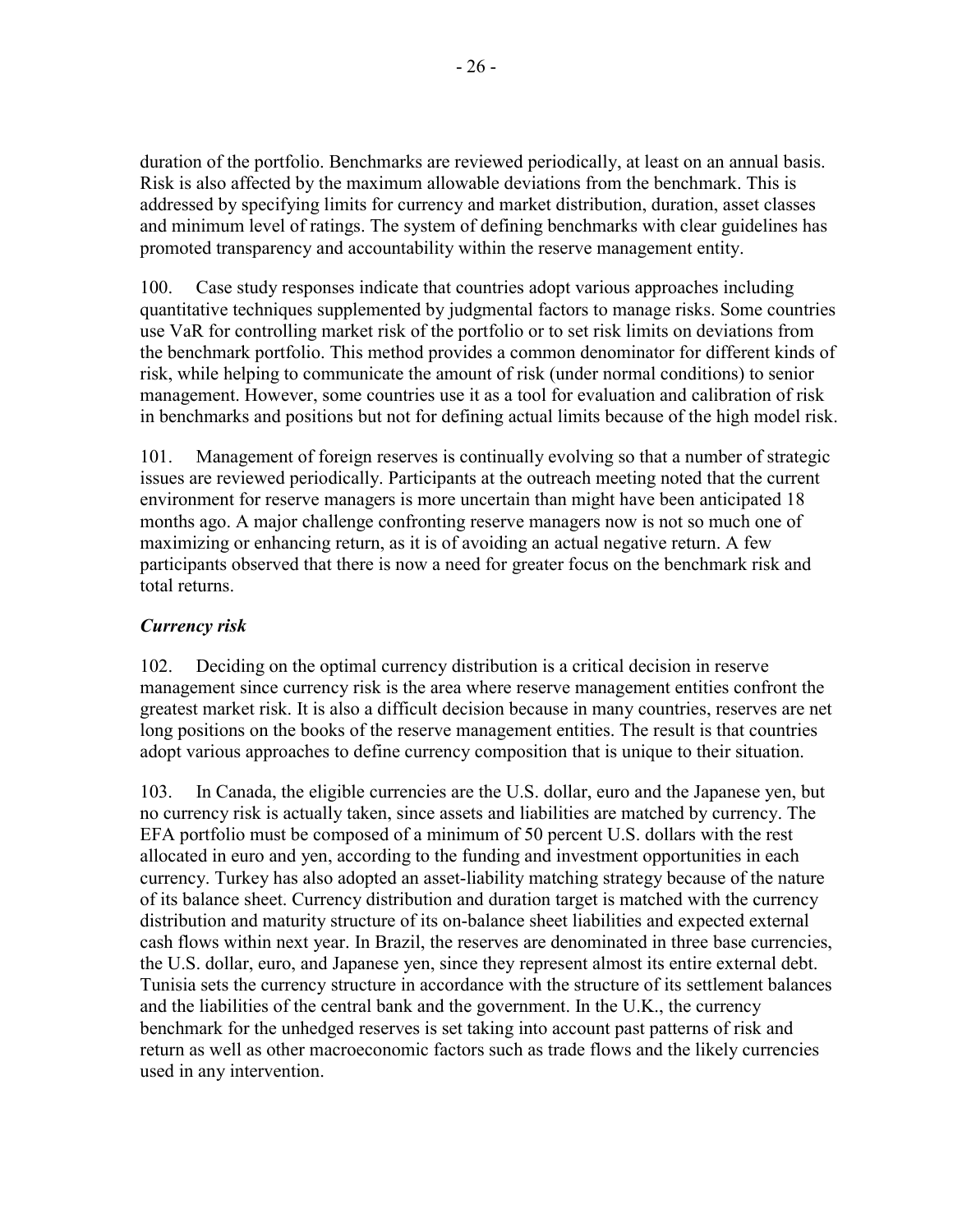104. Some countries take into account several other factors for determining currency composition of their reserves. For instance, Chile considers the composition of the foreign debt of the central bank including foreign currency linked debt, currency composition of liabilities due within a year, the currency composition of trade imbalances, and financial considerations derived from the use of financial optimization models for determining currency composition. The currency composition in Colombia reflects a moving average of three years of currency composition of outflows of balance of payments based on an in-house model in order to maintain the capacity of reserves to respond to external pressures. In Hungary, foreign currency assets match foreign currency liabilities that are on the central bank's balance sheet. The currency composition of net reserves takes into consideration macro level asset-liability considerations, orientation of external trade, and the domestic currency basket. India considers the need to maintain a large portion of reserves in the intervention currency, external trade profile, and potential strengths and weaknesses of the four major currencies for diversification benefits. Israel defines currency composition based on geographical distribution of imports and external debt service using reserve currencies only. In Korea, the liquidity tranche is composed entirely of U.S. dollar but the composition of the investment tranche is based on the currency composition of government debt, currency composition of current account payments and the size of the global sovereign bond market.

105. Other countries have taken these positions in regard to determining the currency composition of their reserves. In New Zealand, the U.S. dollar is the intervention currency, with the majority of liquid assets being held in that currency. The proportion of reserves held in other currencies depends on prevailing risk conditions and net borrowing costs. In the Czech Republic, the reserve currencies are the U.S. dollar and euro. The ratio is based on historical time series of yields in the two markets, the exchange rate and other factors, such as the nature of the domestic market where the euro/koruna is the more traded currency pair. The neutral currency composition in Latvia consists of the components of the SDR currency basket weighted as in SDR. Oman has a multi-currency portfolio with a major proportion in dollars, to which its currency is pegged.

106. Botswana has adopted an approach that combines SDR-based currency allocation, market capitalization and optimal currency allocation, while Norway maintains four different sub-portfolios, with separate guidelines for each portfolio. The liquidity portfolio is used in connection with the conduct of monetary policy and therefore consists of liquid currencies with 50 percent in euro, which is the most relevant intervention currency. The wealth motive of the long-term portfolio means that more emphasis is laid on global diversification, with eight currencies in the fixed income benchmark and 12 currencies in the equity benchmark.

107. In Australia, the currency and asset composition for the foreign currency portfolios is spread across the three major reserve currencies to provide a diversified portfolio. This has also meant that assets would be invested in capital markets that are liquid and highly rated. From early on, mean variance analysis in addition to judgmental factors have played a major role in deciding on the weights assigned to the three currencies in the benchmark. In Hong Kong SAR, overall currency exposure takes into account the long-term return and risk profile of the currency and the need to maintain adequate U.S. dollar assets under currency board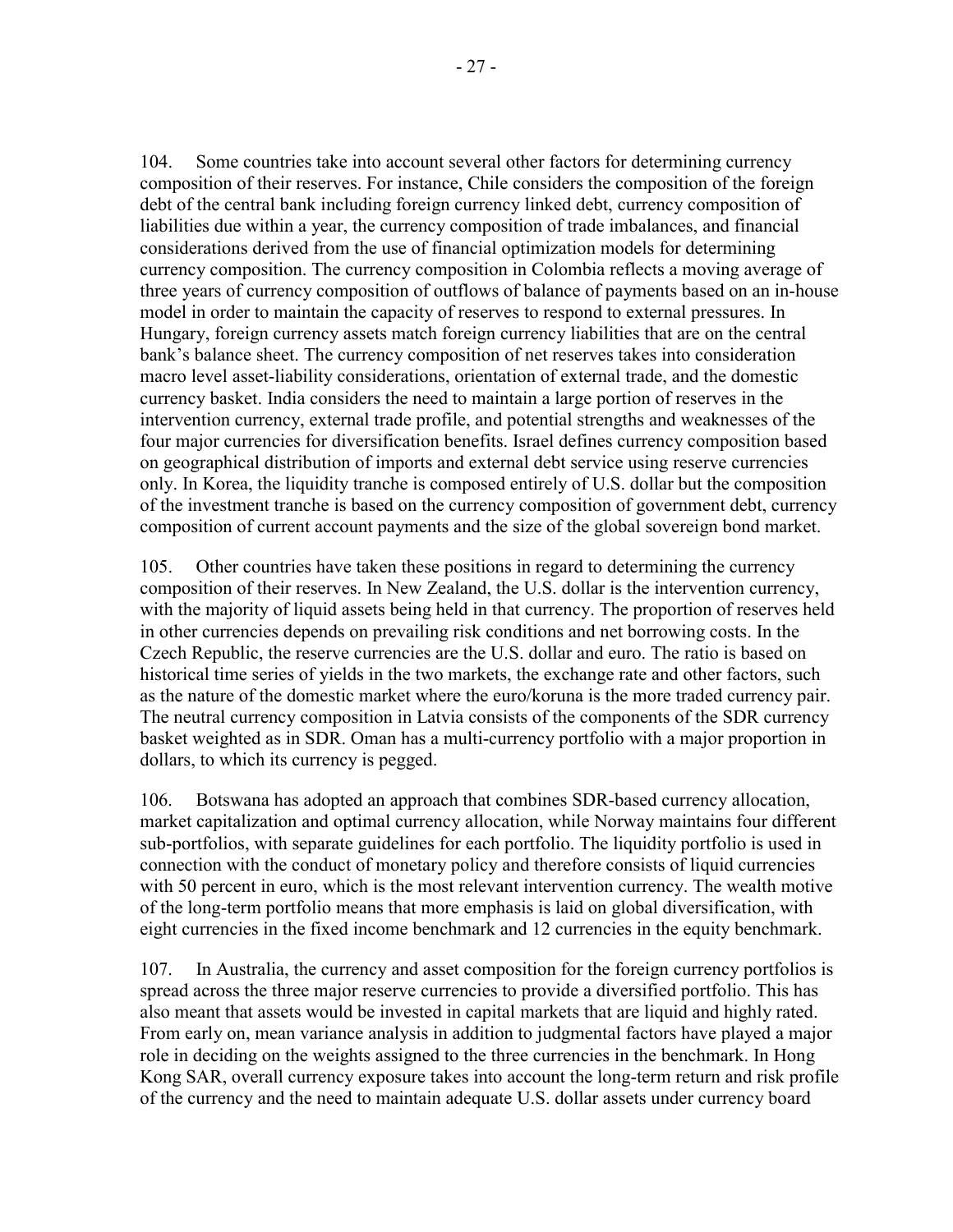arrangement. It uses an optimization model to construct the optimal mix of asset allocation. The U.K. employs an asset allocation model which explicitly trades off liquidity and return in setting asset benchmarks. In Mexico, the foreign exchange benchmark is modified on a yearly basis and is composed of U.S. dollar and other G-7 currencies with a high proportion in dollars (historic average of 90 percent).

#### *Interest rate risk*

108. Interest rate risk is managed in most countries by defining target duration that depends on the risk-return preference of the reserve management entity. A marginal extension in duration from the short end of the yield curve usually generates greater expected return but also carries with it higher volatility of returns. Reserve management entities are typically concerned about negative returns and the duration target is set to minimize the probability of capital loss over the entity's investment horizon. Another way to incorporate this objective is to plot the "95 percent confidence return," defined as the return that the market should provide as a minimum with 95 percent confidence over a time horizon. Some participants at the outreach meeting were of the view that the constraint of not having a negative return over a short-term horizon may need to be reviewed by senior management depending on the level of reserves and the risk appetite of individual countries. One participant suggested that to meet the constraint of dealing with negative returns, central banks should build adequate capital reserves.

109. The benchmark in Australia represents the acceptable risk-return trade-off over the long term, given its management objectives and its primary objective for holding reserves. Choice of a duration benchmark is based on the central bank's objectives for managing reserves and an analysis of risk and return for each asset. This duration represents the maximum price risk that the central bank is prepared to accept to minimize the probability of capital loss over its investment horizon. Israel determines duration for each currency by using a modified shortfall approach which, at a certain confidence level, gives an ex ante probability of earning no less than a certain proportion of the risk-free rate. The Czech Republic targets portfolio duration for each currency with the requirement that the portfolio should not record a loss in any three-month period. Tunisia has a duration limit on the global portfolio of reserves and also on the bond portfolio. Botswana, Chile, India, Korea, Latvia, and Oman also use duration as the primary indicator of interest rate risk. Brazil has chosen as a benchmark an index which, on the basis of risk/return trade-off, has a small probability of negative quarterly results.

110. The interest rate exposure of the benchmark in Colombia is limited to a 95 percent confidence level that the benchmark will not register negative returns in any year. The exposure of the benchmark to various risk factors is determined using an exponentially timeweighted VaR associated with these factors, and a variance-covariance matrix to estimate the correlation between different index components. New Zealand uses a parametric VaR methodology to measure and control both currency and interest rate risk. Actual daily profit and loss results are compared with estimated gains and losses from the VaR model each month. The results of the "backtesting" analysis are reported to the Reserves Oversight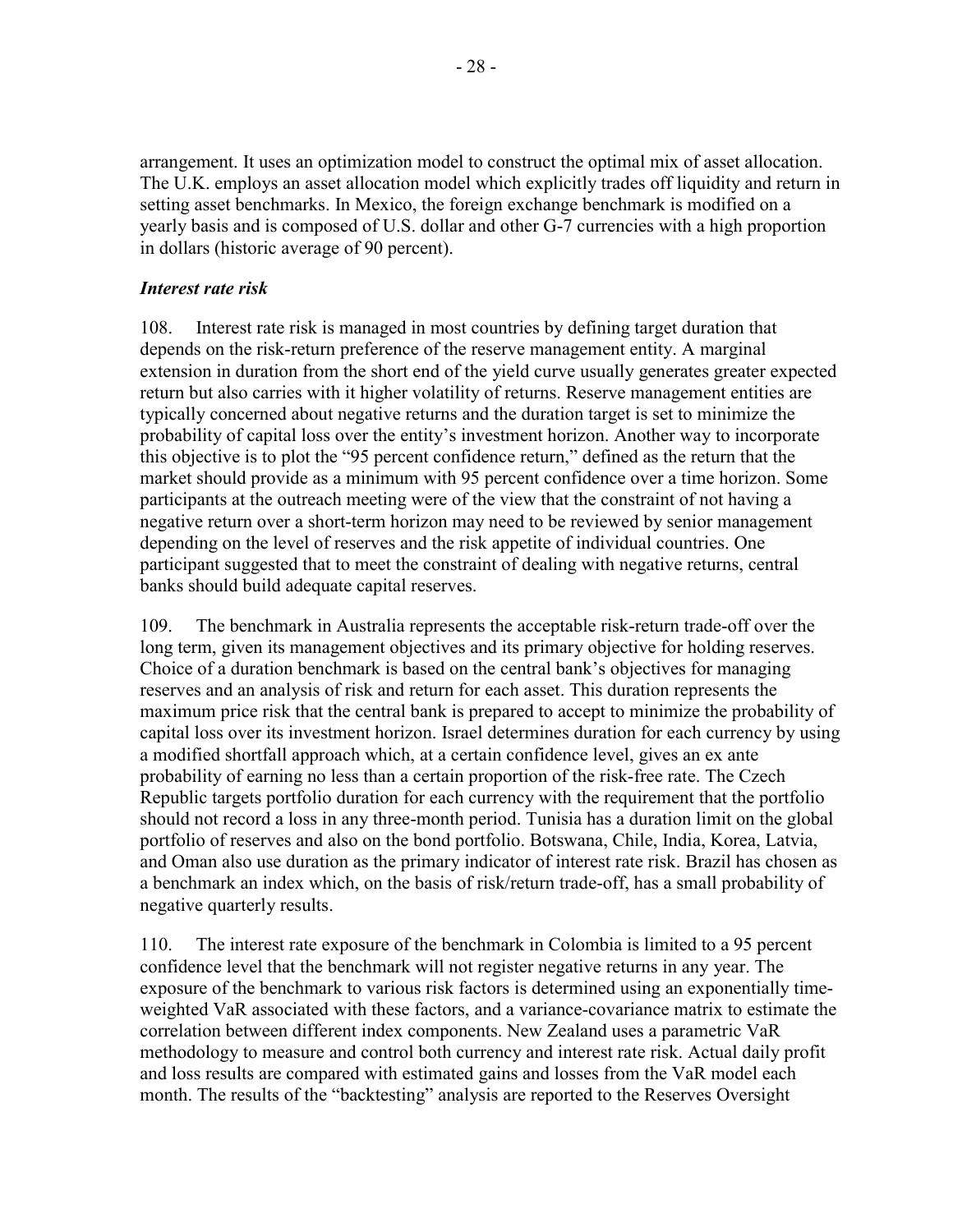Committee quarterly. VaR models are also used by Brazil, Chile, and Korea to track and monitor the expected loss at a certain confidence level.

111. Hong Kong SAR uses a market-based risk management model to produce a weekly report to evaluate both absolute and relative (to benchmark) VaR at 95 percent confidence level for a one-month horizon. The calculation of the expected market risk loss takes into account the price volatility of all asset classes, market segments, and correlation across markets given a specified time horizon and decay factor. In addition, VaR in both U.S. dollar and percentage terms are monitored to ensure that the Exchange Fund is not unduly exposed to market risk at any point in time. Mexico uses VaR methodology to estimate on a daily basis the portfolio exposure to market risk. U.K. monitors and controls market risk using a VaR model. To supplement the VaR measure, it also calculates the delta exposure at the same frequency.

# *Liquidity risk*

112. Liquidity management is the ability to provide large amounts of cash out of reserves at short notice and at acceptable cost. Reserve managers pay special attention to liquidity because of all the different risks that a reserve management entity faces as an investor, that arising from inadequate liquidity is the most important because reserves are held precisely to meet unexpected needs. The reserve management entity has to decide on how much liquidity to hold and in what form, which is complex and involves an assessment of likely future intervention and future calls on the reserves. Potential requirements in crisis conditions are extremely difficult to anticipate. Reserve managers, therefore, analyze potential liquidity needs in normal and crisis times based on past interventions and stress tests of worst-case scenarios. Ten countries conduct stress tests for liquidity assessment.

113. A number of reserve management entities have subdivided their reserves into portfolio tranches based on expected liquidity needs over different time horizons. Such portfolio tranching allows reserve management entities to define objectives and benchmarks for each portfolio such as transactions or working capital portfolio, liquidity portfolio and investment portfolio. The transactions and liquidity portfolio usually consist of currencies required for transactions and interventions, and the investment tranche consists of diversified currency portfolio based on other considerations or optimization models. Countries that do not formally subdivide the portfolios typically incorporate their liquidity requirements directly into their investment decisions

114. Recent developments in markets provide a wider range of funding options such as repurchase agreements (repos) and swaps. A policy for the use of repos to meet crisis conditions may provide liquidity before disinvesting the tranche composed of less liquid assets. However, use of repos or swaps may result in higher costs or larger margins/haircuts, depending on the credit rating of the reserve management entity, during crisis periods. The determinants of liquidity during stress are different from those in normal times as concerns with counterparty risk, including those arising from the management of collateral, become more acute than in tranquil times.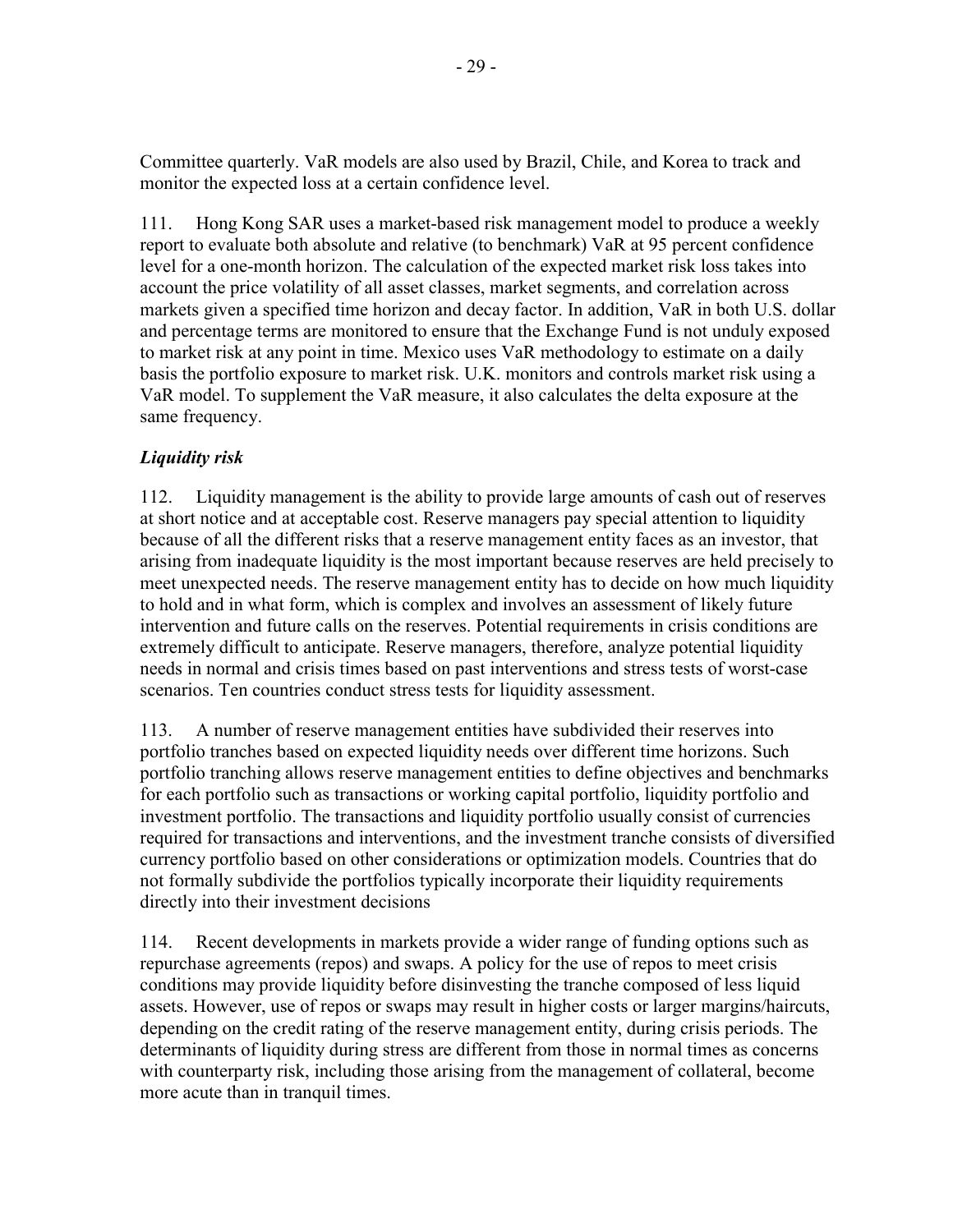115. Among the case study countries, Botswana, Brazil, Canada, Chile, Colombia, Hong Kong SAR, Hungary, Korea, Mexico, Norway, Oman, and Turkey subdivide the reserves into two or more tranches. Botswana, Hong Kong SAR, and Norway also allow limited investments in equity markets from their investment portfolio. In Norway, the expected risk and return for the total reserves is not quantified. Instead, the central bank's risk/return objectives are reflected in the way reserves are divided into different sub-portfolios and the way separate guidelines are designed. The investment tier in Canada consists of high quality assets, with key goals being asset liability matching, cost-of-carry minimization, and prudent risk and investment management.

116. Australia, the Czech Republic, India, Israel, Latvia, New Zealand, and Tunisia do not divide the reserves into separate tranches but incorporate liquidity considerations in their investment policies. Latvia is of the view that in the long-run, maintaining separate portfolios may be sub-optimal. Although India and Israel have not divided the reserves portfolio into tranches, each currency benchmark portfolio is divided into two components, one has a short duration and the other a longer duration.

117. Estimating liquidity needs is a challenge for reserve managers. Colombia which has divided reserves into three liquidity buckets<sup>13</sup> estimates the level of liquidity required for covering one year's liquidity needs as equivalent to the annual volatility of historical percentage changes in foreign exchange reserves with a 99 percent confidence level. It is at present working on a dynamic stress test model for the balance of payments in order to determine more precisely its liquidity requirements over a one year period in the background of the floating exchange rate regime. In Botswana, to determine the adequate level of the liquidity portfolio, the Bank of Botswana undertook a comprehensive analysis of factors which affect foreign exchange reserves, and based on these factors a framework for determining an appropriate level of liquid assets was derived. The factors include import cover as well as the "Greenspan rule," which takes into account short-term capital flows in the whole economy. Korea determines the optimal size of the liquidity tranche quarterly based on the statistical analysis of the foreign reserves cashflow.

118. All countries manage liquidity risk by ensuring that assets include a large proportion of highly liquid assets in reserve currencies with deep and liquid markets.<sup>14</sup> In many cases reserve management entities prescribe constraints such as: (i) maximum holdings for individual issues of debt securities to avoid issue concentration; and (ii) maximum exposure in each sector. Besides these, countries also make an assessment of an asset's class liquidity through analysis of quantitative and qualitative factors in order to determine the asset class composition of reserves or of each tranche. Australia limits its benchmark investments to

 $<sup>13</sup>$  The working capital bucket covers immediate requirements, the intermediate liquidity bucket covers one</sup> year's requirements and the stable liquidity bucket is composed of reserves which have the least probability of being drawn.

 $14$  For more discussion on efficient liquidation of assets, refer to paragraphs 150–151.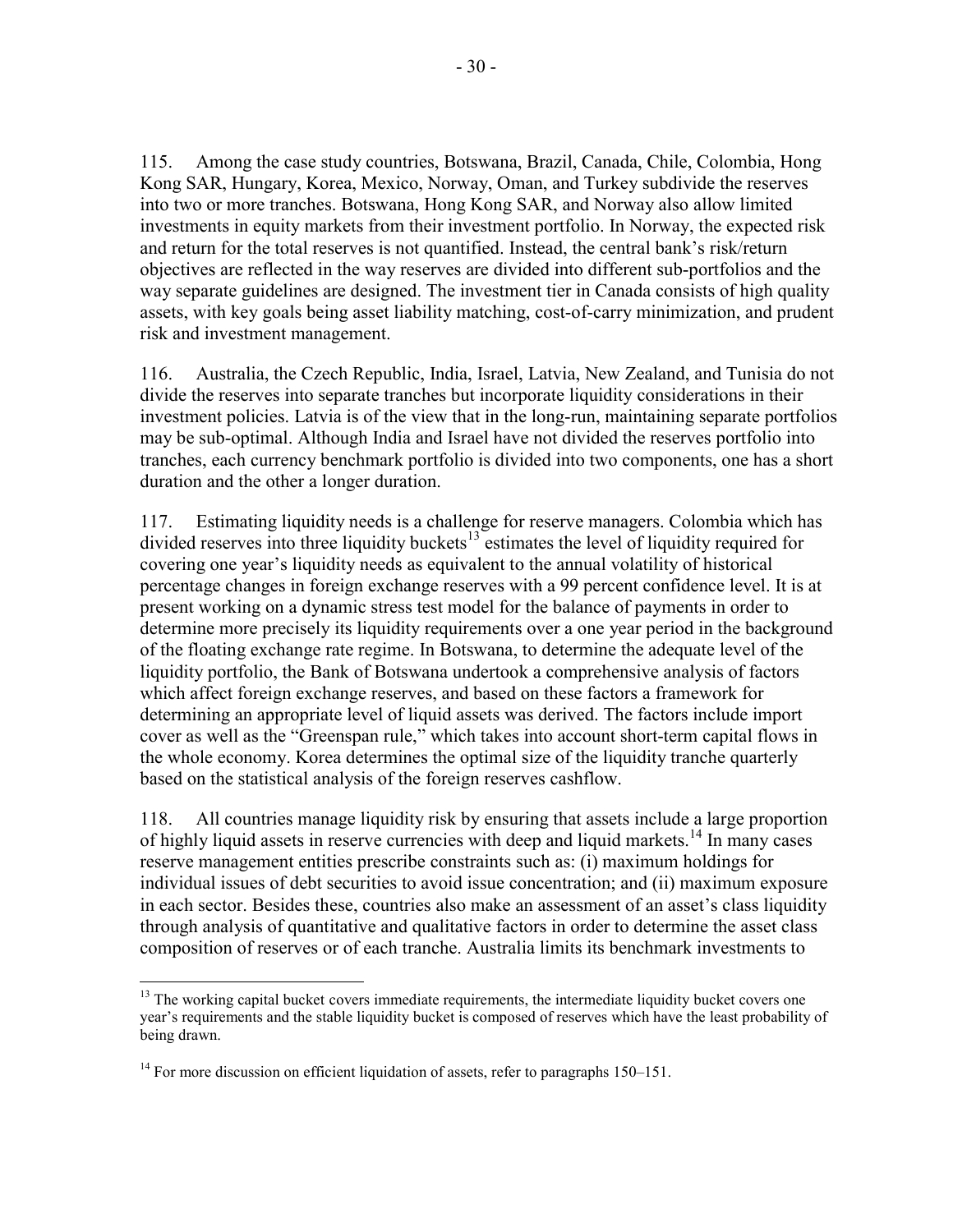government securities and cash instruments. In Canada, policies require that securities issued by any one counterparty cannot exceed 10 percent of EFA liquid assets, except for bonds issued by sovereign governments and their direct agencies in their "home" currency, and that no more than 15 percent of liquid assets be in investments that cannot be sold or redeemed prior to maturity.

119. In New Zealand, the base level of reserves must be invested in specified classes of liquid assets in the U.S. and German markets. In Tunisia, the liquidity objective is met by targeting appropriate investment instruments and currency structure. Turkey has included only liquid government securities and very short-term bank deposits in its global benchmark.

120. Latvia has indicated that it has several liquidity constraints in its reserve management guidelines that result in the purchase of instruments that can be realized in times of market stress. In Brazil, the central bank board has approved additional constraints related to the permitted range of investment instruments and maximum exposure in each asset. Mexico uses G-7 currencies and assets with deep secondary markets and high credit quality for its benchmark.

121. Hong Kong SAR has liquidity control measures to ensure efficient liquidation without disrupting the markets. The U.K. employs an asset allocation model that explicitly trades off liquidity and return.

# *Credit risk*

122. Reserve management entities are exposed to credit risk on all deposits, investments and off balance sheet transactions. The survey indicates that credit risk management involves several factors: (i) assessment of country risk (ii) establishing the minimum acceptable credit quality for counterparties and issuers of debt instruments; (iii) fixing the limits for each institution and setting portfolio limits among sectors and countries, as well as determining limits on maturity of bank deposits; and (iv) capturing all forms of credit risk arising from delivered positions, settlement risk and pending positions. Some countries use netting agreements and collateral support for mitigating credit risk. From a credit risk perspective, a primary motivation for executing such contractual documentation is to protect the interests of the reserve management entity in the event of a counterparty insolvency, and, in particular, to activate the close-out netting provisions in these agreements. All countries closely monitor credit risk in order to respond quickly to any changes in credit quality or ratings.

123. Reserve management entities are increasingly implementing collateral frameworks to reduce credit risk. Seventeen reserve managers undertake repurchase agreements. In Canada the government has put in place a collateral framework for the cross-currency swap program used to raise foreign exchange reserves and collateralized repos will soon be used to manage credit risk associated with short-term U.S. dollar deposits.

124. All countries surveyed are very sensitive to credit risk and therefore invest the bulk of their assets in securities or deposits of highly rated sovereigns, rated international banks, international financial institutions and the BIS. Some reserve management entities have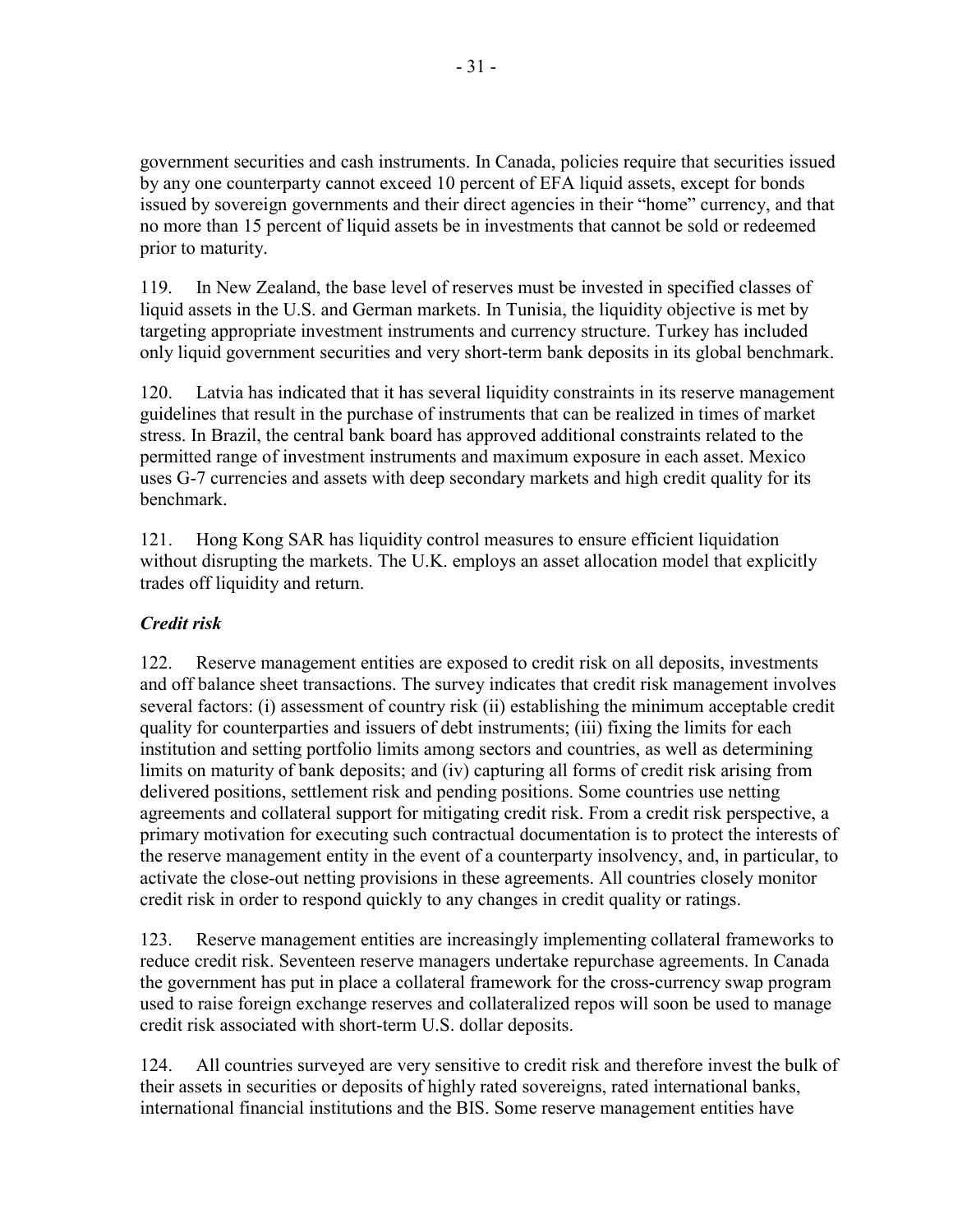$-32$  -

marginally widened the credit net by allowing investment of a small portion of reserves in highly rated spread products such as mortgage-backed securities, asset-backed securities, and corporate bonds. This development was a response to the shrinking stock of U.S. treasuries, fiscal consolidation in other highly rated sovereigns, and risk diversification considerations. Latvia has noted that greater long-term risk adjusted expected return (with high rating and prudent limits) could be gained by moving down the credit curve than by adding duration or active currency positions. Reserve managers have implemented additional risk measures to contain the risks arising from spread products and developed their back office and trading capacities in these asset classes.

125. All reserve management entities specify the minimum credit quality of international banks including investment banks with which they trade. For instance, the minimum ratings for commercial banks vary from long-term A- to AA and short-term A1/P1. Reserve managers also prescribe maximum maturity of deposits, per institution limits as well as global limits to the sector. The limit on each institution is based on external credit ratings and other considerations such as capital and size of assets as well as maturity of deposits. Similarly, minimum credit ratings are prescribed for other issuers, with limits also on spread products, on a global basis and also by issuer. Credit rating is assigned a significant weight in determining choice of counterparties and the magnitude of the credit risk allowed.

126. Brazil manages credit risk by using two distinct approaches for the money market portfolio. The first one is for the portfolio as a whole. In this case a proprietary model was developed which uses expected and unexpected default probabilities, with the central bank board establishing limits for the two variables. The main objective of this approach is to impose geographical and institutional diversification and not to calculate VaR exposure. The second approach is transaction oriented, in which the board of the central bank approves defined minimum counterpart ratings (short-term and long-term), maximum volume and maturity exposure based on the counterparty's total assets and ratings. Canada provides an example of the use of an approach based on the 1988 Basel Accord and subsequent amendments, whereby all exposures are risk-weighted according to entity type. Canada has also adopted the Accord's "add on" approach to calculating potential exposure on derivative transactions.

127. Colombia manages credit risk by placing limits on individual asset classes, credit ratings within each asset class, and issuers at each rating category/asset class. The limits imposed on each asset class and rating category are determined by quantitative techniques. Issuer-specific risk is estimated as a function of the number of issuers required to replicate index returns. New Zealand takes into account the strategic tolerance for loss and specifies that the extent of a loss from default of a non-sovereign counterparty should not exceed the capital of the Reserve Bank of New Zealand.

128. Some participants at the outreach meeting raised the issue of credit risk, particularly counterparty risk, in the over-the-counter derivatives market, which has led to some reserve managers adopting a cautious approach in taking higher credit risks. Although counterparty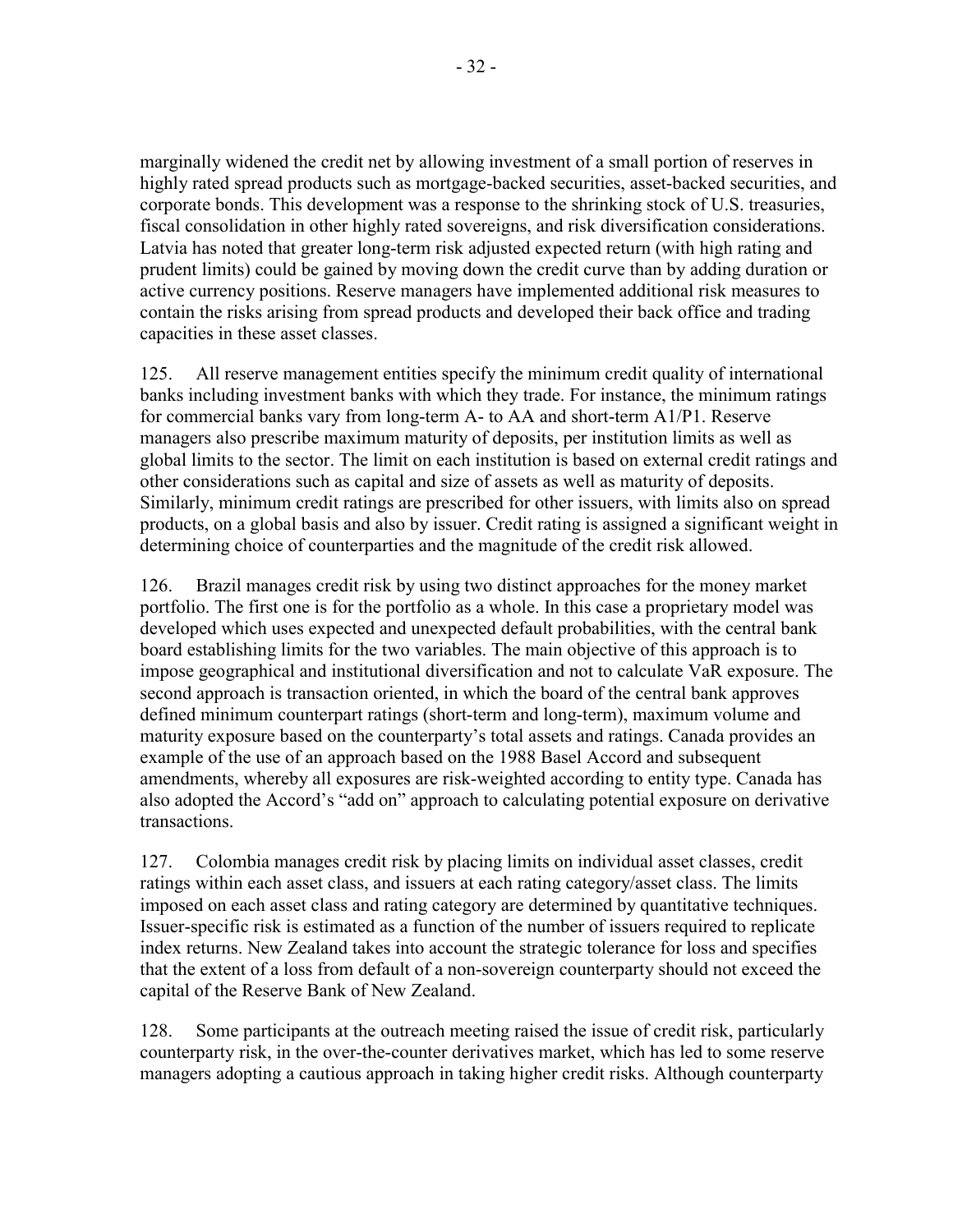risks are mitigated by collateral agreements, recent ratings downgrades could affect collateral thresholds.

129. Securities lending, which involves lending bonds against collateral consisting of either bonds or cash, is undertaken by 15 reserve management entities. This activity is also subject to various safeguards. In the U.K. and Mexico, investment of the cash collateral is subject to credit limits determined by the central banks, and any maturity mismatch between the cash collateral held and the corresponding investments is strictly limited. Daily reports ensure compliance with investment constraints. Hungary, Canada, and Chile use external securities lending managers to manage a securities lending program. Canada reported that external managers must follow the policies and guidelines provided by government. To manage the risks, there are restrictions as to the securities allowed to be lent, the type of borrowers, eligible collateral, and investment of cash collateral.

# **Externally managed funds**

130. Countries which use external managers apply the same principles and measures of risk control to externally managed funds as they do to those managed internally, although the investment guidelines may differ. The external managers are given a clear mandate for management of funds, which includes daily reports on operations and a performance report at least on a monthly basis. A participant at the outreach meeting stressed the need to draw up detailed guidelines for external managers to ensure that they do not make risky investments.

131. Chile and Latvia apply the same guidelines to externally managed funds as the ones used for internal managers since that provides a benchmark for measuring performance of internal managers. In Mexico too, external managers act independently based on the same guidelines placed by the board for internal operations. Brazil allows a slightly different VaR limit for externally managed funds since they are restricted to fixed income investments (with no money market tranche) and Oman allows for a longer duration. In Chile, a small percentage of the reserves are held under the management of external asset managers as a means to have an additional and real benchmark for comparison purposes.

132. Guidelines for externally managed funds differ from internal guidelines when the capabilities of external managers are used to access new markets or instruments or for implementing new investment strategies to enhance returns. Chile proposes to create an externally managed portfolio comprising of mortgage-backed securities (MBS). Colombia has enhanced its risk control capabilities and delegated the management of the stable liquidity bucket to external managers. These funds are allowed to be invested in nongovernment asset classes, in non-benchmark currencies, and in active duration strategies through a combination of global and U.S. asset rotation mandates with specific benchmarks and guidelines. India gives a small portion of the portfolio to external managers to have access to and derive benefits from the information system and market research of a widely diversified group of external asset managers. The relationship is also used to train portfolio managers. Korea has allocated a tranche to external managers for the purpose of transferring investment knowledge or know-how, as well as enhancing returns. Norway uses external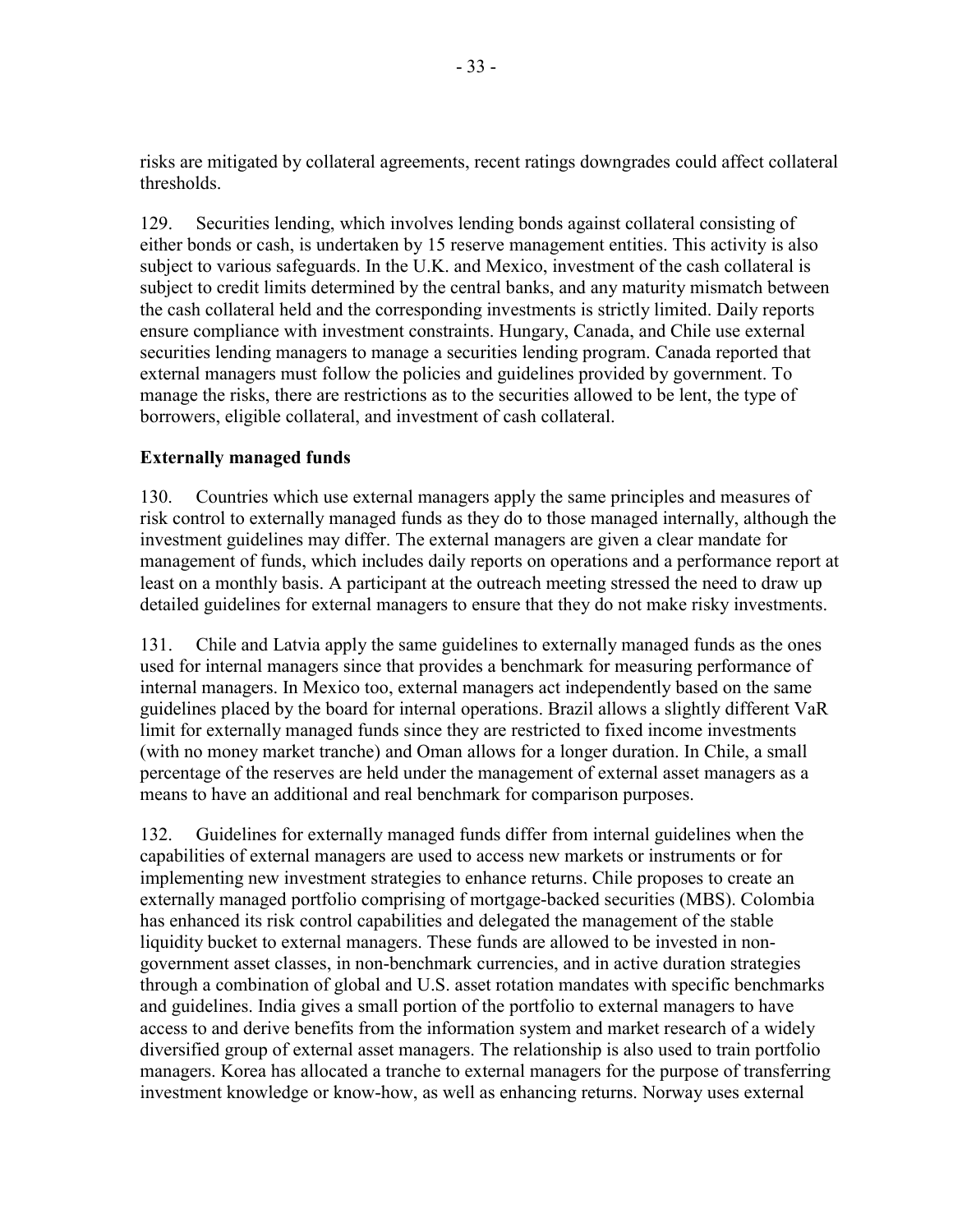managers for about 10 and 50 percent of the long-term fixed income portfolio and equity portfolios, respectively.

133. A cardinal feature of Botswana's strategy is the use of external managers for nearly 50 percent of the portfolio. External management of reserves provides an alternative, or a fall-back position in the absence of specific relevant skills in the bank (e.g., equity management) and in case of a depletion of skilled talent. It is also a means of comparing performance. The intention is to manage a higher proportion of fixed income portfolios internally in line with the development of relevant skills.

134. A number of participants at the outreach meeting were of the view that the experience with external managers has been mixed. The Czech Republic had a negative experience with external managers with respect to performance, know-how transfer, and reporting. New Zealand does not use external managers. It does not consider the use of external managers to be cost effective and believes they would compromise the objectives of increasing the Reserve Bank of New Zealand's knowledge of instruments and market practice and maintaining market contacts. However, the authorities say that external fund mangers would be considered if there were markets or instruments in which it wished to participate but did not have the expertise to do so directly and if it results in enhanced risk-adjusted return. A participant at the outreach meeting also warned against the illusion that riskier asset classes can be outsourced because the reserve management entities are ultimately accountable for the benchmark.

# **Monitoring of portfolio exposures**

135. A benchmark portfolio is used to manage and monitor risk exposure, and also serves as a reference point for evaluating the actual return earned on the reserves. The dominant risk of the portfolio is in the benchmark and passive management involves replicating the benchmark portfolio characteristics in terms of the currency, duration, and curve risk, as well as asset classes. A number of countries allow portfolio managers to deviate from the benchmark portfolio by laying down tactical trading limits. Risk budgeting is gaining momentum particularly for reducing cost of carry of reserves. Sixteen countries among the survey respondents allow active management of reserve portfolio. Country practices in this regard vary, but in all cases these limits are closely monitored.

136. Active management generally involves taking positions in currency, duration, or credit risk. Botswana, Chile, Hungary, India, Israel, Korea, Norway, Oman, and Turkey allow deviations from benchmarks within limits or ranges prescribed separately for currency and duration. Israel and Botswana also allow deviations within limits on credit or spread products not included in the benchmark. In Norway, the main measure for controlling deviations from benchmark is expected tracking error. Colombia prescribes tracking error of one percent per external mandate permitting duration, currency, asset class, and credit risk strategies which are also individually constrained. The Czech Republic does not allow deviation from the currency benchmark. Australia allows limited active management. Risk measurement and trading discretion around the duration benchmark for each asset are based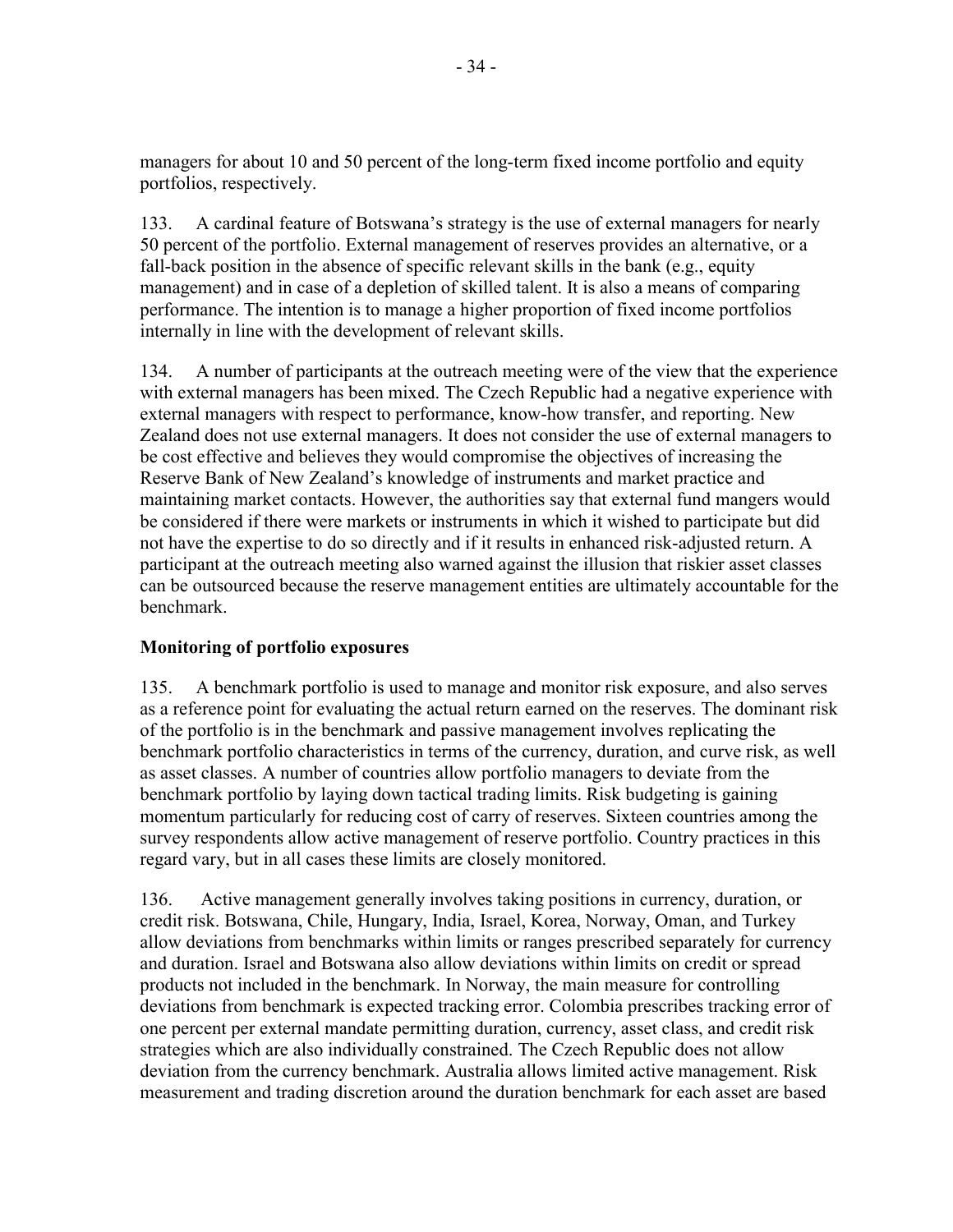on the concept of "dollars at risk." Latvia allows active position taking by portfolio managers in instruments in a range around the tactical benchmark set by the investment committee. In Brazil, there is a daily VaR limit for deviations from the benchmark to address market risk, and it is enforced for the entire reserves' active strategies. For liquidity and credit risk, regarding money market exposure, the board has established maximum expected and unexpected default probabilities for the actual portfolio deviation from the benchmark.

137. Hong Kong SAR uses a risk-based approach (essentially a VaR approach) within the established overall tracking error to calculate the permissible tactical deviations for short-tomedium trading for currency composition, allocation by asset class, allocation by market within each asset class, and duration of each bond. Mexico has VaR limits on the permissible deviations from the fixed income benchmark and the foreign exchange benchmark. In addition, if the maximum cumulative underperformance in any calendar year, or any part of a calendar year, exceeds a certain limit, the portfolio will be managed passively thereafter. The borrowed and net reserves are actively managed in the U.K. in order to increase returns relative to benchmark. In the U.K., deviations from benchmarks are capped by VaR and delta limits set for each portfolio.

138. In Hungary, in line with the tactical portfolio benchmarks, a separate Risk Management Department maintains internal model portfolios that serve as operational guidelines for portfolio managers. Portfolio managers may deviate from the benchmark within predefined ranges so as to take advantage of favorable market conditions. Model portfolios are updated and investment portfolios are evaluated against the appropriate benchmarks and model portfolios on a monthly basis.

139. Countries which allow tactical deviations from benchmarks closely monitor the performance of portfolio managers. Performance evaluation and attribution is an important element in the risk management framework in these reserve management entities. Both absolute and relative returns are measured and submitted to top management. A performance attribution system decomposes total active return into various return attributes relative to the benchmark return. Brazil, Chile, Colombia, Hong Kong SAR, Korea, Latvia, Norway, and Oman have furnished information on performance evaluation and attribution. In addition, in many cases, information and other ratios are used to calculate risk-adjusted returns.

## **Derivatives and other foreign currency operations**

140. As noted earlier, a number of reserve management entities use derivatives mainly for market risk management, and where trading is allowed it is subject to limits. The underlying risks associated with derivatives are similar to other financial instruments, that is, credit, market, and liquidity risks (also legal and operational risks). The process of risk management is therefore integrated into the entity's overall risk management system. However, derivatives can repackage risks in complex ways, making measurement and control of these risks more difficult. Furthermore, the use of derivatives requires more advanced risk management and IT system development to support the transactional processing, accounting,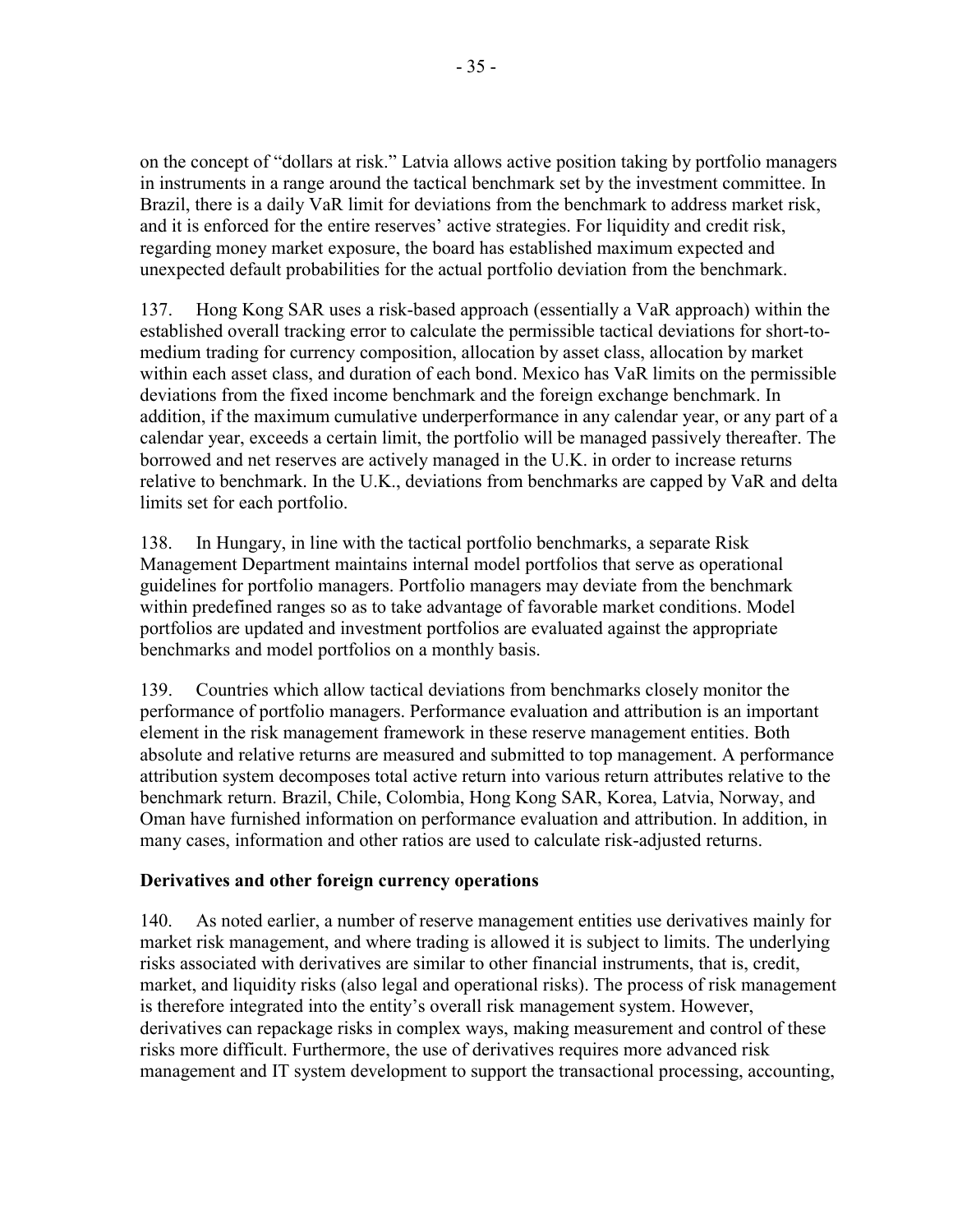and overall portfolio risk assessment. Most commonly used derivatives are forwards and swaps. A limited number of respondents use options.

141. A distinction needs to be made between derivatives that involve domestic currency and those used for managing cross currency risks and interest rate risk of foreign currency instruments. There have been instances of certain central banks carrying large short positions against the domestic currency due to derivatives operations. Such short positions are risky as they can lead to heavy losses besides increasing country's vulnerability during a crisis. The discussion here relates mainly to derivatives for managing cross currency and interest rate risks in the foreign currency reserves portfolio.

142. Country case studies indicate the nature and purpose for which derivatives are used. In Norway, derivatives may be used to the extent that the ensuing financial exposure does not exceed the exposure that would have resulted from investing directly in the underlying instruments. Both interest rate and equity derivatives are used extensively to attain desired positions in a cost effective manner. Interest rate derivatives include bond futures and LIBOR futures, options on futures and interest rate swaps.

143. Australia uses interest rate futures contracts to improve management of market risk, and in particular, to provide a liquid hedging instrument to minimize the risk of capital losses when interest rates are rising. No over the counter or exchange-traded options are allowed. In Brazil, currency forwards and futures and interest rates futures and swaps are allowed but not options. In Colombia, the portfolio manager is allowed to invest in interest rate futures and in currency forwards/futures. Hungary permits interest rate futures, options on futures, and interest rate and currency swaps. The primary condition for derivative deals is the existence of International Swaps and Derivatives Association (ISDA) Master Agreement and mark-tomarket agreement with its counterparties.

144. Israel allows use of derivatives provided the underlying asset is an eligible asset for investment, and the counterparty is a bank or is an exchange traded contract; in the latter case, a bank should serve as a clearing broker. Derivatives cannot be used to leverage the portfolio. Latvia uses futures, options, swaps, and other derivatives in the management of currency, interest rate, and credit risk since they can be used for hedging purposes to quickly and efficiently restructure the risk parameters of the portfolio and for taking active positions. Leverage limits are set in the investment guidelines. Mexico uses forwards and options in its foreign currency diversification and hedging activities since they provide liquid hedging products which lower operational costs. New Zealand uses only futures and swaps and does not invest in options. The U.K. uses foreign currency forwards, interest rate and currency swaps, and bond and interest rate futures. Options are not permissible. Tunisia allows derivatives only for hedging and no short position taking is allowed. Oman uses only forward transactions.

145. Management of foreign currency-denominated assets and liabilities, which do not fall within the definition of reserves, also involve risks, which reserve management entities need to manage in a coordinated and consistent manner. Turkey, for example, takes liabilities to its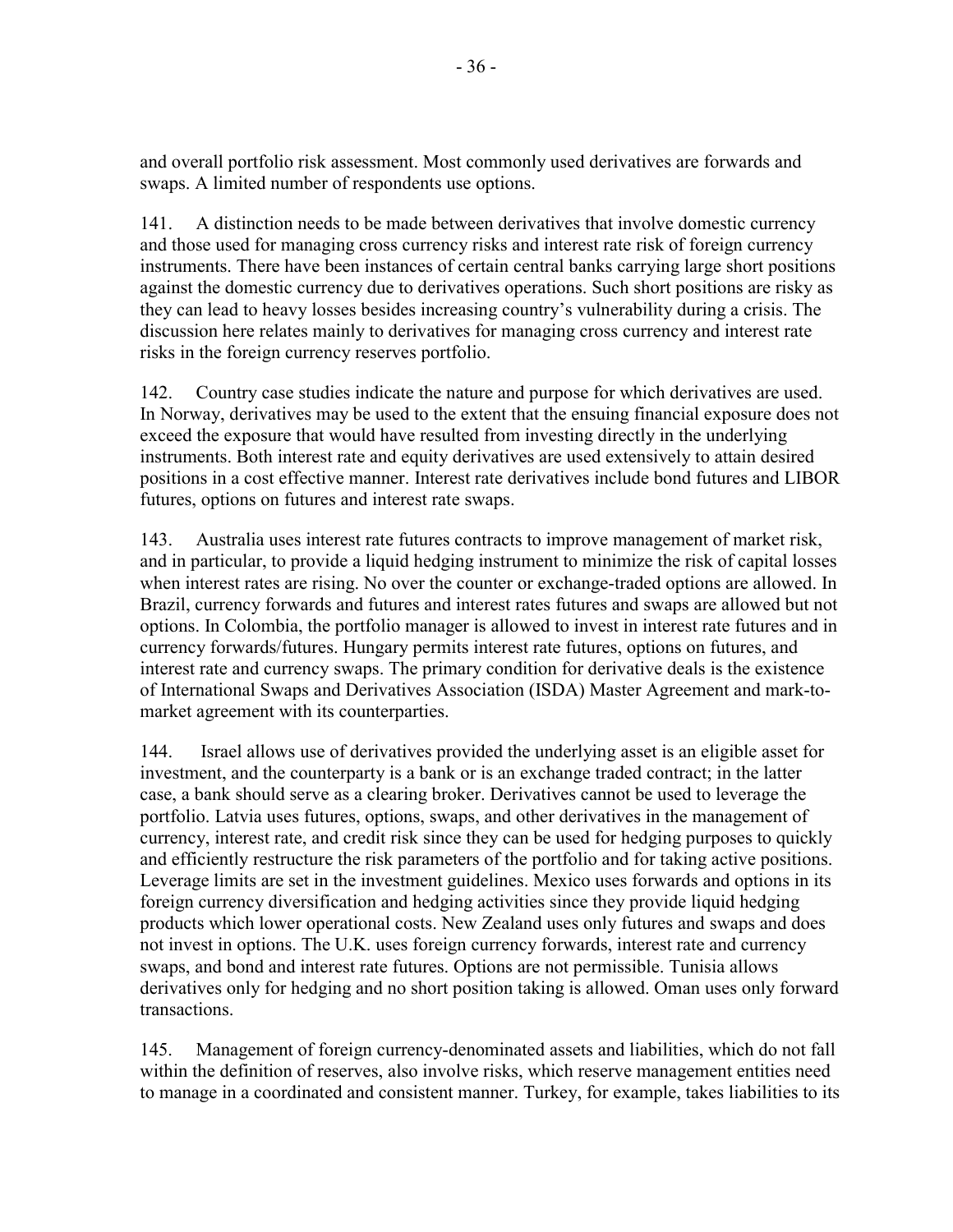nonresident workers into account while determining reserve management strategies. Latvia has indicated that any non-reserve foreign exchange in its balance sheet is run on a matched book basis to minimize any adverse effects on the central bank's income statement. While this complicates the foreign exchange management process at the bank by requiring the management of several portfolios with different investment characteristics, this arrangement allows for a very clear understanding of every risk taken on the balance sheet from foreign exchange operations.

#### **Stress tests**

146. To assess the risk and vulnerability of the reserve portfolio, the reserve management entity should regularly conduct stress tests to ascertain the potential effects of macroeconomic and financial variables or shocks. One objective typically is to determine the exposure of the portfolio to changes in market factors such as changes in exchange rates or interest rates. Fifteen countries conduct stress tests for market risk.

147. Australia stress tests the portfolio by simulating and evaluating the impact of extreme market movements on the value of the portfolio. Canada conducts two types of forwardlooking techniques, namely "stress test scenario analysis" and "sensitivity stress testing." Stress test scenario analysis is based on a potential market event, such as a stock market crash. Sensitivity stress testing is based on standardized moves in closely-linked market risk factors, such as a parallel yield curve shift. These scenarios are explicitly defined and reported on a monthly basis.

148. Other country respondents also reported use of stress tests. Colombia conducts stress tests to evaluate the consistency of the model and determine worst-case scenarios. Korea conducts stress tests and measures the changes in asset value of the foreign reserves daily using scenarios in which historical events that had significant impact on the market recur, or, hypothetical scenarios in which market conditions change dramatically. The results are submitted to top management regularly through risk reports. Hong Kong SAR uses stress testing to assess the impact of a simultaneous recurrence of the worst equity, bond, and currency markets crashes in the last 20 years on total Exchange Fund assets. These are submitted to higher management for review. In New Zealand, the risk management committee reviews underlying assumptions about extreme market conditions, intervention strategy under those conditions, and the financial cost of liquidating reserves. The U.K. conducts regular stress tests to explore the vulnerability of EEA to hypothetical severe market movements, and to estimate the potential losses in these extreme market conditions.

149. A qualitatively different stress test is assessing the possible impact on the level of official foreign exchange reserves of external shocks, contingent obligations that might materialize with such shocks, and sudden calls on reserves that may result from a reversal of short-term capital flows. India has been undertaking exercises based on intuition and stochastic models in order to estimate "Liquidity at Risk" of the reserves. Hungary performs stress tests to see how external or internal shocks can affect the size of reserves on a three to six months horizon. It monitors nonresident holdings of government securities and equities,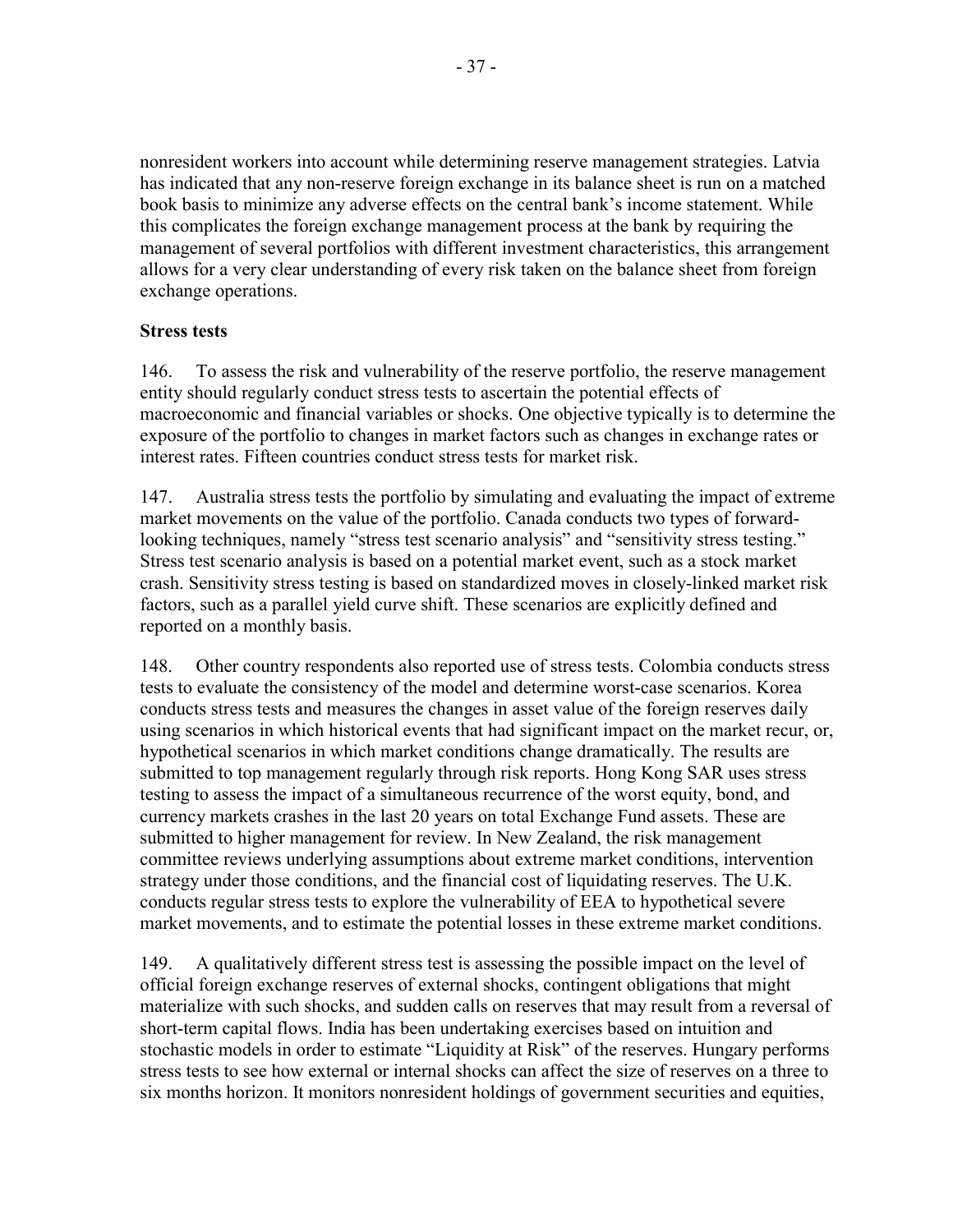the open foreign exchange positions of the domestic commercial banks, the liquidity of the domestic interbank foreign exchange market and other factors. Using its own and international historical evidence during currency crises, it estimates the potential outflow in a three-to-six month period, a period during which internal policy adjustments can be made, or after which foreign capital markets can be accessed again.

## **E. Operations in Efficient Markets**

## *Overview*

150. The Guidelines state that reserve management and any related policy operations should be conducted in markets that have sufficient depth and liquidity and can process transactions in a sound and efficient manner. Undertaking relevant investment transactions in deep and liquid markets serves to ensure that they can be easily absorbed by these markets without undue impact on investment prices received or paid by the reserve manager.

151. Reserve management entities are very sensitive to liquidity risk and generally deal in reserve currencies which are traded in deep and liquid markets. As can be seen from country practices, reserve management entities assess the liquidity of markets in normal and crisis times, and incorporate these considerations while determining asset allocation.

## *Country application*

152. Colombia limits its reserve management activities to markets that have sufficient liquidity measured through qualitative and quantitative factors that are reviewed periodically. Furthermore, it sets limits on its exposure to a specific market, asset class, individual issue, and issuer in accordance with the quality of the liquidity of each investment alternative in order not to affect the market through its own operations. Hong Kong SAR assesses the liquidity of each market and instrument by examining the bid/offer spread in normal and crisis conditions, dealing size at both normal and crisis situations, total portfolio holdings as a percentage of daily market turnover, and availability of repo market for each instrument type. In Israel, the middle office regularly assesses the liquidity of various markets based on the width of the "bid-ask" spread and the ability to transact in large volumes without affecting the market price. Based on this criteria, it classifies the assets of the reserves portfolio into highly liquid, liquid, short maturity, and other tradable assets.

153. Korea trades only in markets where large sized transactions can be executed without severe price distortions. Trades are conducted in regional markets located in the same time zones and in some European markets that have time zones which overlap with Korea. Norway has stated that the part of reserves which is the first to be drawn upon in interventions—the liquidity portfolio—is invested only in very liquid currencies/markets, that is, euros, pound sterling, U.S. dollars, and Japanese yen. The 50 percent weight in euro in the benchmark portfolio is split equally between the liquid bond markets of Germany and France.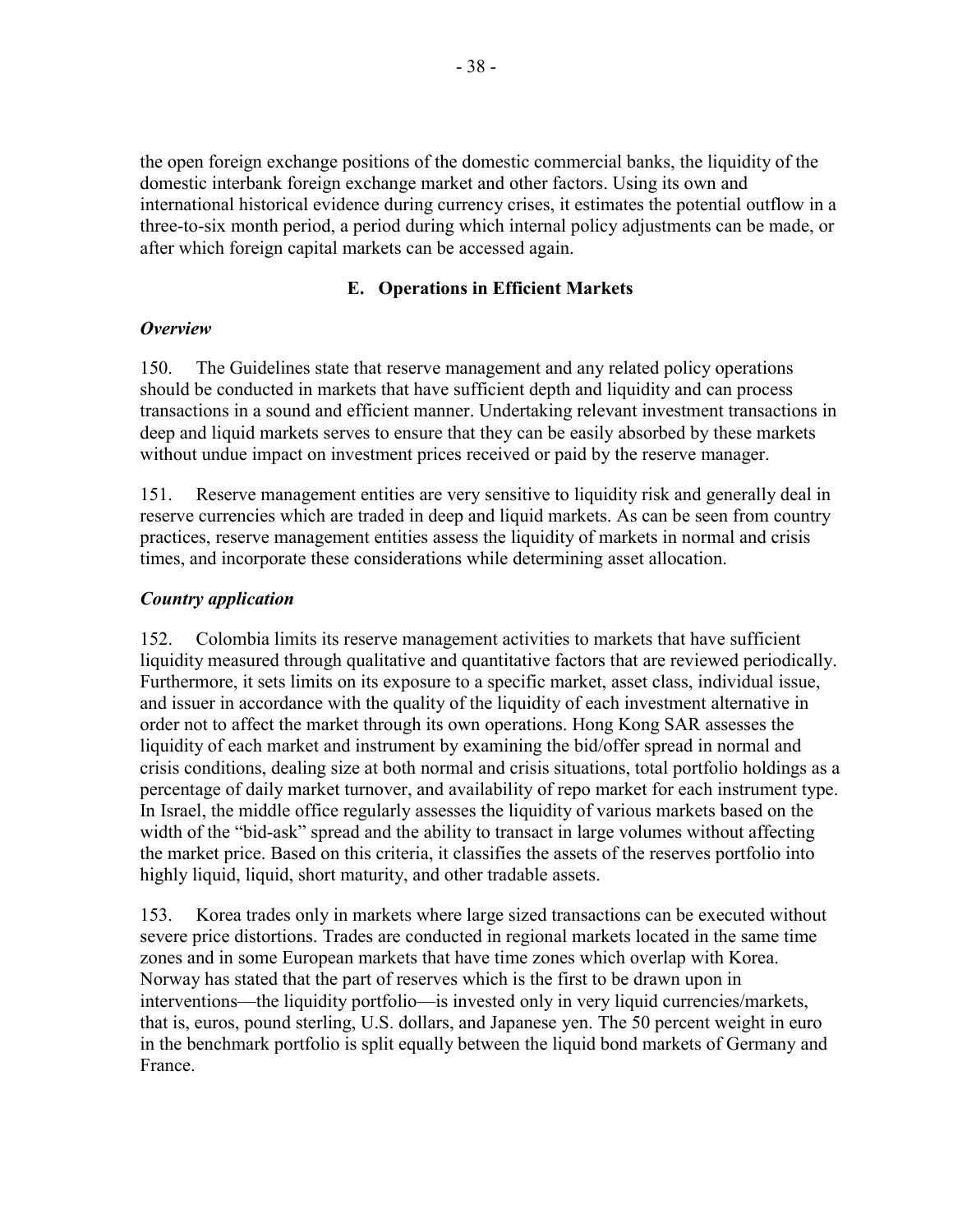154. Undertaking transactions in deep and well-established markets ensures that reserverelated transactions can be easily absorbed at market-determined prices without undue distortions, or adverse impacts on the level and availability of foreign exchange reserves. Countries which have efficient domestic markets are, in addition, able to operate in the domestic markets for undertaking transactions related to reserve management.

155. Development of efficient and deep domestic foreign exchange markets can be important for transactions in domestic market for reserve management purposes. Hungary has reported limitations on reserve level adjustments posed by the lack of an efficient foreign exchange market for domestic currency. It was only in 2001, after full foreign exchange liberalization, that the liquidity of the forint spot market reached a level where foreign currency could be purchased for reserve management purposes—in this case, to cover interest payments on foreign state debt—without affecting the forint market exchange rates. To minimize the impact on the exchange rate, the transaction was executed in a transparent way, in equal, market-conforming, pre-announced amounts.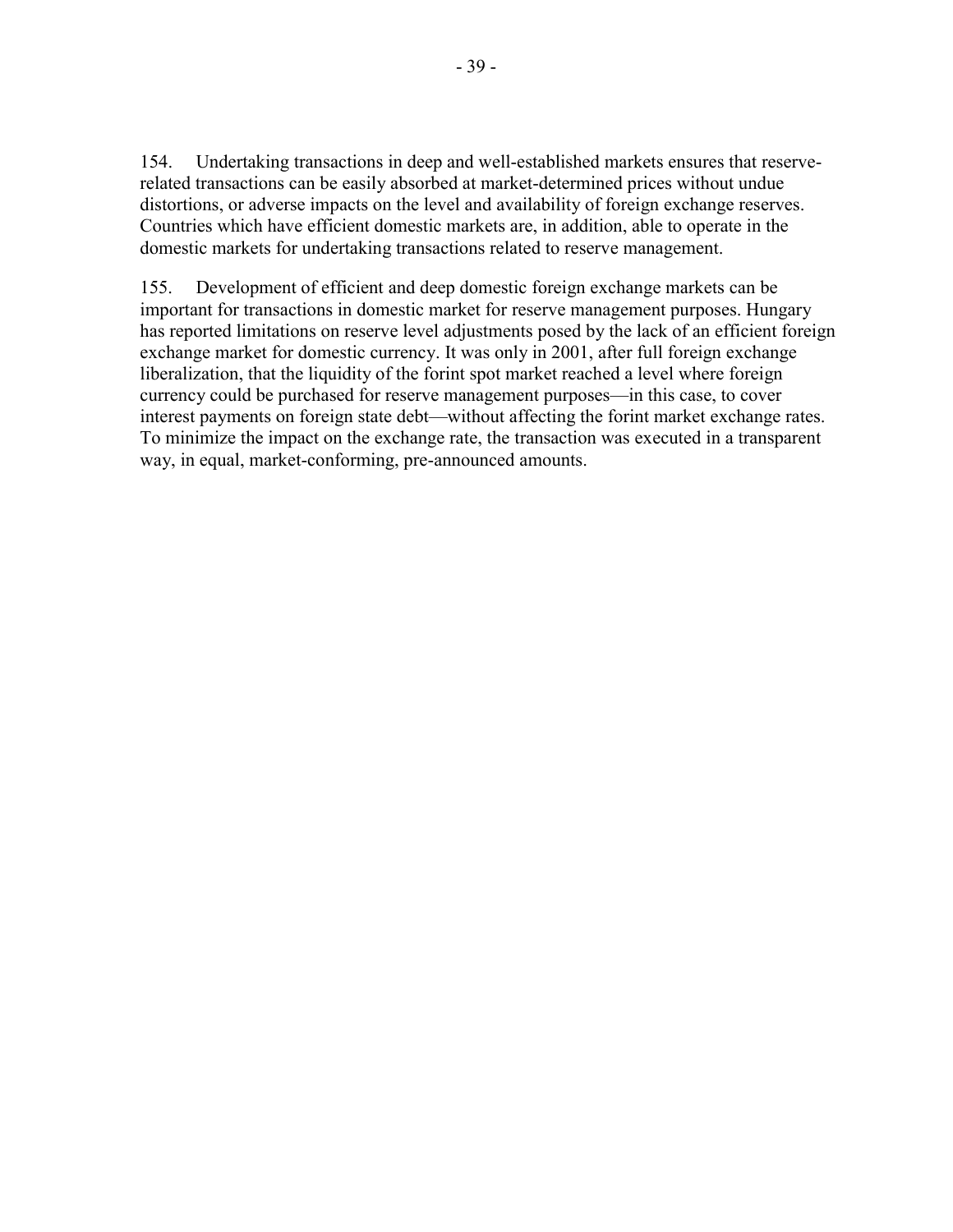| 1. Reserve Management Objectives, Scope, and<br>Coordination                                                                                             | <b>Country Examples</b>                                                                                                                                                                           |
|----------------------------------------------------------------------------------------------------------------------------------------------------------|---------------------------------------------------------------------------------------------------------------------------------------------------------------------------------------------------|
| <b>Objectives</b>                                                                                                                                        |                                                                                                                                                                                                   |
| Safety and Liquidity                                                                                                                                     | All countries.                                                                                                                                                                                    |
| Preservation of long-term or real purchasing power                                                                                                       | Hong Kong SAR, India, Israel, and Tunisia.                                                                                                                                                        |
| Minimizing cost of reserves                                                                                                                              | Canada, New Zealand, and the U.K.                                                                                                                                                                 |
| Management of national wealth or fund for future<br>generations                                                                                          | Botswana, Norway, and Hong Kong SAR.                                                                                                                                                              |
| <b>Strategy and Coordination</b>                                                                                                                         |                                                                                                                                                                                                   |
| Factors influencing reserve management strategy<br>Maintaining a capacity to intervene in exceptional<br>circumstances under a floating rate arrangement | Brazil, Colombia, the Czech Republic, Korea, Turkey and the<br>U.K.                                                                                                                               |
| Maintaining liquidity to prevent destabilizing speculation or<br>to avoid sharp adjustments in the exchange rate                                         | India, and Tunisia.                                                                                                                                                                               |
| Maintaining liquidity to support currency board or fixed<br>exchange rate regimes                                                                        | Hong Kong SAR, Latvia, and Oman.                                                                                                                                                                  |
| Supporting monetary policy                                                                                                                               | Australia, Brazil, Chile, and Hungary.                                                                                                                                                            |
| Managing reserves funded by sovereign liabilities                                                                                                        | Canada, New Zealand, and the U.K.                                                                                                                                                                 |
| Hedging foreign currency liabilities of the central bank                                                                                                 | Hungary, Latvia, and Turkey.                                                                                                                                                                      |
| Sovereign obligations or short-term external debt                                                                                                        | Brazil, Chile, the Czech Republic, Hungary, India, Israel.<br>Korea, and Turkey.                                                                                                                  |
| Maximizing returns subject to acceptable credit and liquidity<br>risks                                                                                   | Botswana, Chile, Hungary, Hong Kong SAR, Korea, Latvia,<br>Mexico, and Norway.                                                                                                                    |
| 2. Transparency and Accountability                                                                                                                       |                                                                                                                                                                                                   |
| Clarity of roles and responsibilities                                                                                                                    |                                                                                                                                                                                                   |
| Central banks hold and manage reserves independently                                                                                                     | Australia, Botswana, Brazil, Chile, Colombia, the Czech<br>Republic, Hungary, India, (with government consultation),<br>Israel, Korea, Mexico, New Zealand, Latvia, Oman, Turkey,<br>and Tunisia. |
| Central banks manage reserves on behalf of government or<br>jointly with government                                                                      | Canada, Hong Kong SAR, and the U.K.                                                                                                                                                               |
| Public availability of information                                                                                                                       |                                                                                                                                                                                                   |
| Disclosure of foreign exchange reserves information on<br>weekly/biweekly basis                                                                          | Mexico, India, Canada, Chile, Colombia, and Turkey.                                                                                                                                               |
| Disclosure on monthly basis                                                                                                                              | Australia, Brazil, Canada, Chile, Colombia, the Czech<br>Republic, Hong Kong SAR, Hungary, India, Israel, Korea,<br>Latvia, Mexico, New Zealand, Norway, Turkey, Tunisia, and<br>the U.K.         |

# Table 1. Country Examples of Key Reserve Management Practices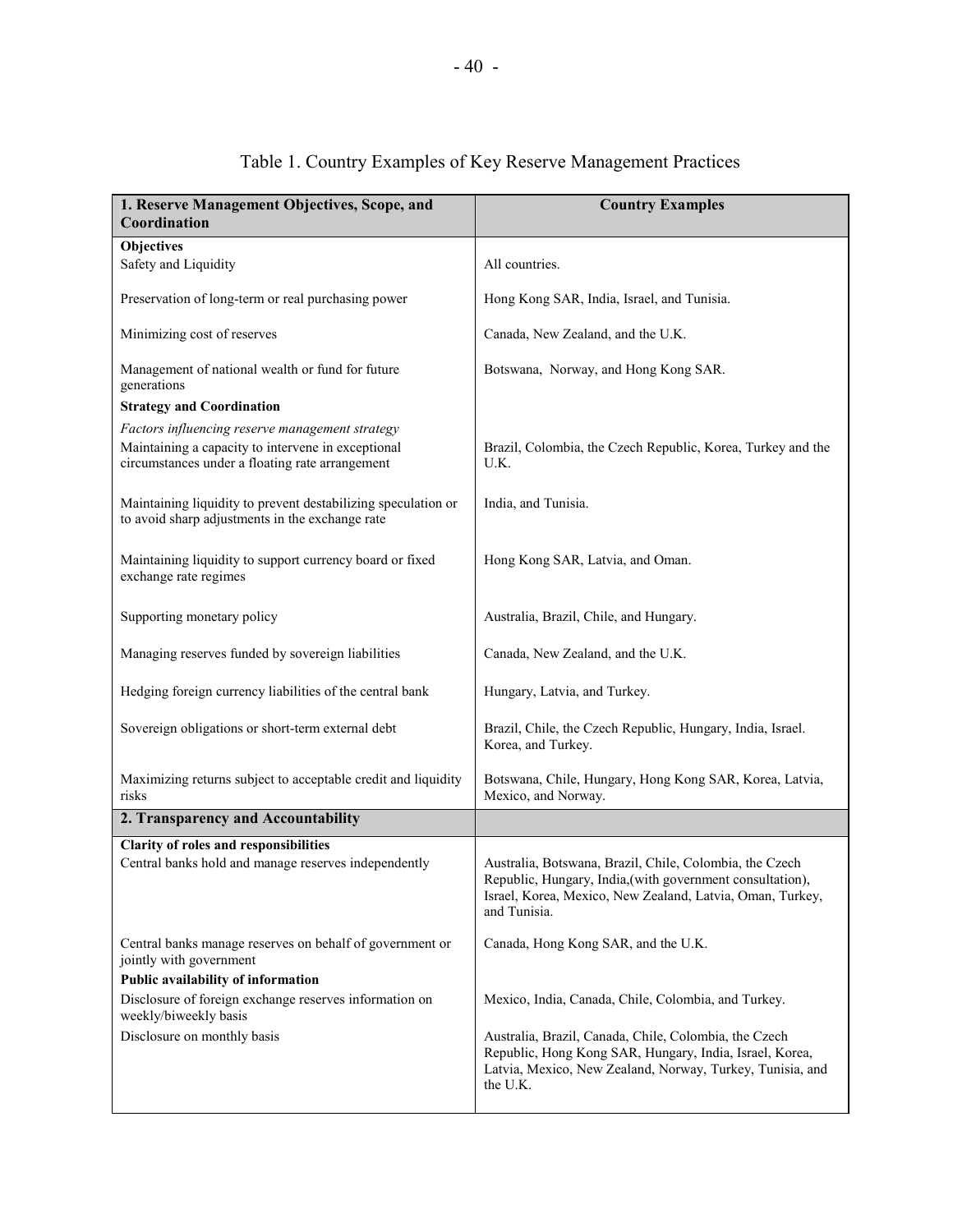| Disclosure of parameters and procedures, reserve                         | Brazil, Canada, Chile, India, Korea, Latvia, and the U.K.   |
|--------------------------------------------------------------------------|-------------------------------------------------------------|
| management policy and approach, or risk management.                      |                                                             |
|                                                                          |                                                             |
| Disclosure of reserve management policy and performance                  | Australia, Colombia, the Czech Republic, Hong Kong SAR,     |
| both absolute and relative to benchmarks.                                | Israel, New Zealand, and Norway.                            |
|                                                                          |                                                             |
| Accountability and assurances of integrity                               |                                                             |
| External audit                                                           |                                                             |
| By independent external audit firms                                      | Botswana, Colombia, India, Hungary, Mexico, New Zealand,    |
|                                                                          | the Czech Republic, Oman, and Turkey.                       |
|                                                                          |                                                             |
| By national audit office                                                 | Australia, Canada, Korea, and the U.K.                      |
|                                                                          |                                                             |
| By both external auditor and national audit office                       | Latvia, and Brazil.                                         |
| 3. Institutional Framework                                               |                                                             |
|                                                                          |                                                             |
| <b>Legal foundation</b>                                                  |                                                             |
| Authority of central bank to manage reserves derived from                | Botswana, Brazil, Chile, Colombia, the Czech Republic,      |
| central bank law/constitution                                            | Hungary, India, Korea, Latvia, Mexico, Oman, Tunisia, and   |
|                                                                          | Turkey.                                                     |
|                                                                          |                                                             |
| Ownership and management of reserves governed by<br>separate legislation | Canada, Hong Kong SAR, and the U.K.                         |
|                                                                          |                                                             |
| <b>Internal governance</b>                                               |                                                             |
| Highest decision making level                                            |                                                             |
| Board/Governor                                                           | Australia, Botswana, Brazil, Chile, Colombia, the Czech     |
|                                                                          | Republic, Hungary, India (in consultation with government), |
|                                                                          | Israel, Korea, Latvia, Mexico, New Zealand, Norway, Oman,   |
|                                                                          | Tunisia and Turkey.                                         |
|                                                                          |                                                             |
| Ministry of Finance or Ministry and central bank jointly                 | Canada, Hong Kong SAR, and the U.K.                         |
| Separation of responsibilities                                           |                                                             |
| Separate front and back offices                                          | All countries.                                              |
|                                                                          |                                                             |
| Separate middle office (risk management unit)                            | Australia, Botswana, Brazil, Canada, Chile, Colombia, the   |
|                                                                          | Czech Republic, Hong Kong SAR, Hungary, India, Israel,      |
|                                                                          | Korea, Latvia, Mexico, Norway, Turkey, and the U.K.         |
| Code of conduct                                                          |                                                             |
| Code-of-Conduct and conflict of interest guidelines for                  | Australia, Botswana, Brazil, Canada, Colombia, Hong Kong    |
| reserve management staff                                                 | SAR, Hungary, India, Israel, Korea, Latvia, New Zealand,    |
|                                                                          | Norway, Oman, and the U.K.                                  |
|                                                                          |                                                             |
|                                                                          |                                                             |
| <b>Business recovery procedures</b>                                      |                                                             |
| Business recovery procedures in place                                    | Australia, Botswana, Brazil, Canada, Chile, Colombia, Hong  |
|                                                                          | Kong SAR, Hungary, India, Israel, Korea, Latvia, Mexico,    |
|                                                                          | New Zealand, Norway, Turkey and the U.K.                    |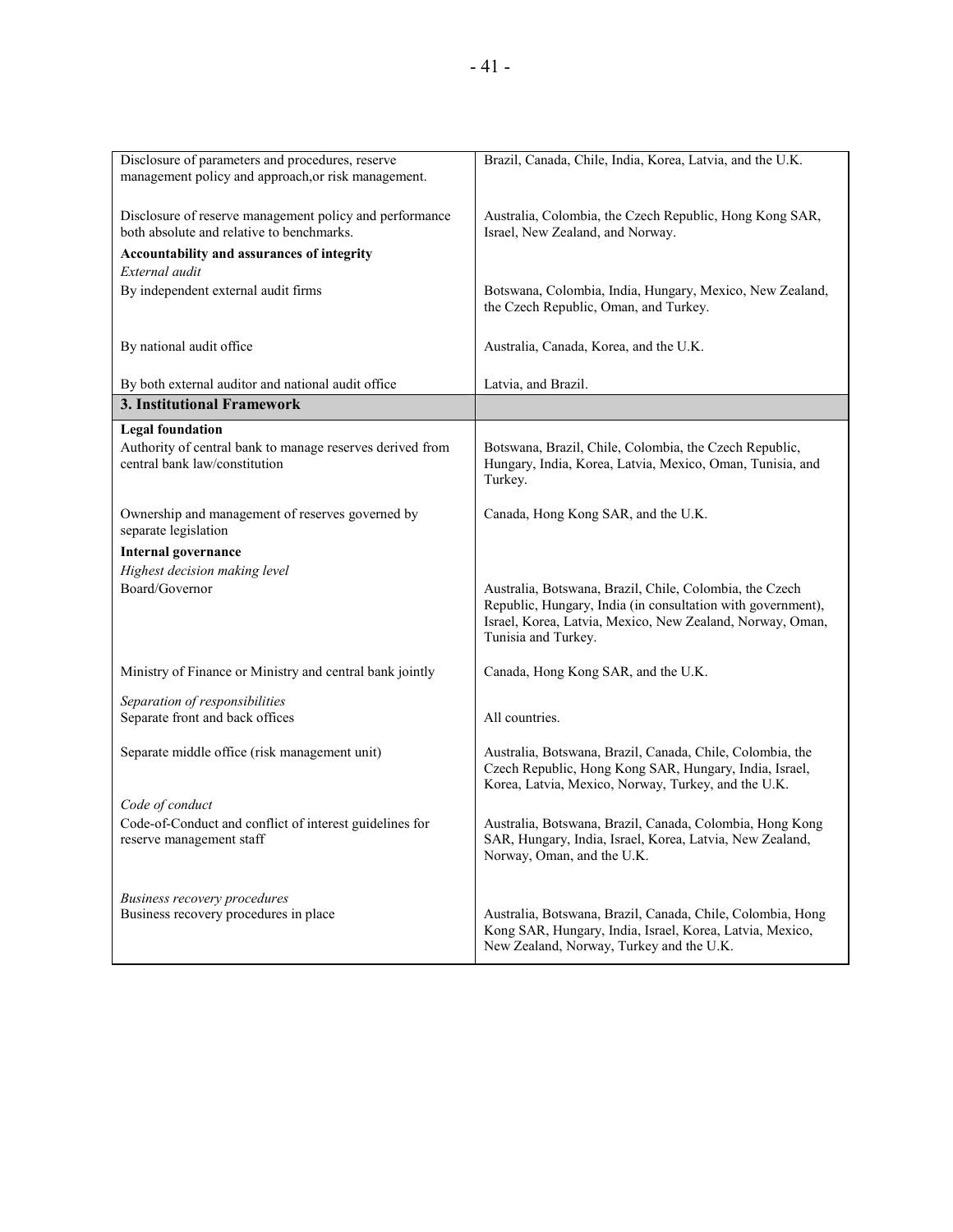| 4. Risk Management Framework                                                                                                                                                      |                                                                                                                                                                      |
|-----------------------------------------------------------------------------------------------------------------------------------------------------------------------------------|----------------------------------------------------------------------------------------------------------------------------------------------------------------------|
| Determining currency benchmarks-approaches                                                                                                                                        |                                                                                                                                                                      |
| Currencies of assets and liabilities matched                                                                                                                                      | Canada, Turkey, the U.K., New Zealand, Latvia, and<br>Hungary.                                                                                                       |
| Multitude of factors such as composition of external debt<br>particularly sovereign debt, trade, domestic currency basket,<br>intervention currency and financial considerations. | Chile, India, Israel, Korea, and Hungary.                                                                                                                            |
| Intervention currency important or one of the factors                                                                                                                             | India, Hong Kong SAR, and New Zealand.                                                                                                                               |
| Composition of outflows of balance of payments                                                                                                                                    | Colombia.                                                                                                                                                            |
| SDR basket                                                                                                                                                                        | Latvia, and Botswana (for Pula Fund).                                                                                                                                |
| Long-term risk profile of currency, risk return considerations<br>through use of optimization models                                                                              | Australia, Hong Kong SAR, Mexico, Norway, the U.K.,<br>and New Zealand.                                                                                              |
| Interest rate risk management                                                                                                                                                     |                                                                                                                                                                      |
| Minimizing the probability of capital loss over a certain time<br>horizon                                                                                                         | Australia, Brazil, Colombia, the Czech Republic.                                                                                                                     |
| Modified duration to determine acceptable interest rate risk                                                                                                                      | Botswana, Chile, India, Korea, Latvia, Israel, Tunisia, and<br>Turkey.                                                                                               |
| VaR to monitor or limit market risk                                                                                                                                               | Australia, Brazil, Chile, Colombia, Hong Kong SAR,<br>Korea, Mexico, New Zealand, and the U.K.                                                                       |
| Liquidity Risk Management and Portfolio Tranching                                                                                                                                 |                                                                                                                                                                      |
| Portfolio tranches to reflect liquidity, and other objectives and risk<br>constraints                                                                                             | Botswana, Brazil, Canada, Colombia, Hong Kong SAR,<br>Hungary, Korea, Mexico, Norway, Oman and Turkey.                                                               |
| Incorporating liquidity considerations within the portfolio                                                                                                                       | Australia, the Czech Republic, India, Israel, Latvia, New<br>Zealand, Tunisia and the U.K.                                                                           |
| Permissible Deviations from Benchmark                                                                                                                                             |                                                                                                                                                                      |
| Currency benchmark (where limits are prescribed, the range is<br>plus/minus 5 percent to 10 percent with varying degrees for each<br>currency)                                    | Botswana, Chile, Colombia, Hong Kong SAR, Hungary,<br>India, Israel, Korea, Latvia, Mexico, New Zealand,<br>Norway, Oman, Turkey and the U.K.                        |
| Duration benchmark (Duration limits where applied is around<br>plus/minus 6 months for liquidity tranche and plus/minus 1.5 years<br>for investment tranche)                      | Australia, Botswana, Chile, Colombia, the Czech Republic,<br>Hong Kong SAR, Hungary, India, Israel, Korea, Latvia,<br>New Zealand, Norway, Oman, Turkey and the U.K. |
| Asset benchmark (securities selection)                                                                                                                                            | Botswana, Brazil, the Czech Republic, Hong Kong SAR,<br>Hungary, Israel, Latvia, Norway and the U.K.                                                                 |
| VaR limit for controlling market risk on active management                                                                                                                        | Brazil, Hong Kong SAR, New Zealand, Mexico, and the<br>U.K.                                                                                                          |
| Limits on tracking error                                                                                                                                                          | Colombia and Norway.                                                                                                                                                 |